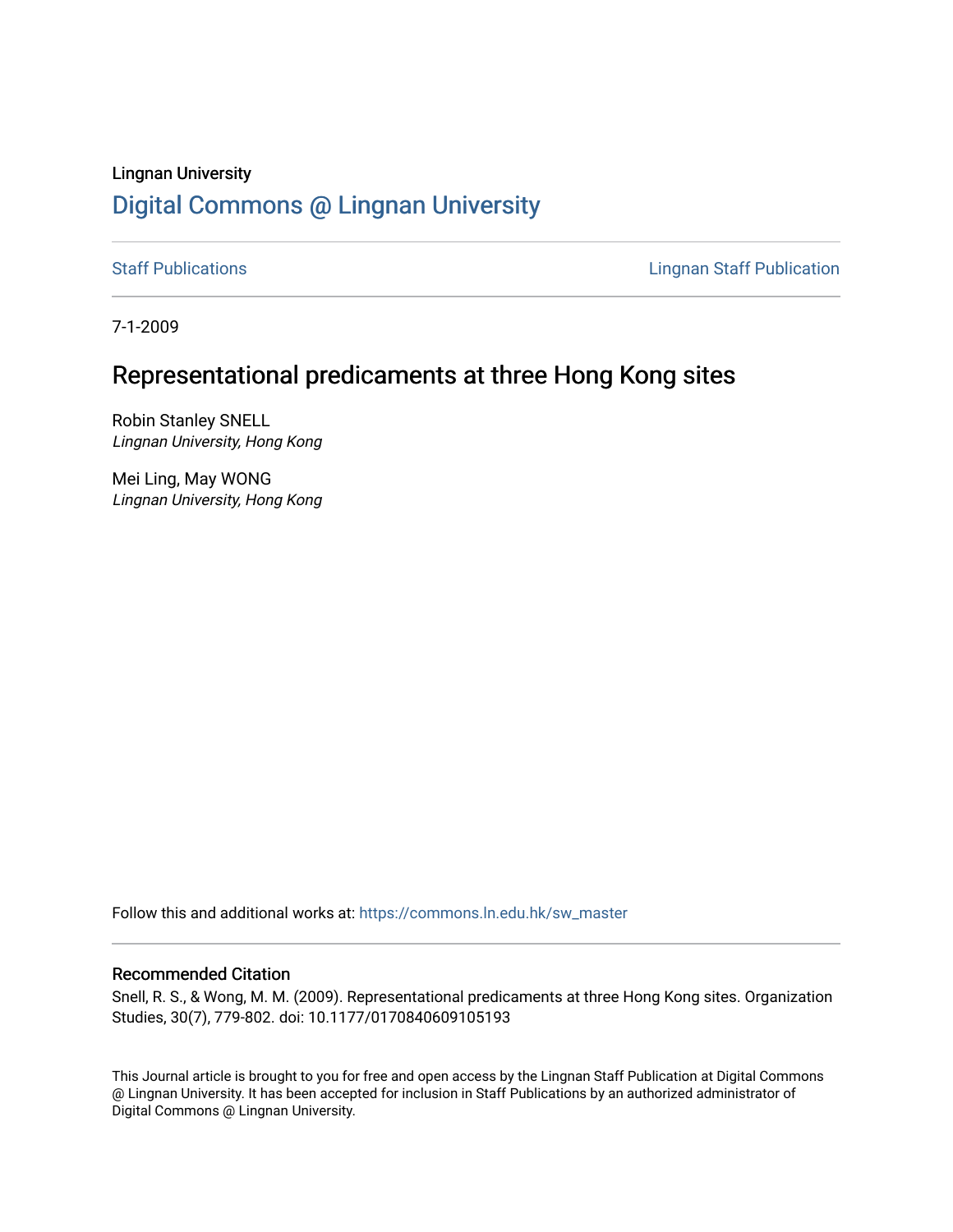## **REPRESENTATIONAL PREDICAMENTS**

# **AT THREE HONG KONG SITES**

Dr. Robin Stanley Snell

Professor of Management & Director of Business Programmes

Business Programmes Office

Office Tel: 852 2616 8326; Office Fax: 852 2575 5185; Email: [robin@ln.edu.hk](mailto:robin@ln.edu.hk)

&

Dr. May Mei-ling Wong,

Associate Professor & Head,

Department of Management,

Office Tel: 852 2616 8318; Office Fax: 852 2467 0982; E mail: [wongml@ln.edu.hk](mailto:wongml@ln.edu.hk)

Both at

Lingnan University

8, Castle Peak Road, Tuen Mun, NT, Hong Kong SAR

# **Notes and acknowledgements**

- 1. Our thanks go to Ms. Sandy Suk-kwan Hui, Senior Research Assistant, Department of Management, Lingnan University, who conducted and transcribed the interviews upon which this study is based.
- 2. A copy of the interview guide used in the research is available from the first author.
- 3. The study was funded by the Research Grants Council, Hong Kong, Grant no. LU3013/02H.

Finalized paper submitted to Organization Studies, 12th March, 2007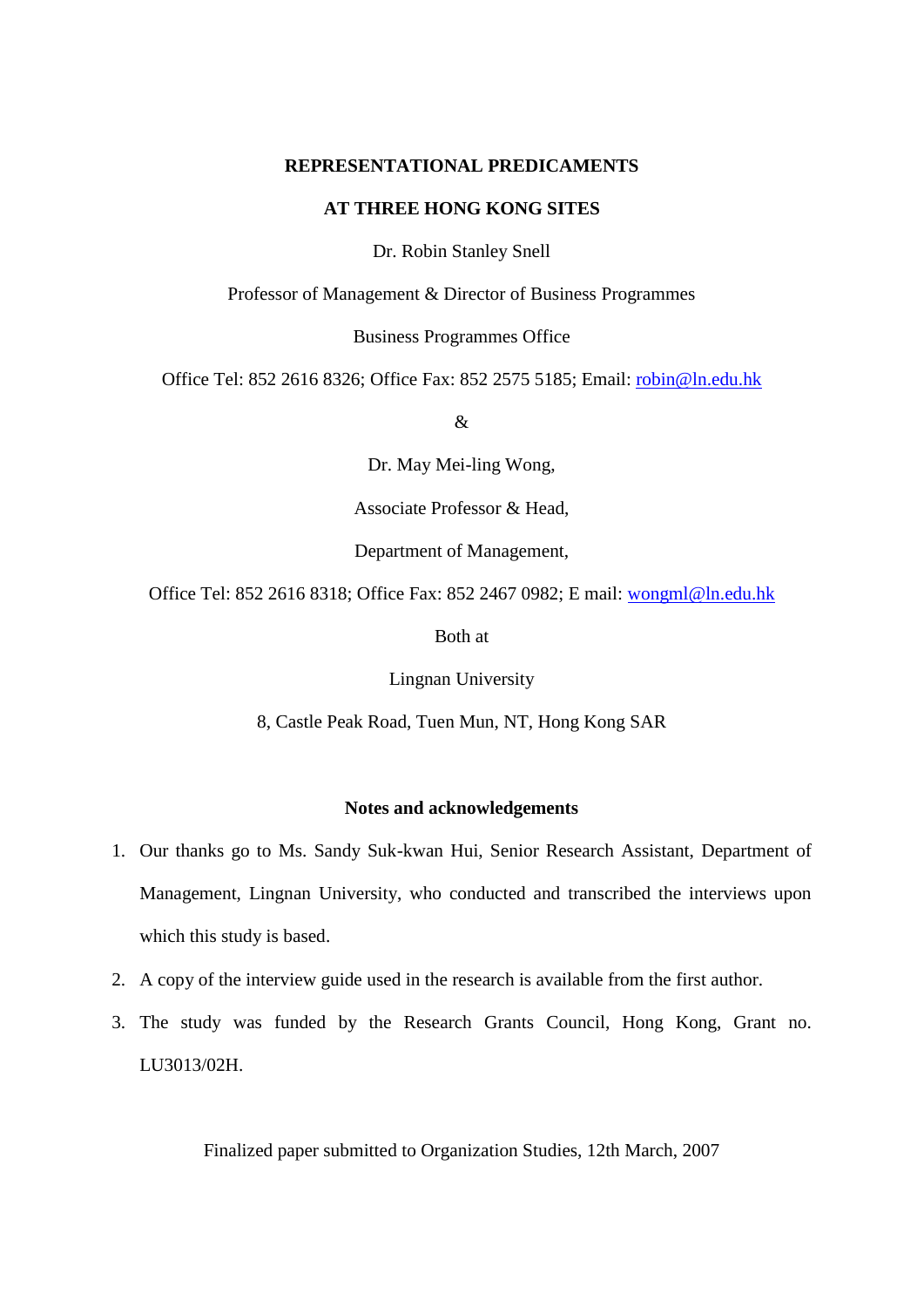#### **REPRESENTATIONAL PREDICAMENTS AT THREE HONG KONG SITES**

#### **ABSTRACT**

Representational predicaments arise when a job incumbent believes that attributions and images assumed by dominant authorities unfavourably ignore, or disproportionately and unfavourably emphasize, aspects of the incumbent's own work and social identity. This is likely to happen when the incumbent does not have a close relationship with a dominant authority, and when power asymmetries give the former relatively little control over which aspects of their work and social identity are made visible or invisible to the latter. We draw on critical incident interviews from three organizations to illustrate a typology of six types of representational predicament: invasive spotlighting, idiosyncratic spotlighting, embedded background work, paradoxical social visibility, standardization of work processes, and standardization of work outputs. We analyze responses to representational predicaments according to whether they entailed exit, voice, loyalty, or neglect. Incumbents tended to respond with loyalty if they felt able and willing to accommodate their work behaviour and/or social identity to the dominant representations, and if there were sufficient compensatory factors, such as intrinsic rewards from the work or solidarity with colleagues. Exit or neglect appeared to reflect the belief that it was impossible to accommodate. Power asymmetries appeared to deter voice. Individual employees with a close and cordial working relationship with a member of a dominant authority group, or who were relationally networked to one, appeared not to experience representational predicaments.

**Descriptors**: Representational predicaments, organizational justice, fairness, invisibility, power, loyalty, performance evaluation, Hong Kong.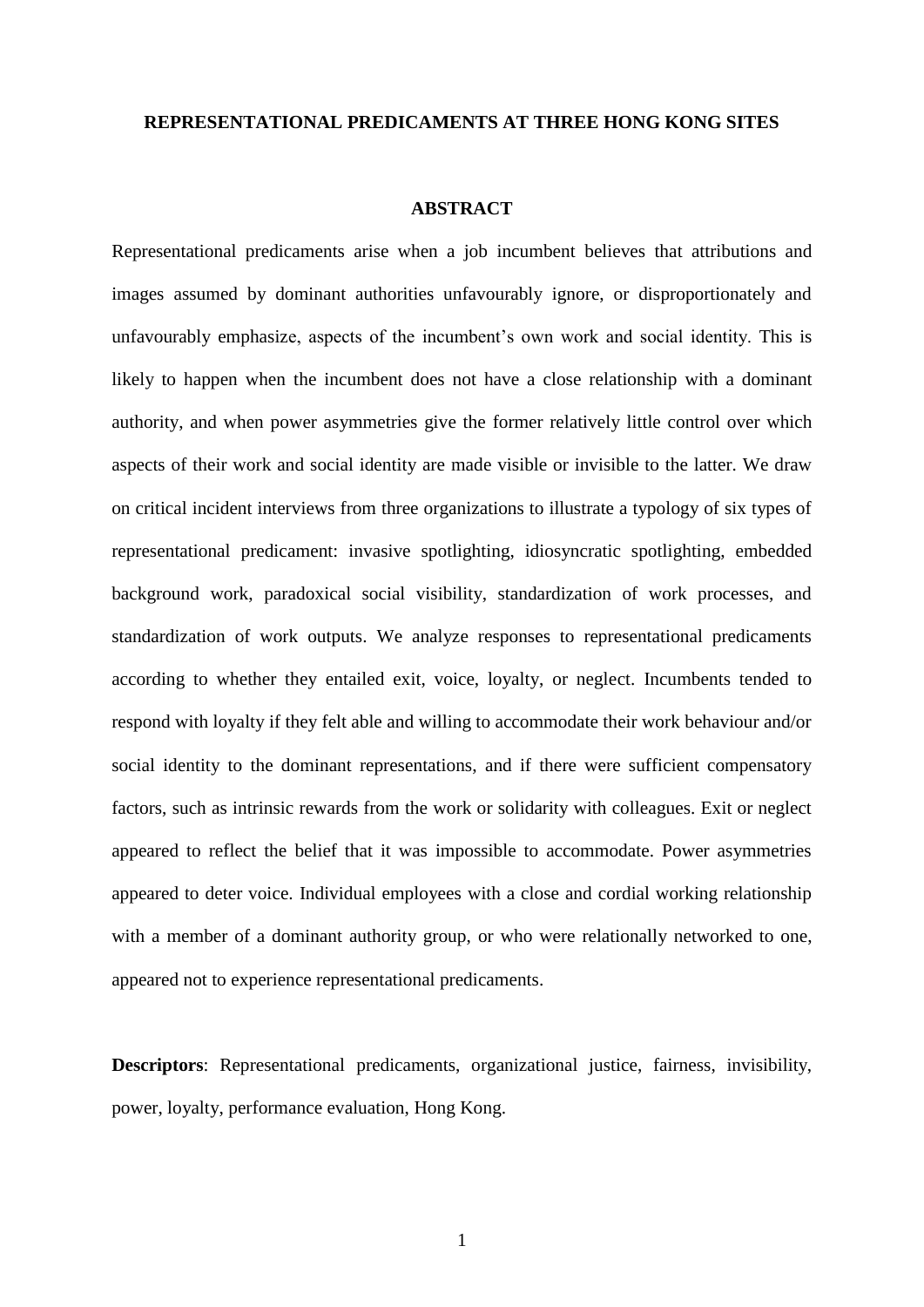#### **INTRODUCTION**

Through a qualitative study conducted in Hong Kong, we developed the concept of a 'representational predicament'. This phenomenon, as we define it, arises when a job incumbent believes that dominant authorities hold images about his/her work and social identity that are both misleading and unfavourable.

We shall assume that a representational predicament does not arise if an incumbent is a dominant authority, and/or believes that the assumed images are both salient and truthful, and/or believes that the assumed images are favourable. For example, there is no representational predicament if an incumbent believes that his/her work is held in high esteem because he/she has successfully created a mystique that covers up its mundane nature. Nor is there a representational predicament if an incumbent believes that dominant authorities have correctly inferred that he/she has been engaging in fraud. We shall assume also that representational predicaments stem from power asymmetries, in particular the incumbent's relative lack of control over which aspects of his work or social identity are made visible or invisible to dominant authorities. In this paper, we shall illustrate various conditions that may constitute representational predicaments, and analyze how incumbents respond in terms of exit, voice, loyalty, and neglect.

Building on and modifying a framework from Star and Strauss (1999), we shall now characterize two general contexts where representational predicaments arise from power asymmetries. The first involves unfavourable combinations of social visibility/invisibility and work visibility; the second involves unfavourable combinations of social visibility/invisibility and work invisibility. In these contexts, unfavourable social visibility/invisibility entails the visibility of low social status and/or the invisibility of social rights.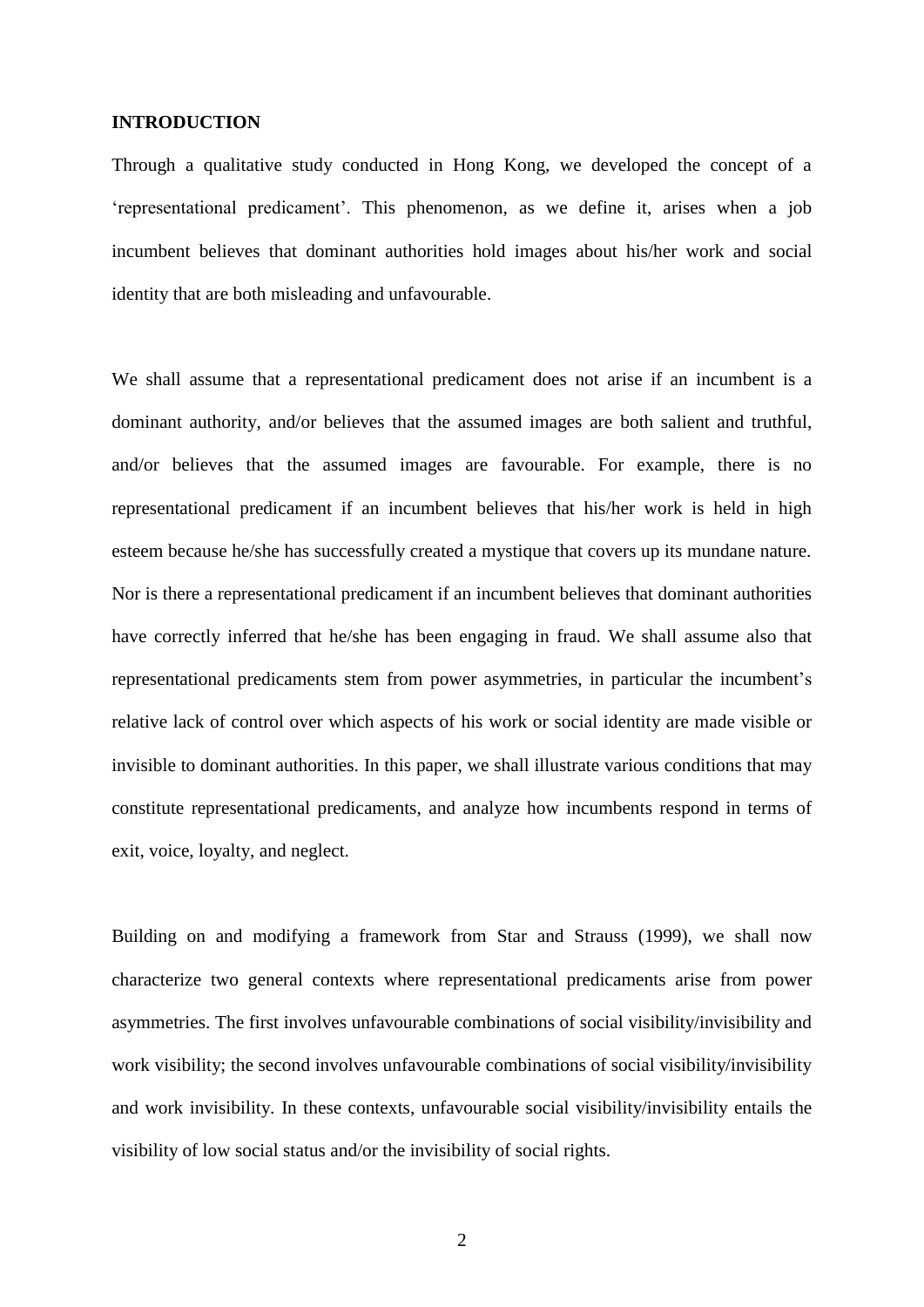#### **Unfavourable combinations of social visibility/invisibility and work visibility**

Incumbents face unfavourable combinations of social visibility/invisibility and work visibility when power asymmetries allow dominant authorities to scrutinize their work while also neglecting their social rights. In extreme situations, incumbents may be subjected to hour by hour surveillance and micromanagement, in the process being denied privacy, suffering depersonalization, and being pressurized into subservience (Star and Strauss 1999), as with some domestic service workers (Rollins 1985; Sunderland and Varia 2006) and in 'sweatshop' factories (Boje 1998).

Less extreme power asymmetries may still allow dominant authorities to subject incumbents to invasive spotlighting and/or idiosyncratic spotlighting. Invasive spotlighting entails selective focusing of supervisory scrutiny on issues which cast the incumbent in an unfavourable light, without regard to privacy, dignity, and mitigating circumstances. For example, a superior who considers that incumbents are undertaking 'guardian' jobs, where error prevention is a paramount concern (see Baron and Kreps 1999), might single out mistakes and deliver *ad hoc* public reprimands.

Idiosyncratic spotlighting entails the unfavourable focusing of supervisory scrutiny on issues that the incumbent regards as tangentially relevant to the work or work performance, comparative neglect of issues which the incumbent regards as centrally relevant, and disregard for the incumbent's perspective. For example, a superior might assume that unpaid overtime is both a voluntary investment that yields long-term economic payoffs for incumbents (see Bell and Hart 1999), and an all-important indicator of performance, and might base appraisal ratings on the amount of time spent in the office. An incumbent might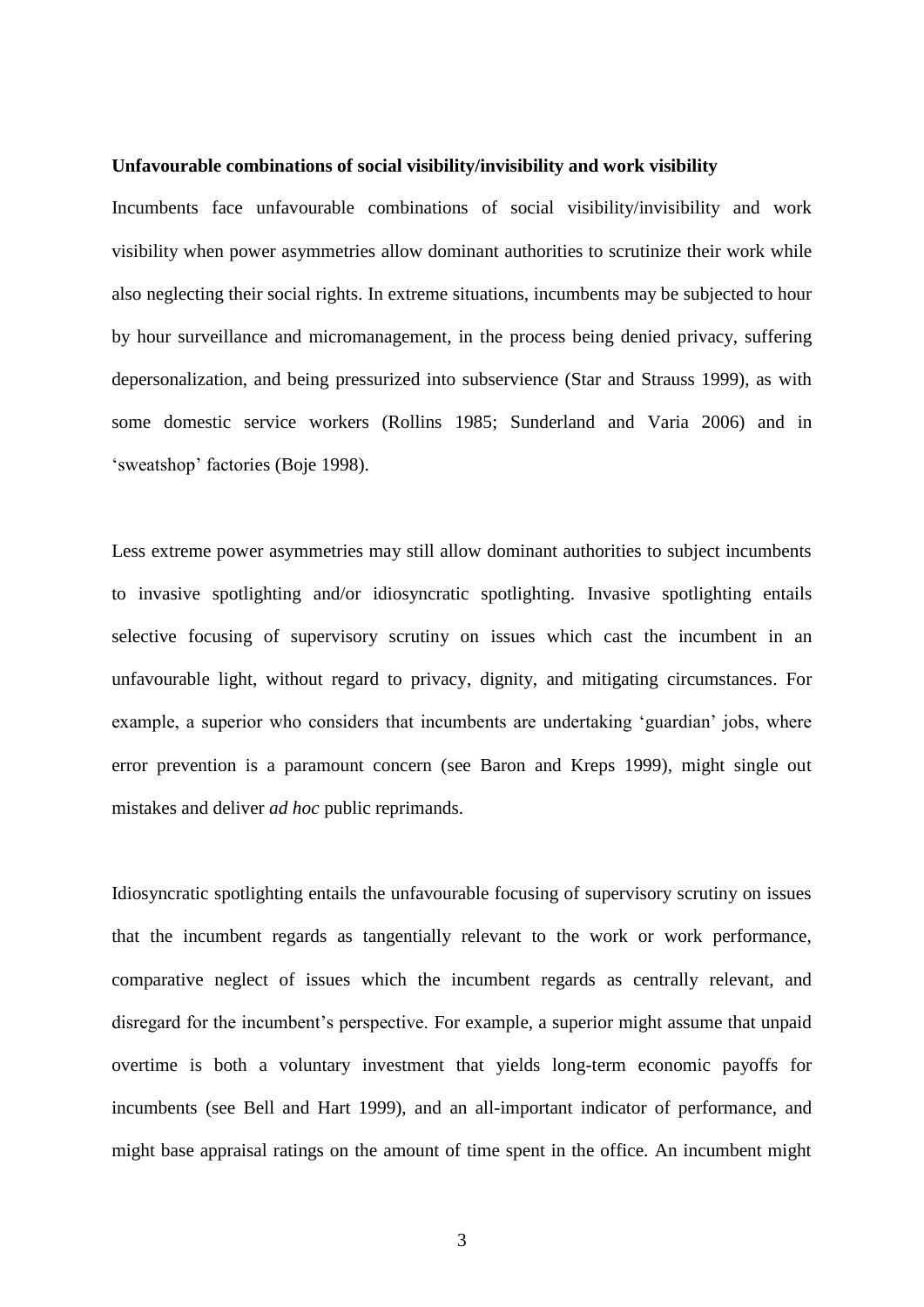feel, however, that this is a poor indicator of performance, and that unpaid overtime is an encroachment on his or her outside life.

#### **Unfavourable combinations of social visibility/invisibility and work invisibility**

Some unfavourable combinations of social visibility/invisibility and work invisibility arise when power asymmetries allow dominant authorities to disregard aspects of the incumbent's work because of his or her subordinate social identity. This may happen when incumbents undertake embedded background work, and/or are subjected to paradoxical social visibility.

Embedded background work is typically undertaken by laboratory technicians, nurses, clerks, secretaries, and other providers of on-call support services, for dominant authorities with considerably higher social status, who may harbour unfavourable stereotypes of the incumbents' work (Blomberg, Suchman and Trigg 1996; Bolton 2004; Robinson 1992; Shapin 1989; Star and Strauss 1999).

Paradoxical social visibility may occur when the social identity of incumbents requires them to make contributions that dominant authorities disregard as work. For example, traditional gender stereotyping expects female staff to manifest 'caring, compassion, willingness to please others, generosity, sensitivity; solidarity, (and) nurturing' (Gherardi 1994: 597), but work that manifests these characteristics can be invisible to dominant authorities (Gherardi 1994; Townley 1994). Fletcher (1995; 1998) found that relational practices adopted by female engineers to support colleagues and superiors, were not regarded as 'real' work. Formal job evaluation systems may undervalue contributions of this kind (Steinberg 1999), while gender stereotyping may also require female incumbents to avoid behaviours that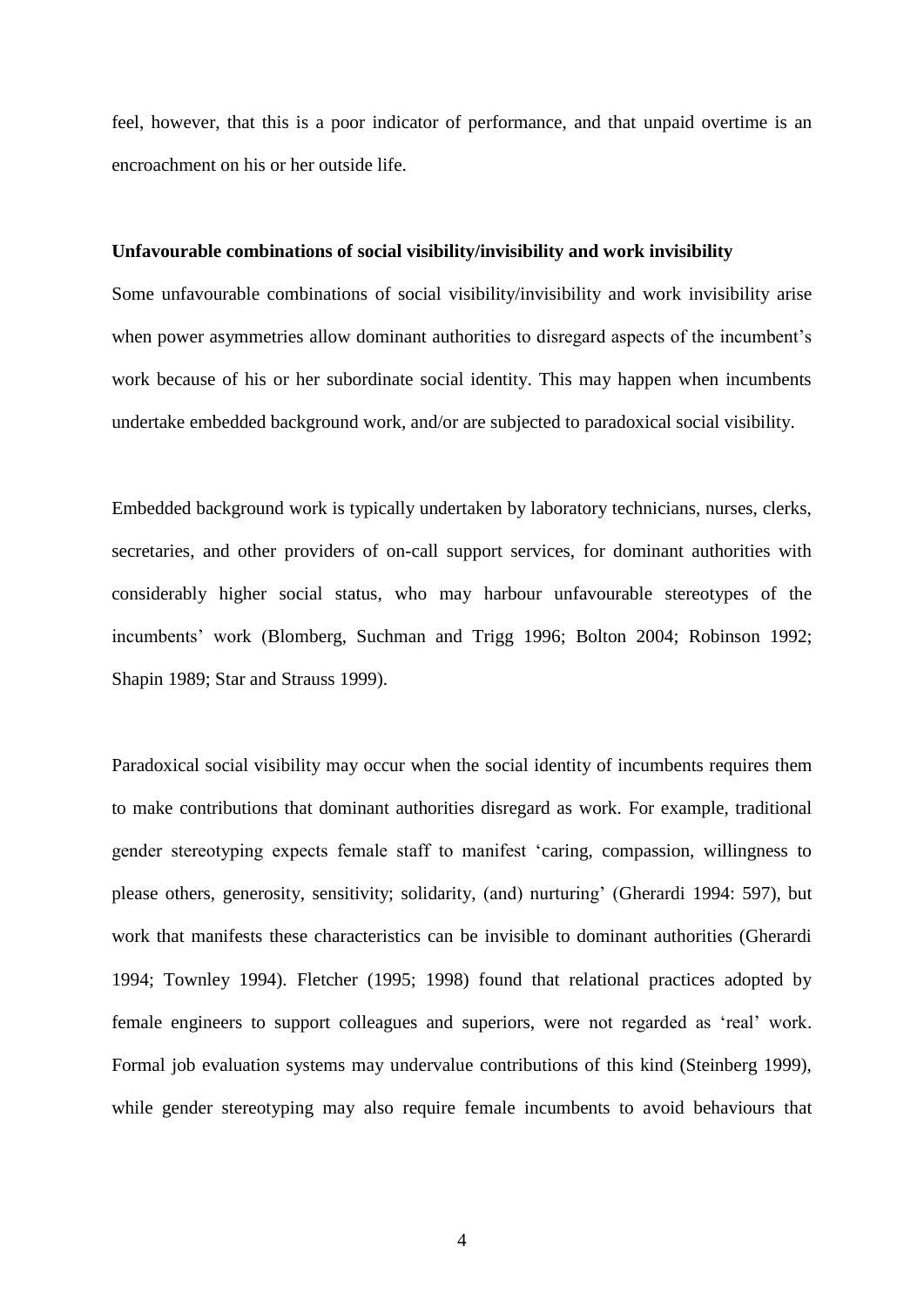managements regard as signs of effectiveness (Rudman and Glick 1999). Paradoxical social visibility can overlap with embedded background work (Ogasawara 1998).

Other unfavourable combinations of social visibility/invisibility and work invisibility may stem from attempts by dominant authorities to exercise remote control over the incumbent's work. This may entail standardization of work processes or standardization of work outputs, which are core features, respectively, of machine bureaucracy and of divisional form organization designs (Mintzberg 1983).

Standardization of work processes typically entails the reduction of practices and people to techniques through 'disembodied task analysis, work processes or data flow diagrams' (Blomberg, McLaughlin and Suchman 1993). The resulting representations of work may overlook the need for reflective, improvisational, creative and dialogical practices (Orr 1990, 1996, 1998; Seely-Brown 1991). Orr (1988) has pointed out:

'In the domain of work, the model of techniques and technical work has monopolized discussion in the business and organizational literature since Taylor, at the expense of our understanding of practice.' (Orr 1998: 452)

Both the human relations movement ensuing from the Hawthorne experiments (Mayo 1933; Roethlisberger and Dickson 1939) and the labour process movement associated with Braverman (1974) criticized standardization of work as a manifestation of an exclusively economic logic of production and as a tool for deskilling (Star and Strauss 1999). However, work standardization, along with the simplification entailed by this, have been regarded as necessary means for managements to reduce information overload and facilitate detection and correction of errors (Argyris 1978). As Alvesson (1982) has observed, scope for fusion between the goals of efficiency and the goals of humanization may be limited.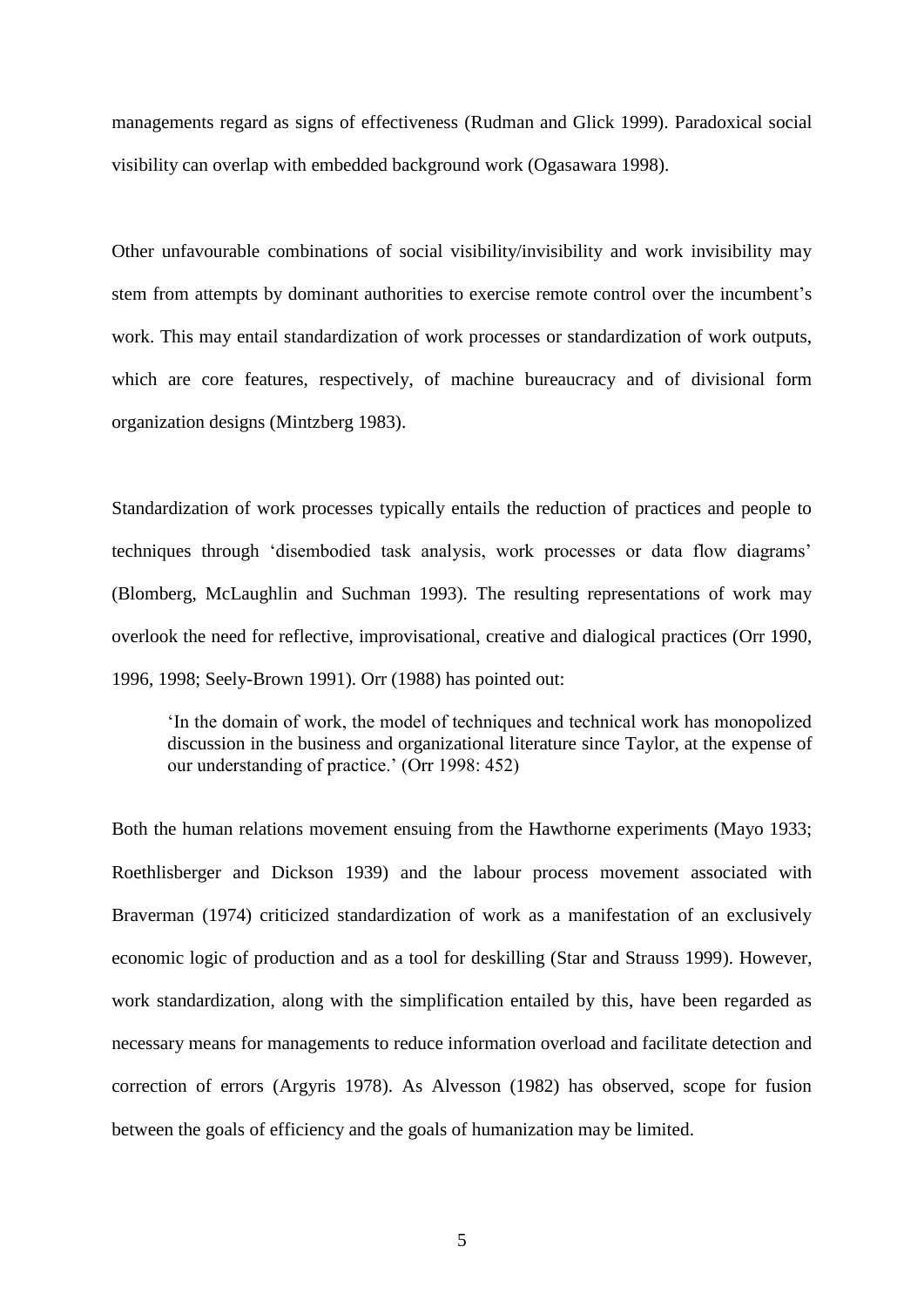Standardization of work outputs and work processes facilitates the operation of global supply chains, through which the products of outsourced work are purchased as commodities (Star and Strauss 1999: 15), rendering invisible the financial, physical, emotional and social costs bourne by remote employees (Kidder and Raworth 2004). Standardization of work outputs involves judging effectiveness and making decisions about resource allocation on the basis of comparative statistics across multiple sites. Representational predicaments may arise when incumbents believe that they face special circumstances that go unrecognized by the canonical statistical indicators. Argyris (1978: 28) characterized this phenomenon as 'necessary injustice' within large corporations, where:

'The unique aspects of each situation must be ignored because they would make the data too complex to be useful'. (Argyris 1978: 25).

## **Factors moderating the impact of power asymmetries**

Power asymmetries may not necessarily lead to unfavourable combinations of work invisibility and social invisibility/visibility. For example, the incumbent might develop a close working relationship or 'leader-member exchange' (Yrle, Hartman and Galle 2003) with a dominant authority, or might become relationally networked to dominant authorities through a chain of such relationships (Wong and Leung 2001). In such cases, the way dominant authorities see the incumbent and his or her work may, over time, converge with the incumbent's own perceptions.

#### **Experiencing and responding to representational predicaments**

Whether or not incumbents become unhappy as a result of a representational predicament may depend on (a) whether there are compensatory factors, and (b) their assessments of the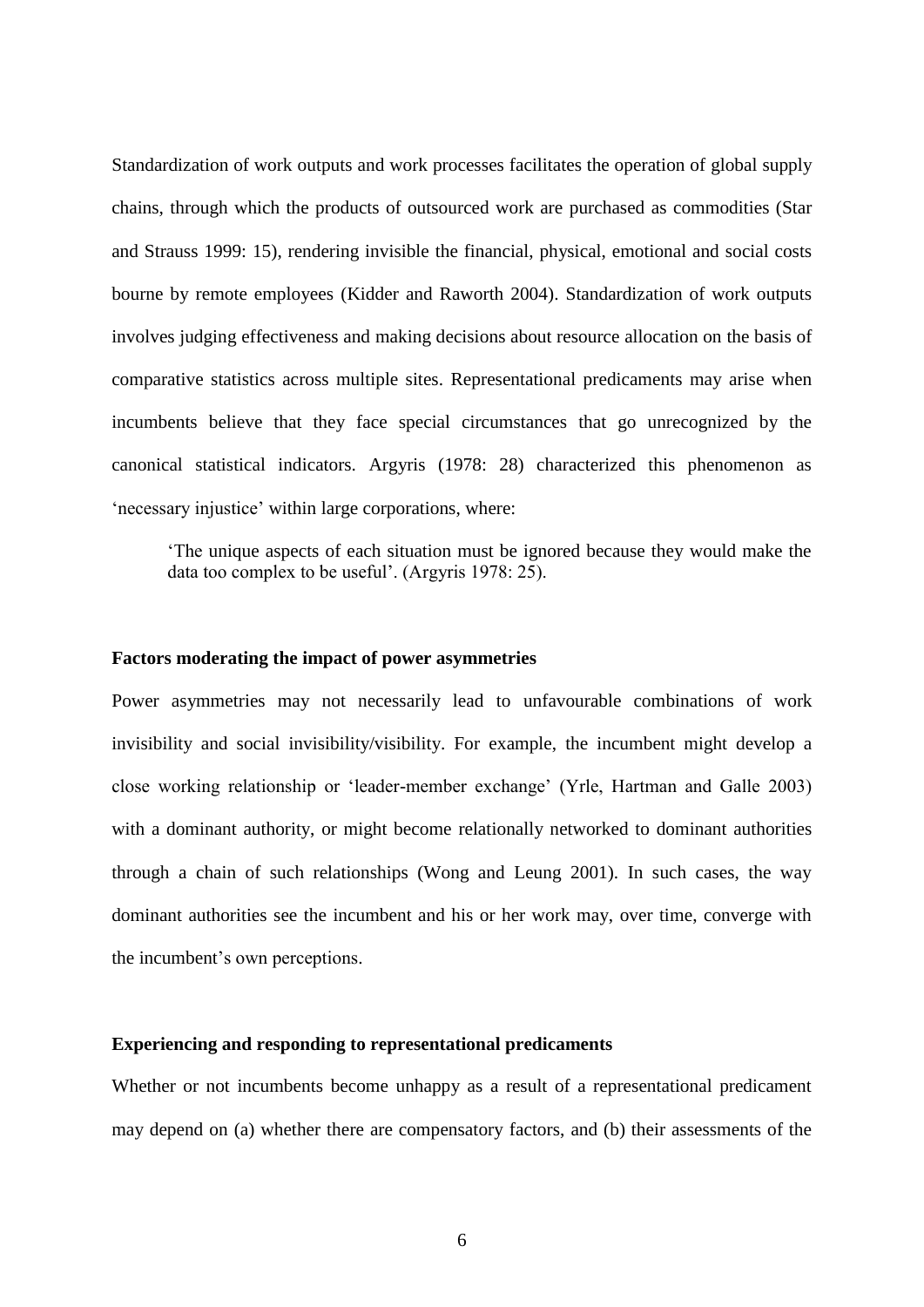magnitude and salience of the difference between the images assumed by dominant authorities and their own proximal work experience and/or sense of social identity. The EVLN framework, derived by Withey and Cooper (1989) from the pioneering work of Hirschman (1970), identifies four response options to adversity, and we shall apply it to reactions to representational predicaments.

Exit entails finding a different job and leaving. This may happen if incumbents judge that other factors, such as friendships with colleagues, fail to compensate sufficiently for their representational predicaments, and if they feel that there are large, salient and unbridgeable differences between their own perspective and the images assumed by dominant authorities.

Voice may entail attempts to bring the images assumed by dominant authorities into alignment with the incumbent's own perspective through advocacy, explanation or discussion. However, voice is not merely a matter of rational argument based on objective evidence but also involves political processes of negotiating impressions, attributions and social relations (Blomberg, Suchman and Trigg 1996; Suchman 1995). It can backfire, leading to increased surveillance (Star and Strauss 1999). Incumbents may therefore refrain from voice if they see themselves as political underdogs.

Loyalty involves working to the best of one's ability, while remaining silent about the representational predicament. Incumbents may choose loyalty, if there are compensatory factors, such as intrinsic rewards or recognition from others who are not dominant authorities. Or they may chose loyalty, if the difference between the images assumed by dominant authorities and their own perspective is tolerably small or can be reduced to a tolerably small amount, by accommodating their work behaviour and social identity to these dominant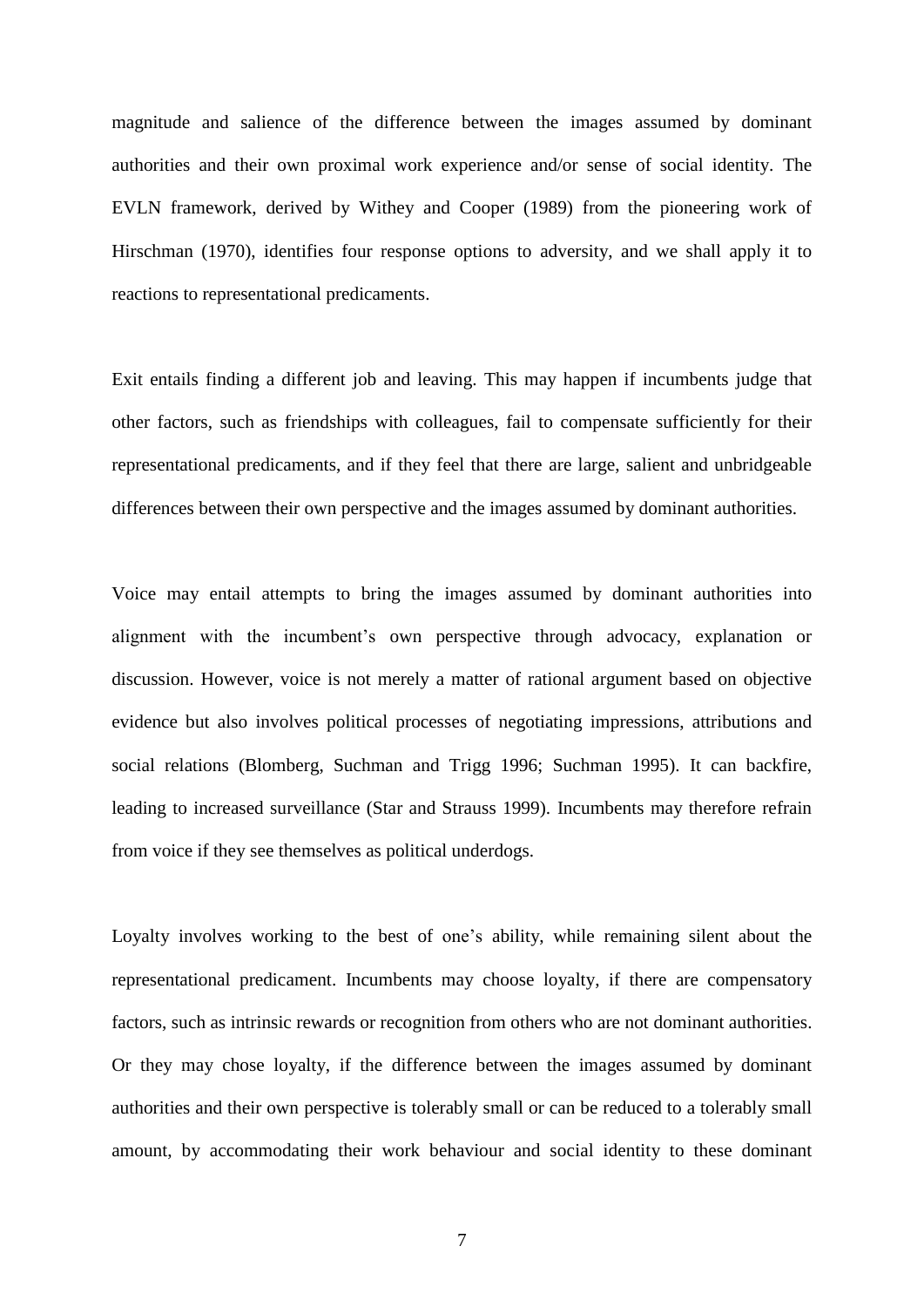images. For example, they may learn to confine time and effort spent on invisible elements of their job to a bare minimum, or, if faced with invasive spotlighting, they may learn to focus on mistake avoidance and on developing a 'thick skin'.

Neglect entails withdrawing psychologically from the work situation, by focusing attention on non-work issues. This may happen when incumbents perceive there to be a large and unbridgeable difference between their own perspective and the images assumed by dominant authorities, but feel anchored to the workplace because of strong social attachments, or because they feel ill-equipped to find alternative employment.

Figure 1 summarizes our discussion of invisibility/visibility configurations and the EVLN response options. It also incorporates the possibility that (a) situational factors moderate the extent to which power asymmetries give rise to representational predicaments, and (b) factors within the work situation other than representational predicaments have an impact on the incumbent's overall balance of happiness or unhappiness. This framework was developed in conjunction with our research, but is subject to modification in the light of further research in different contexts (O'Sullivan et al. 1995).

[Insert Figure 1 about here]

### **THE RESEARCH**

#### **Research Questions**

The following research questions emerged during the research and subsequent analysis and reflections: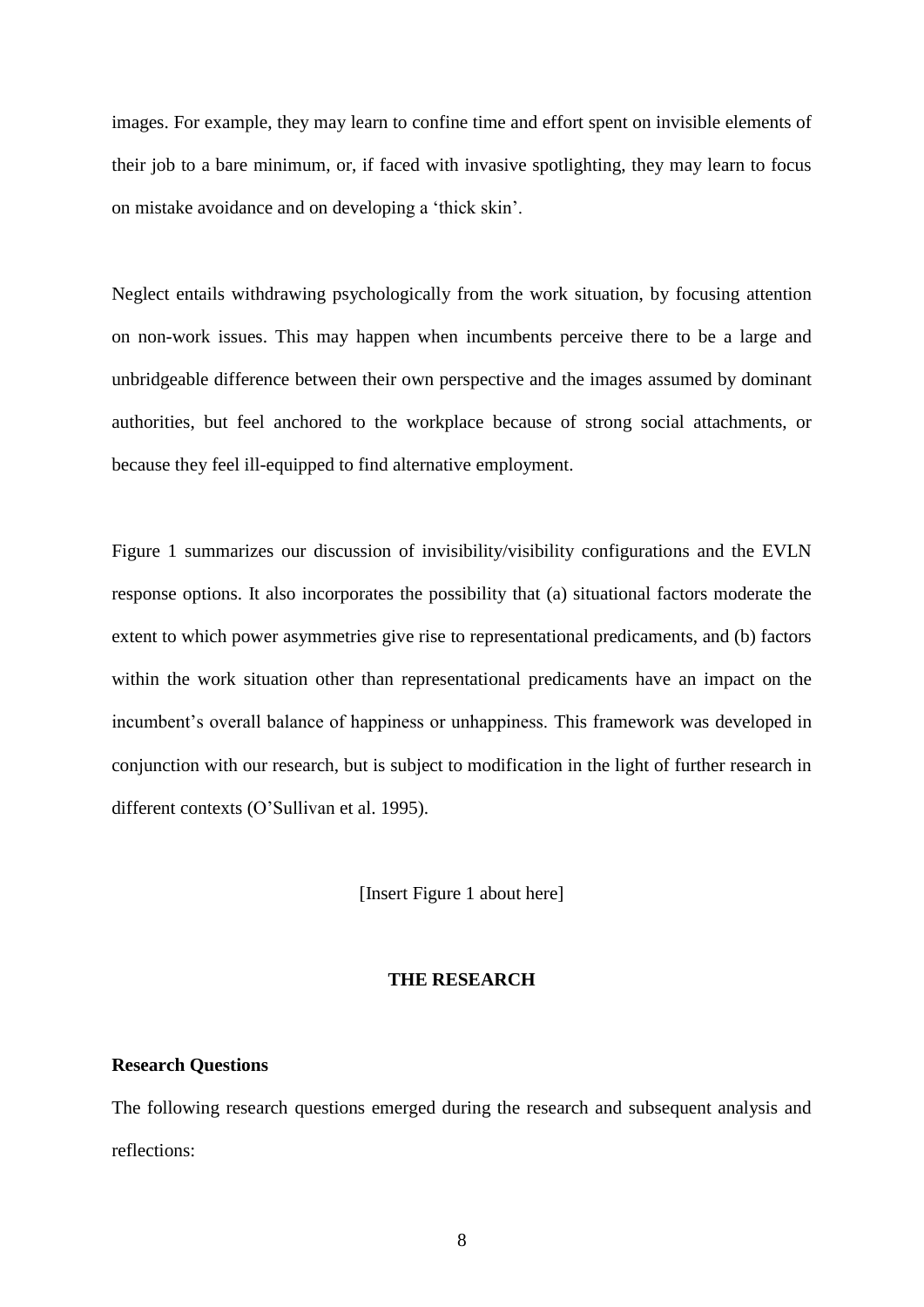- How, if at all, do the representational predicaments that are reported by Hong Kong Chinese respondents correspond to unfavourable combinations of (a) social visibility/invisibility and work visibility (b) social visibility/invisibility and work invisibility?
- Are there representational predicaments that are not associated with these combinations?
- What factors, if any, reduce the likelihood representational predicaments by moderating the impact of power asymmetries between dominant authorities and job incumbents?
- Do representational predicaments necessarily lead to unhappiness? If not, what are other factors are important?
- How do incumbents respond to representational predicaments, whether in terms of the EVLN (exit, voice, loyalty, neglect) typology, or otherwise?

## **Research Design**

Although our primary focus was on individual incumbents, we adopted a qualitative case study research design (Miles and Huberman 1994), based on the assumption that interviewing several incumbents from the same organization would provide a comparatively richer picture of the organizational context that each individual faced. Because of the relative sensitivity of the topics (Brannen 1988), and the tendency for Chinese societies to avoid open disclosure to strangers (Shenkar 1994), we chose what we believed was a relatively innocuous public title, 'Interpersonal Skills at Work' for the research. This reflected that much of the invisible work identified in prior research entailed an element of interpersonal skills.

Through networking (Biernacki and Waldorf 1981; Hornby and Symon 1994: 169-170), we obtained research collaboration via contact people at three diverse sites: Agency A, Company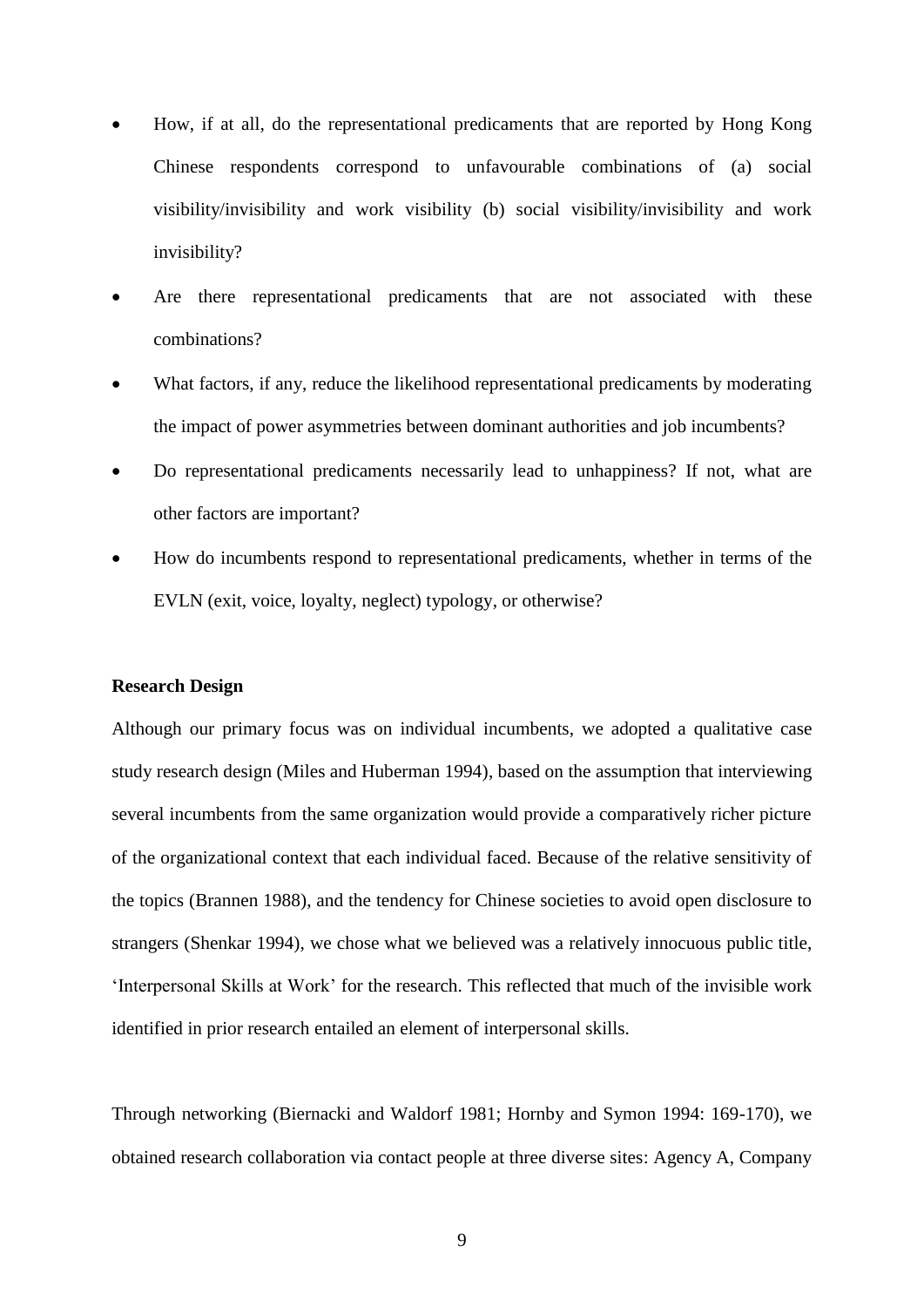L, and Organization U. Agency A was an insurance retail branch attached to a multinational financial services company. Company L was a small on-line database service provider, recently acquired by a larger company but remaining under the day to day control of its former owner-manager, a Hong Kong Chinese male. Organization U was a publicly funded provider of tertiary education.

## **Data collection and analysis**

Between November 2002 and August 2003, a Senior Research Assistant interviewed 24 staff at various levels of seniority at the three sites: 13 at Agency A, 6 at Company L, and 5 from the non-academic administrators at Organization U. At each site, roughly equal numbers of men and women were interviewed. Informants were spread across a range of seniority levels, including, at two of the sites, one director level informant. Each informant was given an assurance of confidentiality, but was told that the aggregate data would be made available to each informant. Interviews were conducted in Cantonese, and lasted between 45 minutes and 2 hours. Notwithstanding the public title of the research, the interviews were designed also to investigate invisible aspects of work and social identity that were concerned with issues other than the use of interpersonal skills. Central to the interviews with the 22 non-directorial informants was the probing of 4 types of critical incident, each of which entailed work contributions self-perceived to have been effective for the organization. The incidents comprised:

 One particularly difficult encounter or transaction with an internal or external customer or supplier regarding a sensitive issue about which the other party appeared to feel strongly and badly about, and which the informant believed he/she had handled particularly well.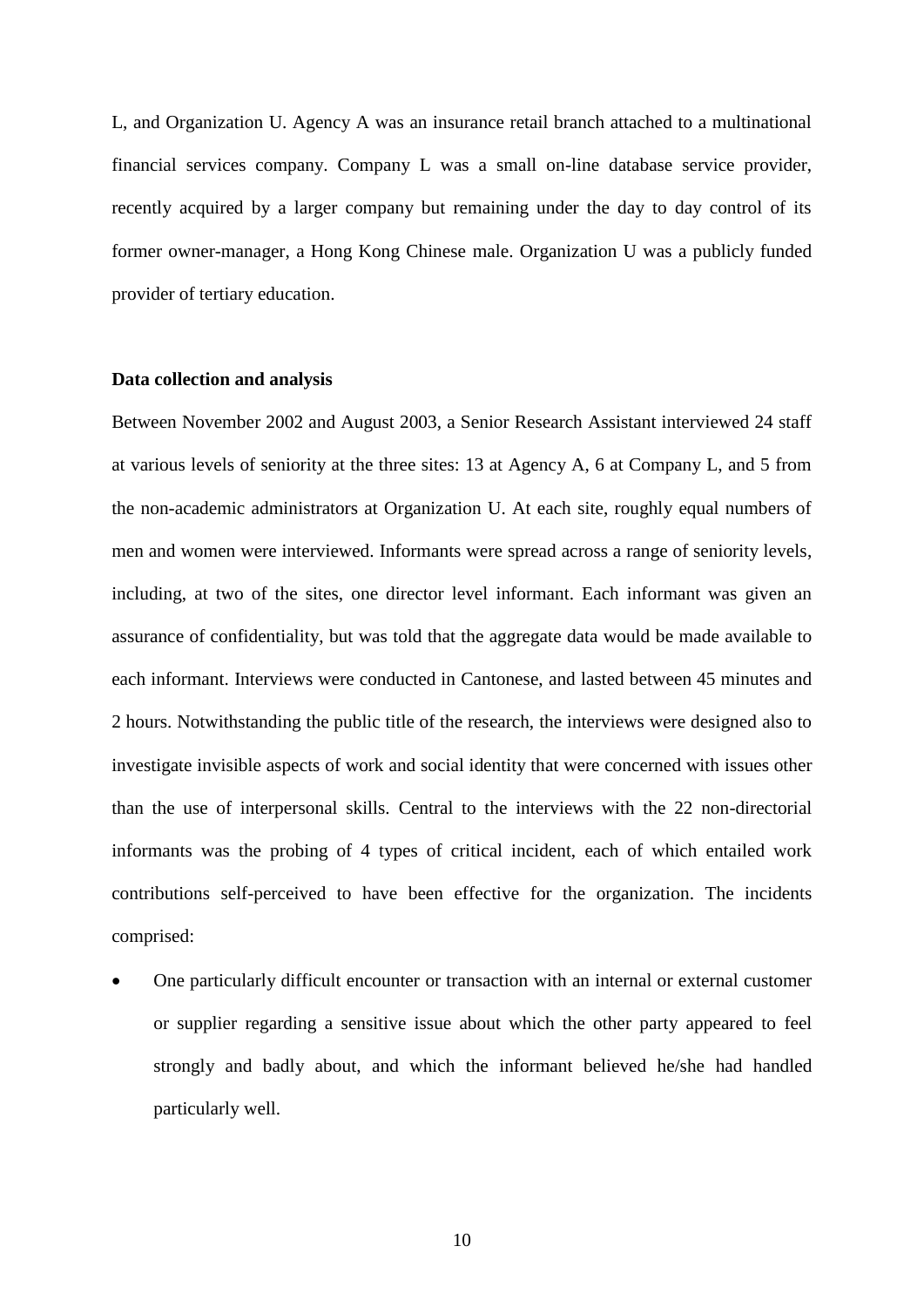- One contribution that the informant believed was particularly important and had been successfully made at a workplace meeting.
- Two potentially emotionally difficult and/or sensitive interactions (one of them involving a supervisor or subordinate, and the other involving a colleague or fellow team member), which entailed the informant attempting to get work done effectively, and which the informant believed he/she had handled particularly well.

The 22 non-directorial informants were encouraged to provide descriptive narration (Miles and Huberman 1994) for each critical incident. They were also asked to describe skills and character attributes that, they believed, had enabled them to handle the incident effectively, and to explain any benefits that may have resulted for their organization. In addition, for each incident, they were asked to rate, on a scale ranging from 'every day' to 'less than once a month', how frequently they had to deal with that type of incident, and also to rate the amount of recognition they typically received (none/ a little bit/ nearly enough/ enough/ more than enough) from their organization for that type of work. Thus it was not assumed or contrived that every critical incident would entail a representational predicament, and the methodology was open to descriptions of good work which, from the point of view of the informant, had been duly appreciated.

The two director-level informants were asked general questions about corresponding human resource policies and practices. For example, they were asked, 'How much importance does your organization attach to employees' effective management of feelings during their interactions with internal or external customers or suppliers?' What kind of behaviours and/or achievements during such interactions does your organization especially value? What recognition does your organization give to them?'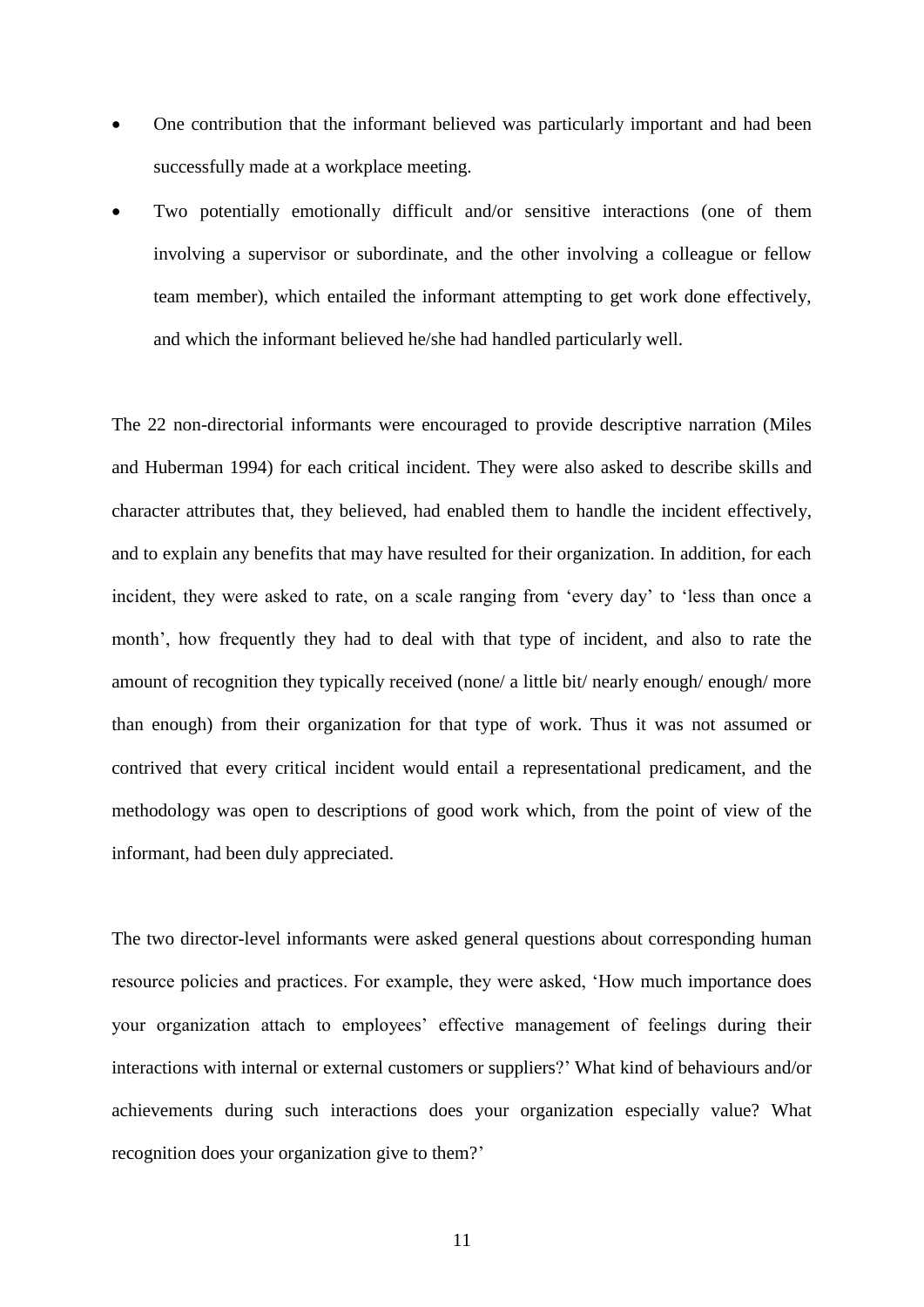All informants were asked to characterize how performance evaluation was conducted within their organization, by indicating the relative emphasis on individual, team and unit level performance, the relative weights attached to interpersonal, technical and strategic skills, and whether or not co-workers, colleagues, subordinates, and other stakeholders were involved in appraising performance. They were also asked, 'In general terms, how do people have to behave in order to be recognized and rewarded in your organization?' and, 'What should be done in your organization to assess work contributions such as interpersonal skills more accurately and to recognize them more fairly'. As a tentative indicator of potential gender bias within the organization regarding unfavourable visibility or invisibility of work performed by male versus female incumbents, informants were asked to estimate the proportions of male and female employees at senior, middle and lower levels of seniority.

All interviews were transcribed into English. Analysis of transcripts of completed interviews commenced long before all the interviews had been conducted. Interviewing multiple individuals in each case organization allowed background data given by informants, such as their descriptions of performance evaluation systems, to be cross-corroborated (King 1995). Themes were allowed to emerge from the data, using a grounded theory approach (Glaser and Strauss 1967). A series of half-day meetings between the authors and the interviewer alerted the interviewer to emerging issues that she was then able to pay attention to in subsequent interviews. At a later stage in the analysis, data were categorized into clusters involving abstraction until the clusters were saturated (Glaser 1978) and formed analytical generalizations that could explain more general phenomena experienced by others (Husserl 1973; Yin 1989). We now analyze each of the cases in turn, with reference to Figure 1.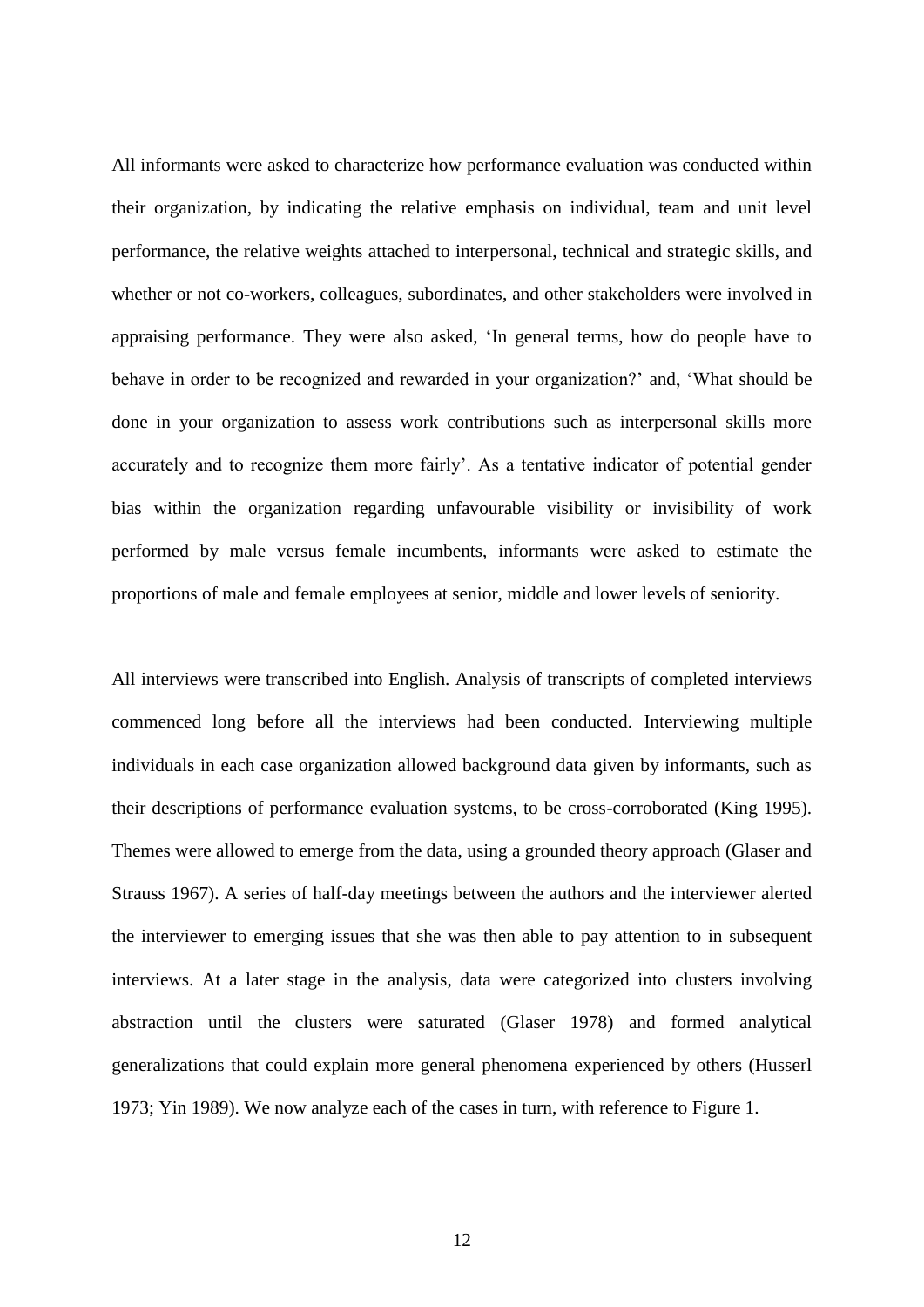## **AGENCY A**

#### **Background**

Agency A was one of 22 locally-based life insurance agency branches attached to Company A, which was the divisional office for the Hong Kong region of a multinational financial services company that had its global headquarters in the West. While Company A was responsible for Hong Kong operations, it was financially accountable to the global headquarters, which paid close attention to the figures for sales volume, operating profit, and growth in assets under management, both across each of its businesses, including life insurance, and across each of its regional divisions, including Hong Kong. In 2003, Company A, including its attached Hong Kong agencies, had a total of 2,100 staff, while Agency A had 76 life insurance staff, comprising a director, 9 other managerial grade staff, and 66 sales grade staff. Each managerial grade staff member at Agency A, including the director, was in charge of one team of sales grade staff. The job titles at Agency A are shown in Table 1, along with the associated formal responsibilities, and the respective numbers of informants.

## *[Insert Table 1 about here]*

#### **Standardization of work outputs**

The divisional form structure of the global financial services company, and the associated pressure for results in terms of sales volume, operating profit, and growth were reflected in the performance management system used by Company A to control the local agencies and the staff within them. Company A compared each of the 22 agencies against measures of growth in 'production' (sales revenue), staff headcount, and 'productivity' (sales revenue per staff member). Each agency was rated annually on a scale from '3A' (growth on all three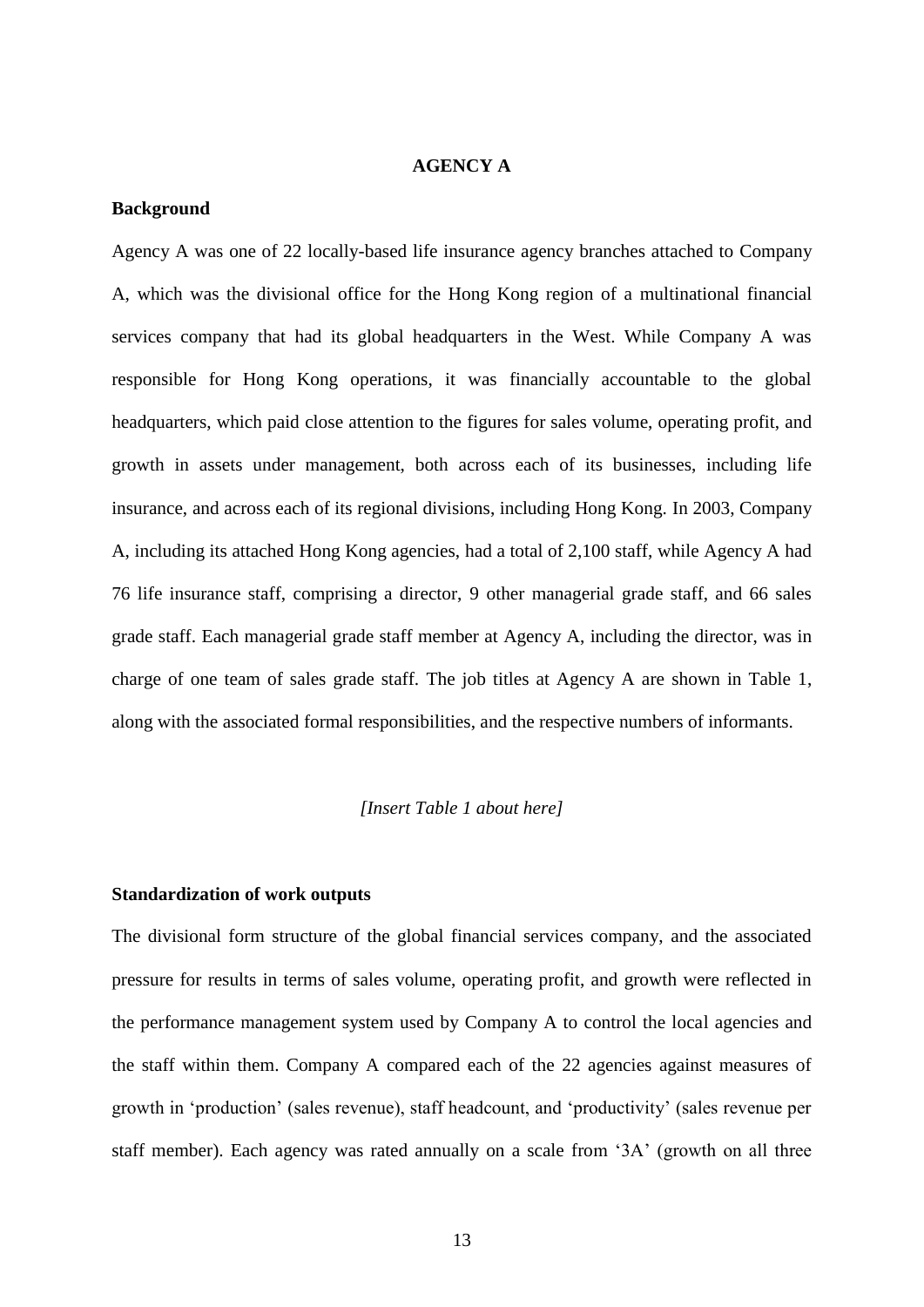indicators) to 'hurry up' (growth on none of the indicators) and the ratings were announced at the annual sales meeting attended by the staff of all 22 agencies. The performance of each managerial grade staff member was assessed on the basis of statistics about the growth in size of their sales team, the productivity of their sales team, their own direct production rate, and their own annual 'persistence' rate (renewal rates of existing policies). The performance of each sales grade staff member was assessed on the basis of their production, production yield per customer, and annual persistence rate.

## **The performance management system**

No one in Agency A received a base salary. Sales grade staff received monthly salaries made up entirely of sales commissions, and they received a year-end bonus based on their annual persistence rate and on commissions from policy renewals. Managerial grade staff earned some additional income from overriding commissions that derived from the production of their sales team. Symbols of success or failure were highly visible. Job titles were determined annually on the basis of performance statistics; the titles of sales grade staff members reflected their productivity over the previous year, while the titles of managerial grade staff reflected the size and performance of their sales team over the previous year. Company A set minimum monthly and quarterly sales targets for every staff member, sent warning letters to those who missed the monthly target once, 'auto-terminated' the contracts of those who missed this target for two consecutive months, and suspended the medical benefits of those who missed the quarterly target. Whiteboards and posters displayed around the walls of the Agency A offices reminded staff about their sales figures. Trophies, free trips and cash prizes were awarded for high level of productions.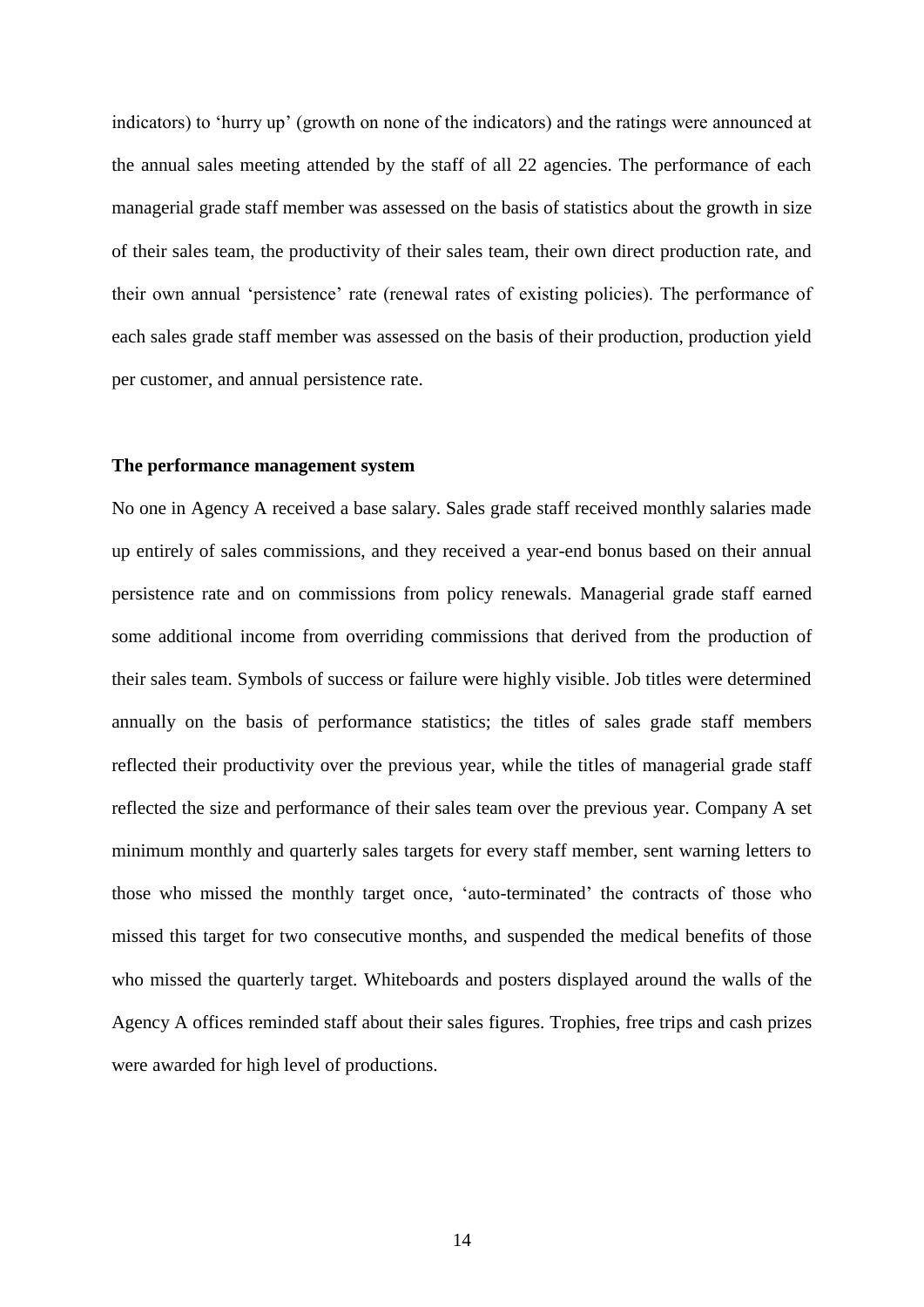#### **Unfavourably invisible client service work**

All informants said that they had undertaken invisible client service work, such as helping clients to present claims and appeals, and explaining assessments, which, they explained, required skills of interpretation, analysis, and counseling. They also indicated that such work was situationally extorted and driven by contextual rationality (Townley 2002), because clients expected immediate service, and assumed that this was part of the job of the informants, even though the performance management system applying to the latter was based exclusively on sales. The twelve non-directorial informants each described one critical incident where they believed they had interacted effectively with angry and/or distressed clients. With regard to ten such incidents, the respective informants indicated that the organization had given them no recognition for the associated work, implying that there had been unfavourable work invisibility. For example, a female informant, (Ms. I, sales manager), described a meeting with an aggrieved and abusive client, which had lasted from 10 p.m. to 2 a.m., and which had led to further follow-up meetings. Another female informant described a series of lengthy telephone calls with a distressed client, who had moved overseas, who was unable to work because of cancer, and who had not received a payout at the level warranted by her policy. This informant explained that she had eventually managed to obtain formal approval for the appropriate payout and its transfer to the client, but then stated:

"I got zero recognition from the company for any of this. This is an insurance company and these efforts are 'no production'. Management won't understand your efforts." (Ms. M, business manager).

#### *Reactions to the unfavourable invisibility of customer service work*

Incidents of the kind reported by Ms. I and Ms. M involved both emotional labour (Spector and Fox 2002) and emotional toxicity (Frost 2002). Ms. M said that she had been very unhappy about the company's mishandling of the cancer patient's claim, and about the lack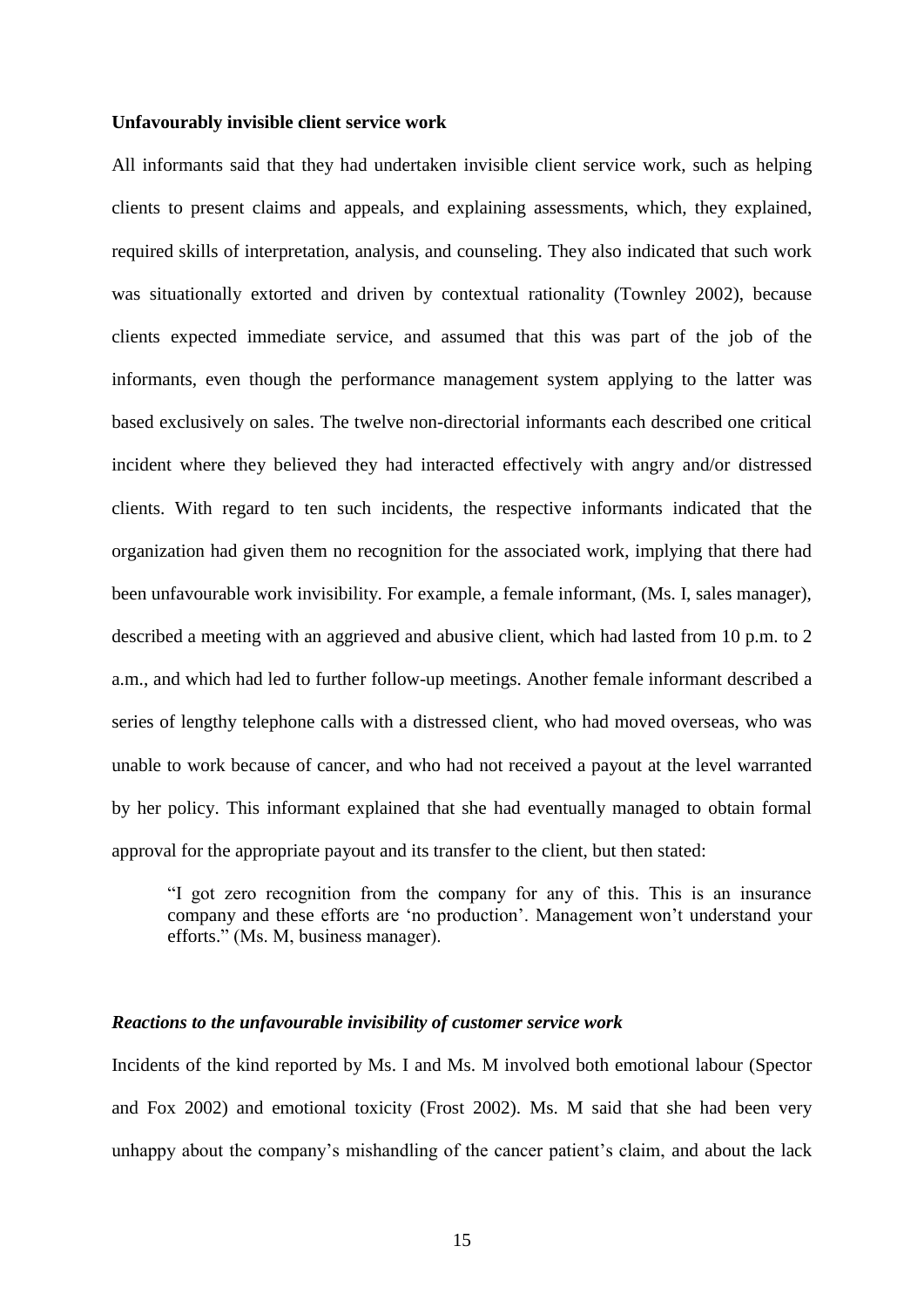of care entailed by this (Gilligan 1982). She responded to this incident with a mixture of neglect and loyalty, remaining with the company but passing back responsibility for supervising three agents to her line manager. Another female informant considered exiting because of an unhappy incident with an angry male client about a policy that he felt had been mis-sold:

'When he lost his temper, I felt helpless. At such times, when I am very down, I sometimes think of quitting.' (Ms. N, agent).

Only three informants reported that incidents involving strong and negative client emotions happened more often than once per month. Three other informants provided incidents that indicated, conversely, that they found client service work rewarding when clients expressed their appreciation. Although nearly all informants implied that they believed that their client service work was unfavourably invisible to dominant authorities, most adopted a loyalty type response, and accommodated to its invisibility by treating it as containable obligation. For example, a male informant explained that he confined client service work to policy-related requests and to annual visits at policy renewal time. He reasoned that going beyond this meant not doing 'real work' (Bailyn and Fletcher 2004):

'I explain to them that the responsibility of a good agent is not to meet them regularly to have tea, rather it is to help them solve their issues when they really need assistance.' (Mr. S, sales manager).

# **Unfavourable social visibility/invisibility vis-à-vis Company A**

Agency A informants identified two issues concerning unfavorable social visibility/invisibility vis-à-vis Company A. The first concerned the lack of direct access by sales grade staff to senior staff at Company A. The second issue concerned the invasive spotlighting of performance decline. While many informants expressed loyalty to Agency A,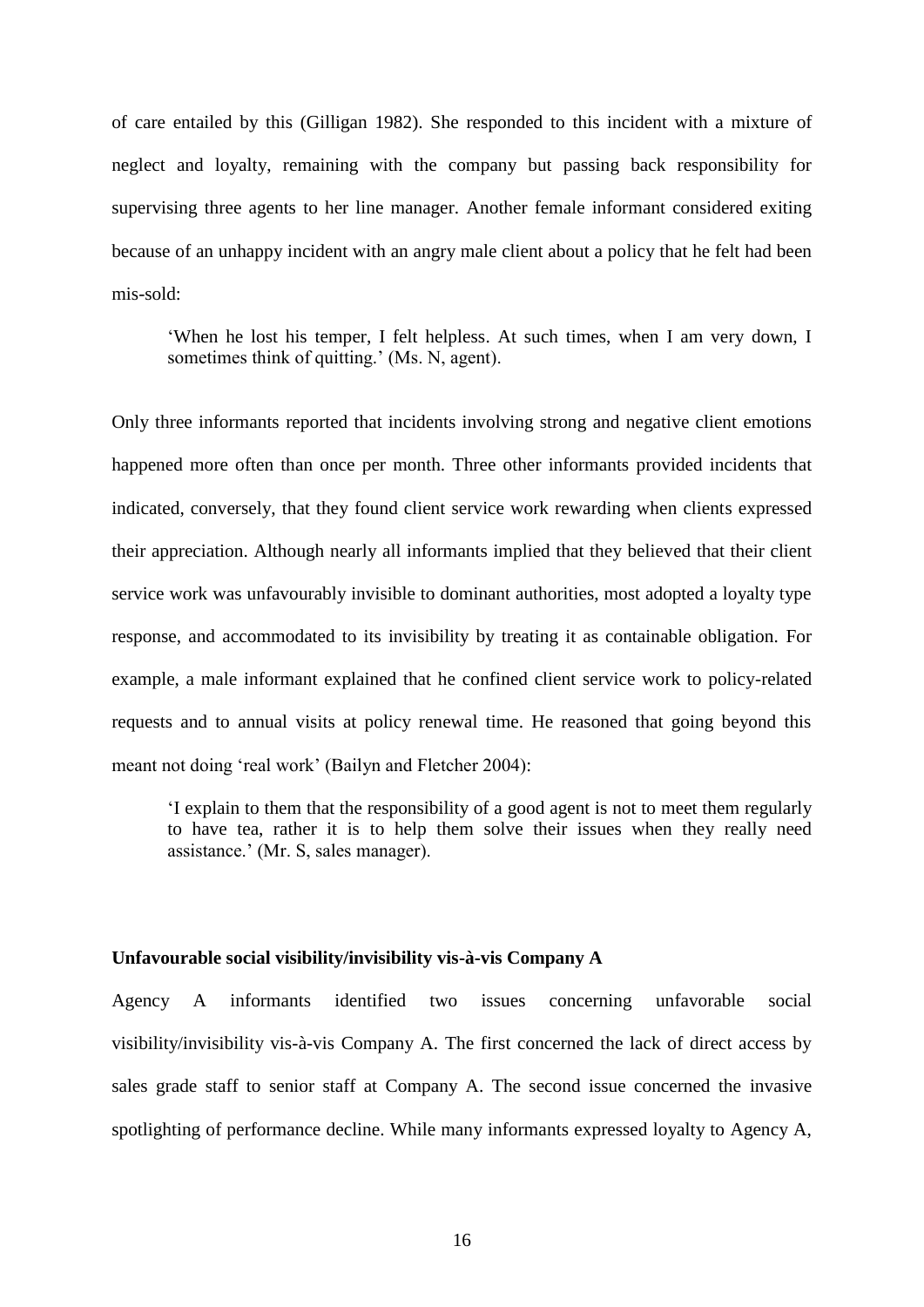both issues appeared to militate against loyalty to Company A. One informant reported that some years previously, there had been a mass defection, with 50% of staff across Company A and its associated agencies leaving to join a new, rival company. Two other informants mentioned that, more recently, there had been several cases where individual staff from Company A's associated agencies had been 'headhunted' and 'bought out', by competitor organizations.

## *Access/non-access to senior staff at Company A*

The right to make direct contact with senior staff at Company A made it relatively easy for managerial grade staff at Agency A to represent their clients. Once a staff member, newly promoted to managerial grade, had settled into this role, Mr. T would introduce him or her to senior staff at Company A. According to Ms I, a sales manager, Mr. T's personal introductions, along with a good record on the canonical performance indicators, was a platform upon which managerial grade staff members from Agency A could build favourable social visibility, while also developing a sense of belonging to Company A. Another female manager described how she had leveraged her relationships with two senior people at Company A in order to obtain intelligence to build up a dossier to support a client's claim:

'Both managers trusted my credibility, based on my track record. I believe that our company is a really customer-oriented company. This is the third time I have experienced something like this here. I am proud of this company'. (Ms. T, senior sales manager).

By contrast, four sales grade staff at Agency A expressed frustration about the status barrier against contacting senior staff at Company A. A female informant described the junior staff at Company A as follows:

'They put on their defensive armour. They don't look at your case seriously and just give you standard replies.' (Ms. M, business manager).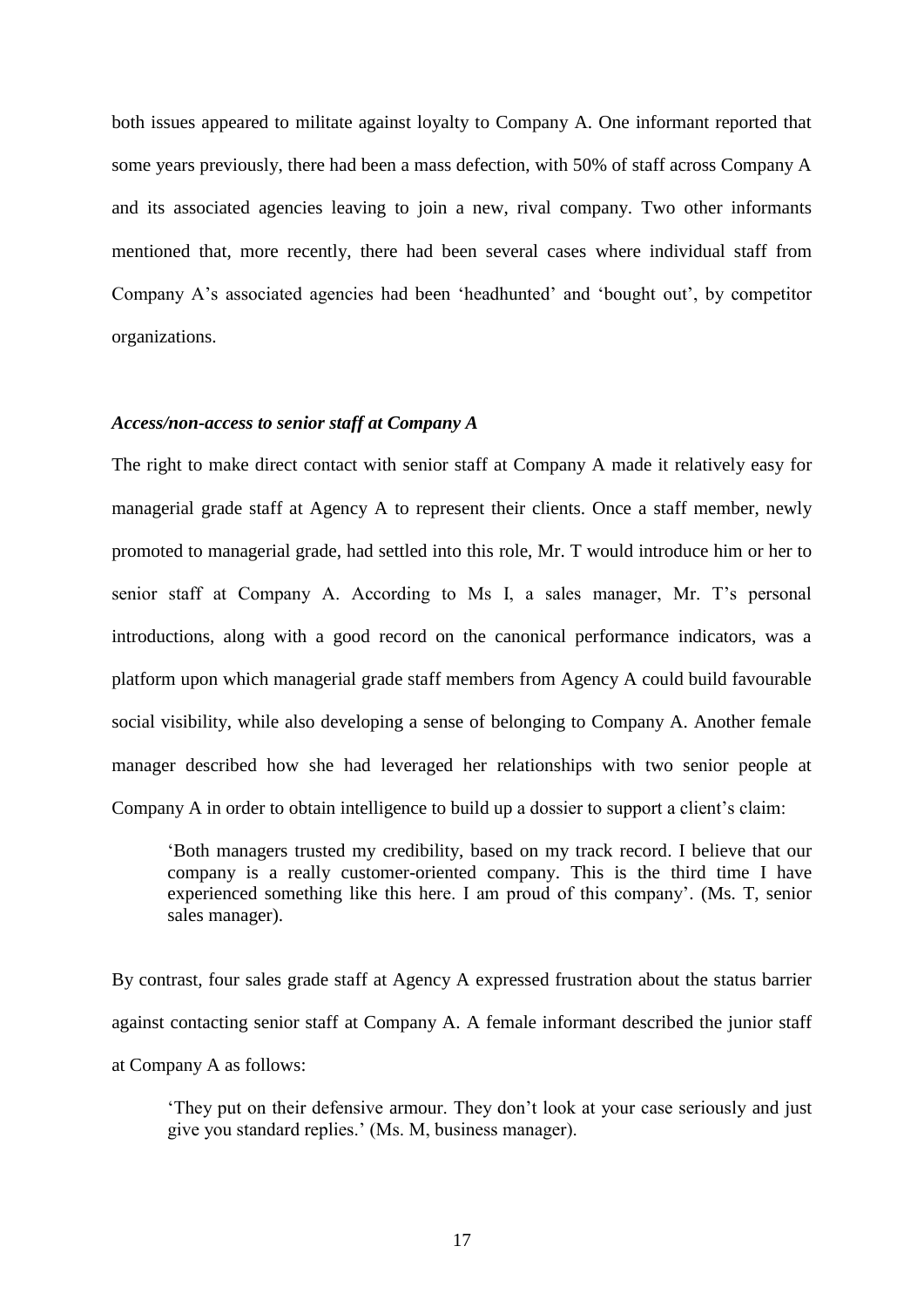Sales grade staff felt obliged to ask their respective line managers to pursue complex claims or appeals on their behalf, but some of the former indicated that they did not receive the support that they needed from the latter. For example, a male sales grade informant said that his line manager was often unavailable, while a female sales grade informant complained that her line manager was unsympathetic to the cases that she brought up. The agency director blamed this lack of support for agency staff by line managers, on the performance management system that applied to the latter:

'It encourages sales managers to focus on their own selling activity. The agents then complain to me that they can't find their sales manager.' (Mr. T, agency director).

# *Invasive spotlighting of performance decline*

Four informants criticized the performance management system for its invasive spotlighting of performance failure or decline. Ms. U, a senior agent, who had moved up and down the title hierarchy several times, commented, 'Some people, when demoted, hid themselves away and eventually left'. The agency director mentioned the indignity suffered by some longserving sales grade staff:

'They used to rent their own booths, but now they can only afford to rent a desk in the open-plan office. There was no space for their old trophies, which were just left aside.' (Mr. T, agency director).

#### *Maintaining loyalty despite unfavourable social visibility/invisibility*

Despite their unfavourable social visibility/invisibility vis-à-vis dominant authorities in Company A, four sales grade informants indicated that they had a strong sense of loyalty to Agency A. A major reason for their loyalty appeared to be that in the two years since becoming agency director, Mr. T had cultivated what one female informant described as a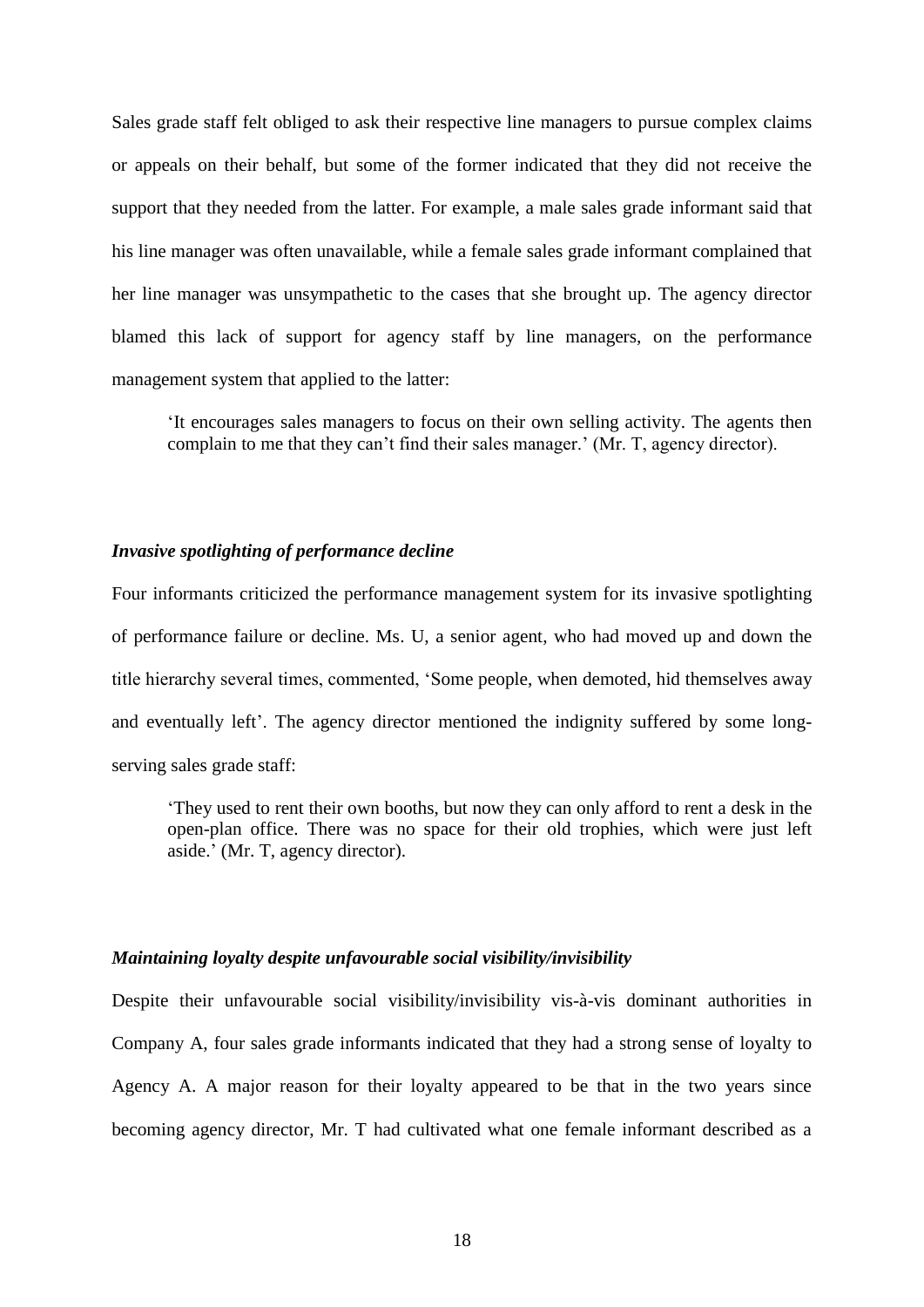'strong human touch' at Agency A, by imposing a form of matrix structure that required each managerial grade staff member to lead a team to perform functional duties, such as business development, recruitment, information technology, finance, social events, and administration. Mr. T led the training team himself, and enlisted all 9 managerial grade staff, along with 3 high-performing volunteer sales grade staff. A male informant said that regular training sessions took place for sales grade staff:

'The experienced people here are really willing to help us and share their experiences… Colleagues here are like brothers and sisters helping each other out'. (Mr. G, assistant business manager).

Four informants related critical incidents where they believed that they had undertaken functional support duties that had been invisible to Company A, but had nonetheless given them satisfaction, because their ideas or contributions had been adopted by Agency A and had been recognized by Agency A colleagues. Two of these informants said that Mr. T often praised people's functional contributions at agency meetings. More generally, informants said that Mr. T was supportive, caring, encouraging, and helpful, and that if people were going through a bad patch performance-wise, Mr. T managed to find ways to support them. Informants also mentioned giving and/or receiving support from one another, through informal internal community sustenance activities (Wenger et al. 2002). For example, Mr. R, senior business manager, said that, 'Sharing your experience and learning from others can enlighten you, but sharing your troughs with colleagues helps you also'. Mr. Y, an assistant business manager, reported giving technical and analytical support to some members of other sales teams, who were in their 50s and facing obsolescence, in exchange for a share of their commissions.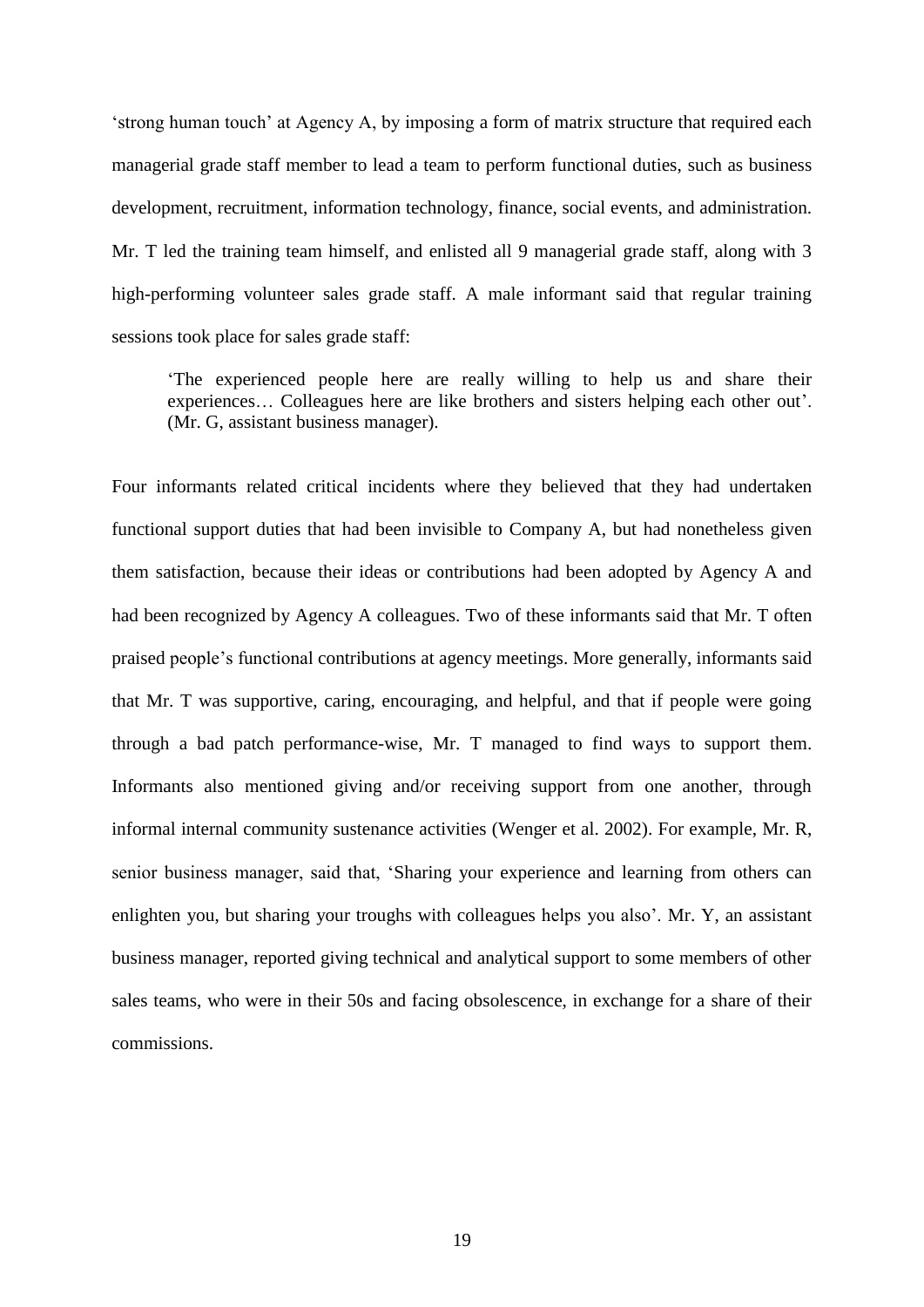#### **Unfavourable social visibility/invisibility regarding domestic identity**

An attempt to standardize aspects of work processes was evident in a ruling, enacted by the most senior members of Agency A's management team just before the research interviews began, that all staff must report for duty by 9:15 a.m., Monday to Saturday, or face a \$HK10 fine, increasing to \$HK50 by 9.45. Previously, the reporting time had been 10 a.m. Three informants had criticized the ruling on the grounds that it was incompatible with the domestic routines of some female staff. Among them, two females indicated that they were unable to accommodate to this unfavourable social invisibility. One indicated that she was on the verge of neglect. The other wept during the research interview and said that she had initially expressed voice, then neglect, and then contemplated exit:

'I cried for half an hour telling Mr. T. about my family problems. I'm losing my zest for work. I'll probably quit because I'm guilty about my family situation and my work isn't smooth.' (Ms. P, assistant business manager).

#### **COMPANY L**

## **Background**

Co. L was a web-based search engine company, established in 1999 by the owner-CEO, Mr. A. After Co. L was sold to a listed holding company in April 2000, Mr. A kept an ownership stake and remained CEO, with responsibility for day to day control. Co. L had 26 employees – 6 managerial and 20 lower level staff – in 2003.

#### **Autocratic managerial control**

Informants' accounts suggested that Mr. A's approach to managerial control matched the simple structure and traditional 'headship' patterns typical of small Chinese businesses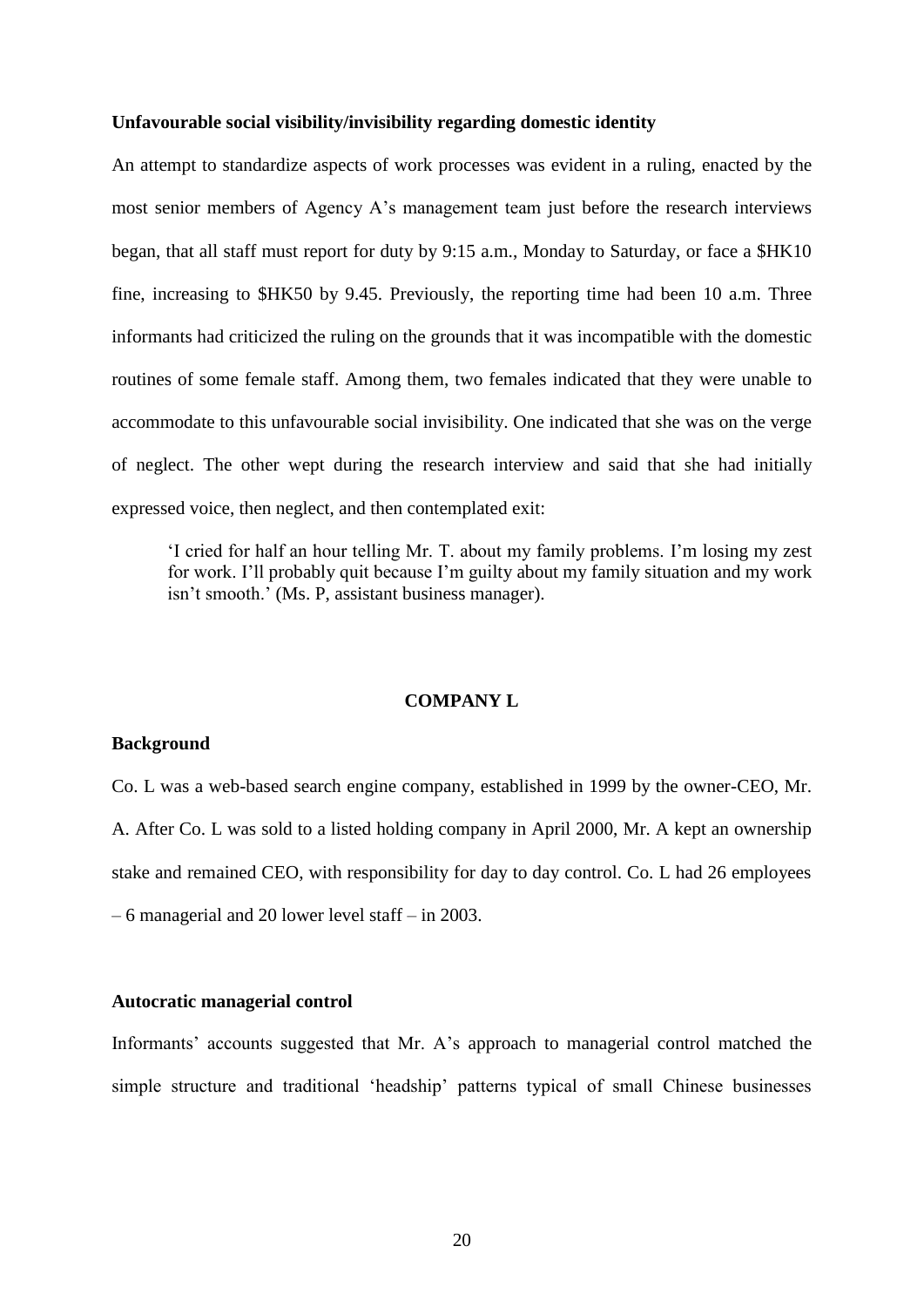(Redding 1990; Westwood 1997). One informant, who was a close friend of Mr. A in the early days of the company, said that the latter's management style had become autocratic:

'The CEO always asks me to do something and I can't say no or raise any objections. I just follow his ideas… You don't argue with the CEO. He expects us to support him. We had cases in the past where we argued with him for 4 to 5 hours and it was a waste of time'. (Mr. H, senior web designer).

Ms. C, the administration and finance manager, explained that she took the role of mediator between Mr. A and most other staff, trying to soften what she called his 'imperative orders'. However, another female informant felt that this arrangement was unhelpful, because it allowed most staff to remain unfavourably socially invisible vis-à-vis Mr. A.

'I think that if the CEO were to get more involved with other colleagues in the company, the atmosphere would become better. Now, he just talks to a few direct reports and is distant from everyone else.' (Ms. L, administration secretary).

# **The performance bonus system**

During the first three years after the company's inception, staff members received a loyalty bonus in the form of 'double pay' every Chinese New Year. According to Ms. C, the holding company asked Mr. A to base the payouts, which had been due in early 2003, on performance, and she (Ms. C) had devised a bonus system that Mr. A had found acceptable and had implemented retrospectively, covering the preceding twelve months. The evaluation criteria had not been formally announced, but details had leaked out after the bonuses were paid. Informants indicated that they believed that the criteria had emphasized punctuality, absenteeism and the number of personal telephone calls made or taken during office hours. The system had also taken into account Mr. A's ratings of the performance of his line managers, and the latters' ratings of the performance of their subordinates.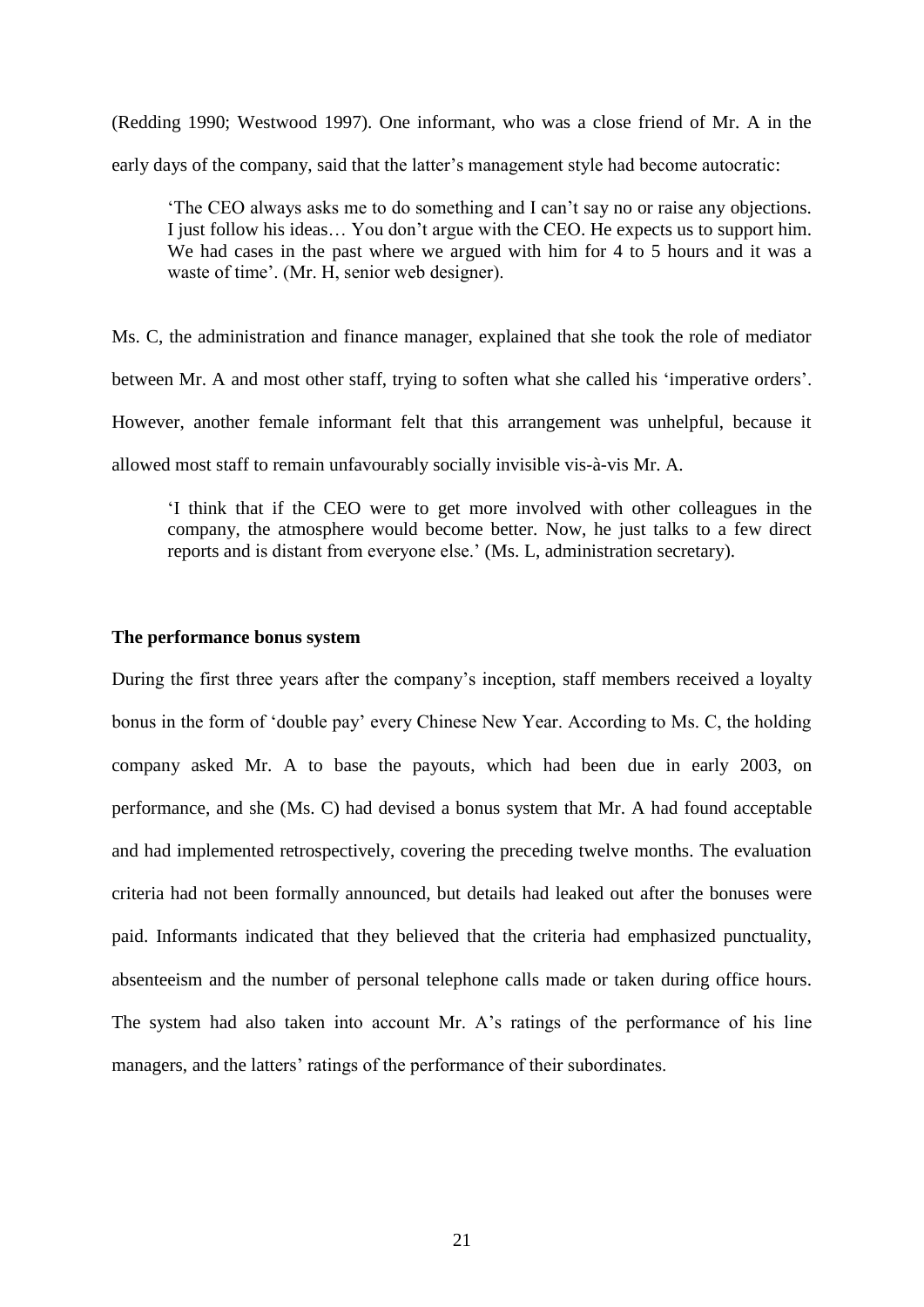#### **Idiosyncratic spotlighting of attendance and punctuality**

Ms. C defended the performance bonus system and another informant, Mr. D, an account manager, whose sales performance, attendance and punctuality records were said to have been 'exemplary', also supported it. However, three other male informants expressed dissatisfaction during the research interviews, not only because they felt that their social rights had been ignored when the system had been applied retrospectively and opaquely, but also because they regarded the measurements as arbitrary, incomplete and inaccurate. None of these three dissenters had voiced their criticisms to the management at the time of imposition. Their subsequent responses manifested loyalty, in the sense that they had been willing to go along with the system, even though they had not respected it. One of them said, for example:

'It is better to get to work earlier than Mr. A, leave the office later than him, and let him know it. When you perform a duty, exaggerate the difficulties of the task. For example, you tell Mr. A that you need more time to finish the duty than actually needed, and then complete the task before the deadline. This will impress him and you will receive recognition for it.' (Mr. O, senior account manager).

#### **Embedded background work**

Two informants reported representational predicaments regarding embedded background work. One of them regarded the incident as an isolated event and had reacted with loyalty, letting the matter rest. The other, Mr. W, IT engineer, reported four incidents which appeared to signify the unfavourable social visibility of the IT support team and the trivialization of IT support work. Two of these incidents were closely linked. First, Mr. A had rejected the IT support team's request to purchase a firewall. The IT support team had then persuaded Mr. A to purchase a cheap alternative to use in an experiment to create a quasi-firewall. The team had then conducted the experiment overnight, but this had failed, and the system had remained open to virus attack, which had happened again some time later, requiring the team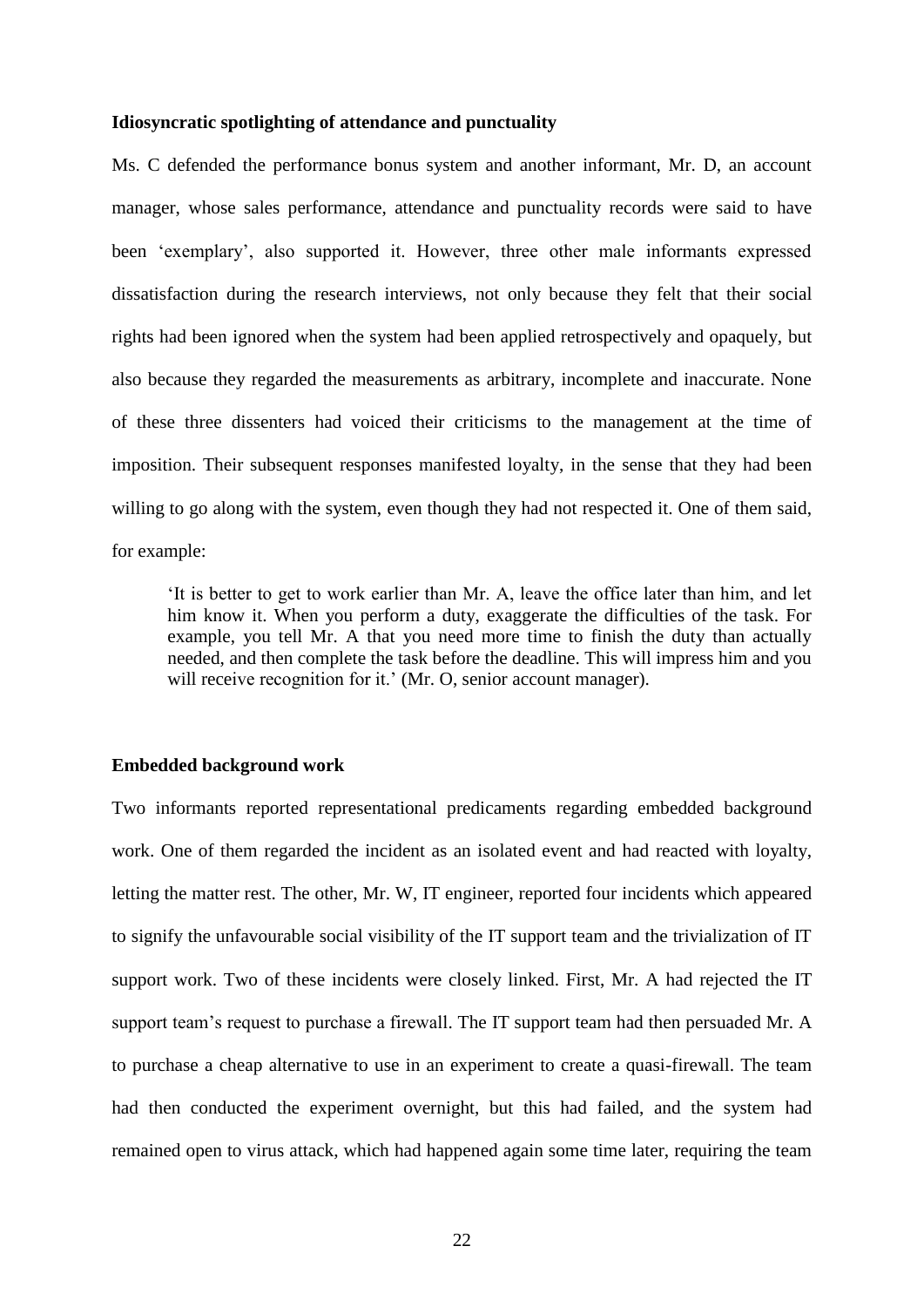to spend another 6-7 hours restoring the system. Mr. W indicated that, in the face of all this adversity, he and his peers were still responding with loyalty, but that the lack of financial support for the IT system had led some staff to contemplate exit:

'The system is always being attacked and has been 'down' so many times. Most team members feel they have no prospects in this company, and staff morale is low.' (Mr. W, IT engineer).

## **Paradoxical social visibility**

Two informants reported representational predicaments regarding paradoxical social visibility. Ms. C referred to her role as mediator between Mr. A and other staff. On the one hand, Mr. A's gratitude toward her encouraged her to remain loyal, but on the other hand, Ms. C believed that the very nature of mediation prevented Mr. A from fully appreciating the emotional toxicity that she had to endure and the amount of emotional labour that she had to perform. Ms. C described two incidents where, during mediation, staff members had made negative comments and had expressed negative emotions that she believed they would not have expressed directly to Mr. A, and vice versa. For example, she said:

'Their harsh words made me feel uncomfortable, and I felt I had to absorb all the blame. I was unhappy that night. Nobody knows about my invisible effort but I take it on as part of my daily duties.' (Ms. C, administration and finance manager).

Ms. L reported a similar, albeit one-off, incident, involving Ms. C's predecessor, when Mr. A summarily dismissed the latter on the grounds of fraud. He required Ms L to witness the interrogation, and assigned Ms. L to supervise the dismissed manager as she packed her belongings:

'She swore and was very hostile to me. I said nothing and just endured it. I felt I had to complete my duty as assigned by Mr. A.' (Ms. L, administration secretary).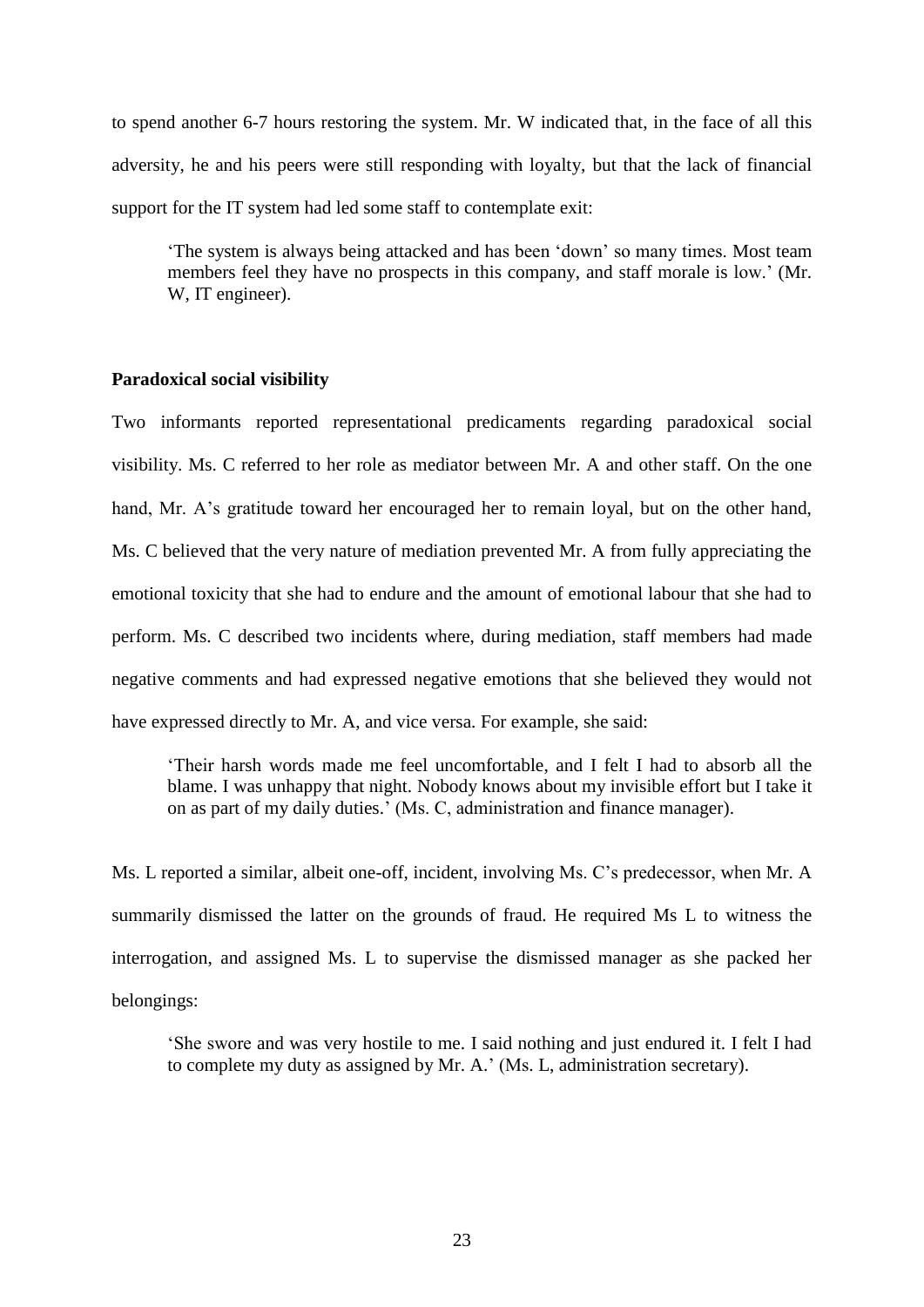Again, Mr. A's gratitude encouraged Ms. L to remain loyal, but, like Ms C, she believed that he did not fully realize how toxic the emotions were that had been expressed to her.

## **ORGANIZATION U**

## **Background**

Organization U was a Hong Kong based tertiary education institution employing around 500 staff, including 300 non-academics, whose work ranged from clerical duties to financial management and other specialist professional and managerial tasks.

# **Professional bureaucracy**

Control within Organization U followed a pattern of professional bureaucracy (Mintzberg 1983). Decisions were formalized and activities were reported through committees. Each post was subject to formal job descriptions and salary scales, and to formal criteria and procedures for appointment and promotion, and respective committees vetted annual appraisal reports for the staff. One informant illustrated how the grievance procedure operated:

'A supervisor spoke harshly to a staff member. The case went to an independent committee, where we advocated a more considerate approach. The supervisor was told to pay attention to his words.' (Ms. R, director of human resources).

Informants indicated that such arrangements were designed to protect fairness and objectivity and to restrict abuse of power, but that they did not signify an absence of power asymmetries.

#### **Possible moderating factors**

None of the four non-directorial, non-academic administrators who were interviewed indicated that they had experienced representational predicaments. The interviews suggested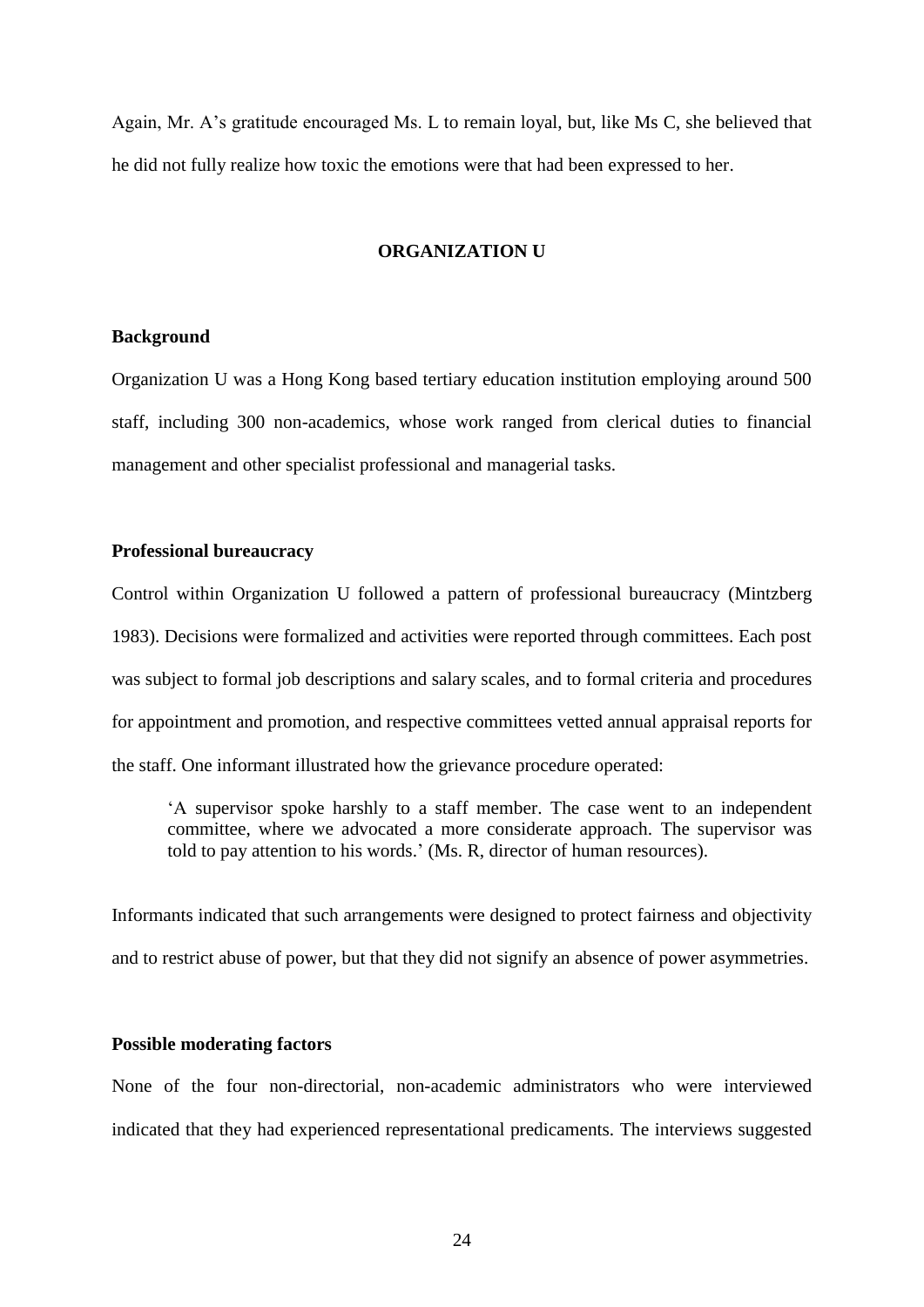two moderating factors that may have reduced the impact of power asymmetries: close and supportive working relationships with key superiors, and opportunities to convey a fair impression of the work to dominant authorities.

#### *A close and supportive working relationship with a key superior*

Each of the four non-directorial informants indicated that they had developed a close working relationship with at least one key superior, whom, they said, gave regular praise and personal recognition, and thus understood and appreciated both their work and their status as a person. Among the four non-directorial informants, two had a key (different) superior, who was both an immediate supervisor and a member of the senior management team. A third had a key relationship with another member of the senior management team, which had developed as a result of reporting directly to that person for certain tasks over a period of several years. The fourth said that although he had had relatively little direct day-to-day contact with the senior management, he had built a close relationship with his department head, who was on good terms with members of that dominant authority group.

# *Opportunities to convey a fair impression of the work to dominant authorities*

Three non-directorial informants were confident that the positive recognition that they believed they had received from key superiors, who were also dominant authorities, was based on knowledgeable insights into their own work. For example, Ms. L, said:

'What is recognized and rewarded here are that you do your work effectively and accurately.' (Ms. L, senior officer).

As an illustration, Ms. L described when, during a meeting with four male chair professors, she suggested a solution to a problem that the academics had been unable to solve: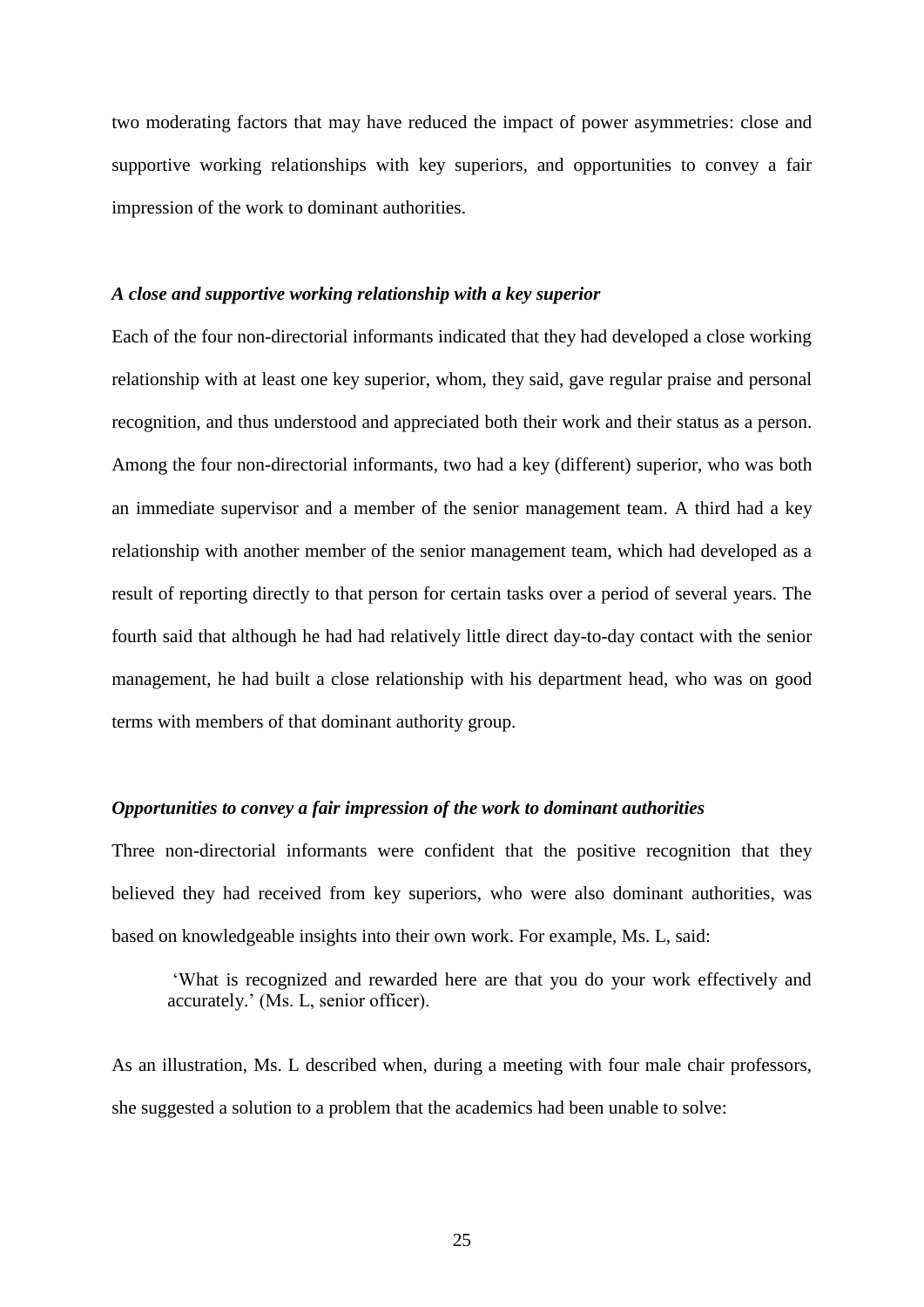'Their response was that my idea was very fair and good. In the end, my suggestion was accepted. I gave them time to think of solutions to avoid giving them the impression that the secretary was very dominant. I had to make them feel they were being respected. A boss is always a boss.' (Ms. L, senior officer).

The second informant, Mr. H, found that the duty to report to a relevant internal committee had provided an opportunity to represent his work accurately and favourably to dominant authorities. He also indicated that he had capitalized on his ready access to his key superior, whose area of expertise was very different from his own. For example, he had had a series of meetings about a large project with his superior, whom he helped to gain direct insight into his work through detailed dialogue.

The third informant, Ms. K, expressed confidence that her key superior fully appreciated the difficulties and obstacles that she was encountering. She said:

'I feel that my office is the happiest place in the university because we have a very understanding boss.' (Ms. K, senior officer).

Although the fourth non-directorial informant, Mr. K, lacked a direct reporting channel to dominant authorities, he reported directly to his head of department, who was closely relationally networked to the senior management. Mr. K said that he occasionally needed to bring proposals regarding resource utilization to his key superior, who had praised his ideas.

# **CROSS-CASE ANALYSIS**

We acknowledge that the relatively small number of case sites and interviewees may limit the generalizability of the grounded model in Figure 1. However, small numbers are a hallmark of qualitative research and enable in-depth examination of accounts (El-Sawad 2005). Further research may refine the model and adapt it to other industrial and cultural contexts. Another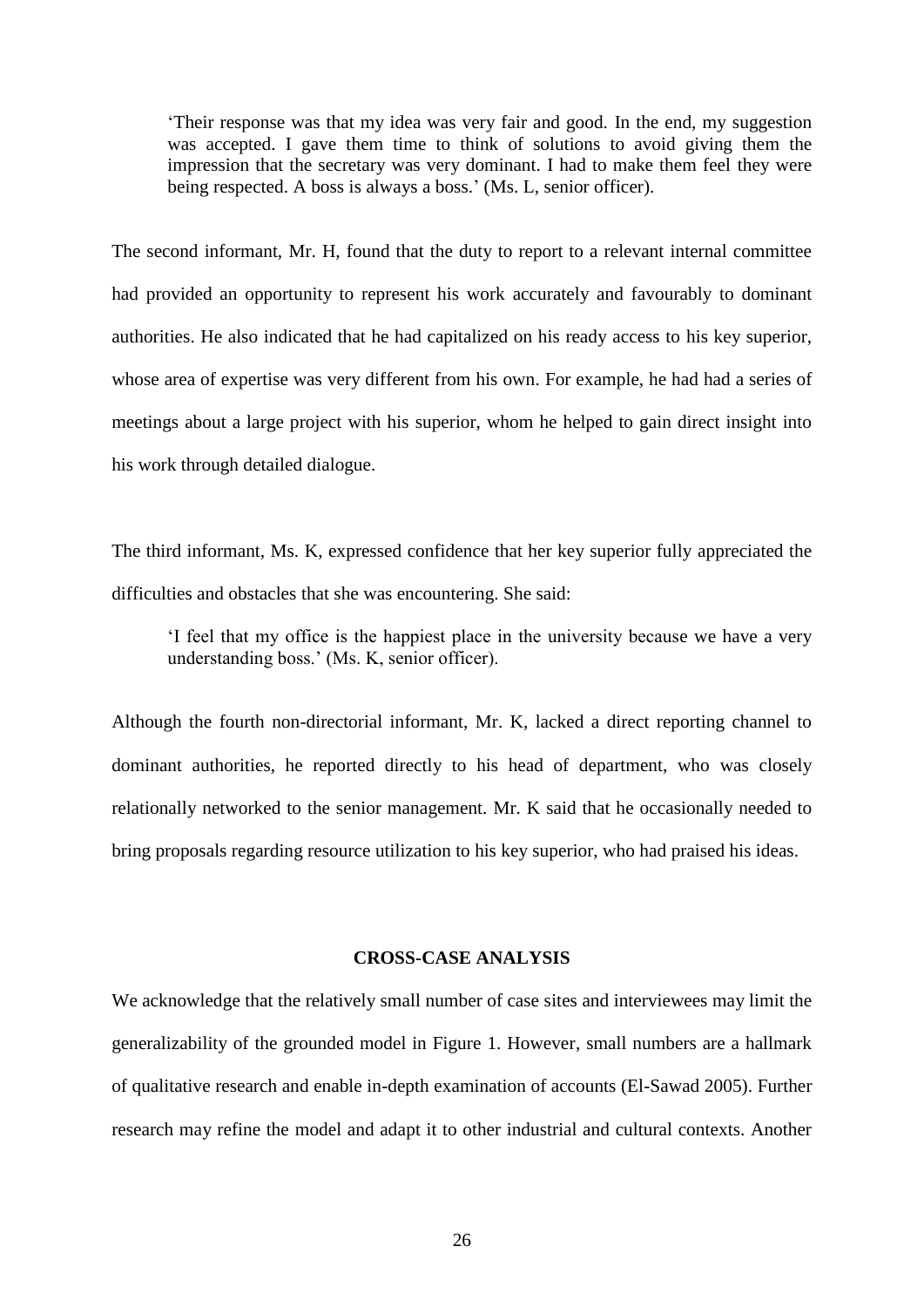possible limitation was our reliance on qualitative data for our interpretations of the extent of informants' unhappiness with their representational predicament(s), the closeness and supportiveness of their relationships with key superiors, and their reactions in terms of exit, voice, loyalty and neglect. Notwithstanding the scope for more extensive empirical grounding, Figure 1 emerged from in-depth analysis of different types of representational predicament identified in the current research within the specific cultural context of Hong Kong, as well as bringing together diverse strands of prior literature.

The representational predicaments reported in the study are summarized in Table 2. Each of them related to one or other of the six subtypes of the two main configurations of unfavourable social visibility/invisibility and unfavourable work visibility/invisibility. Further subtypes may become evident in subsequent research.

## *[Insert Table 2 about here]*

Many of the representational predicaments appeared to be attributable to organizational structures. The divisional form structure appeared to account for the majority of representational predicaments at Agency A, where standardization of work outputs rendered client service work unfavourably invisible and invasively spotlighted performance decline. Simple structure, combined with autocratic management by the owner-CEO, appeared to be associated with most of the representational predicaments at Co. L., where the idiosyncratic spotlighting of attendance and punctuality seemed to reflect the absence of systematic performance management, and where the technicians' embedded background work appeared to reflect the absence of systematic budgetary process informed by specialist opinion. However, while it is possible that the lack of representational predicaments reported by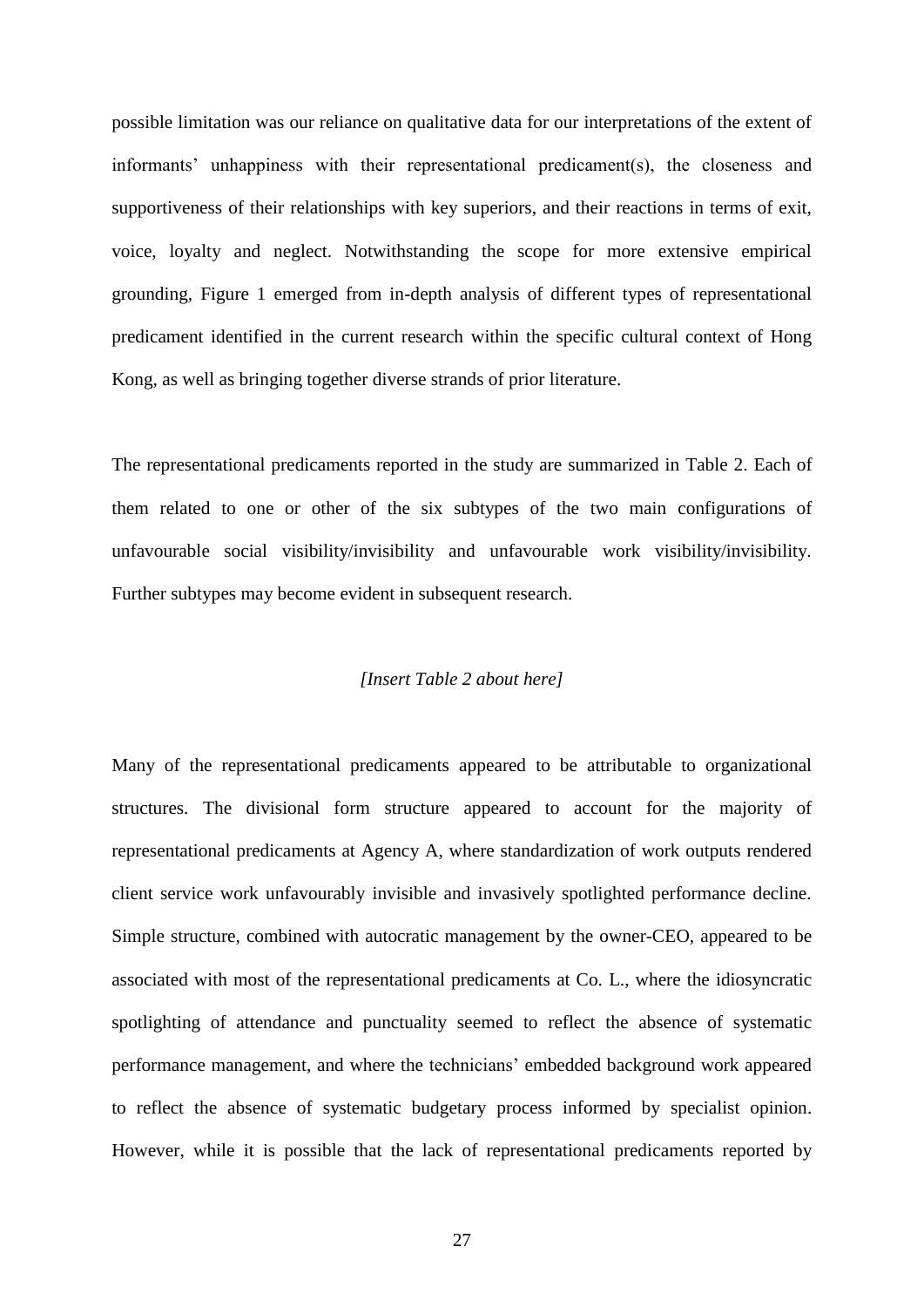informants at Organization U may reflect the professional bureaucracy organizational structure, informants' accounts pointed also to the influence of situational moderators, mentioned next.

Close and supportive working relationships with a key superior belonging to, or relationally networked to, a dominant authority group; along with opportunities to convey a fair impression of the work to dominant authorities appeared to reduce the likelihood of representational predicaments. The personal style of the key superior appeared to be an important underlying factor governing whether the working relationship was supportive. For example, at Organization U, each of the four non-directorial informants mentioned that their key superior praised them, whereas informants at Company L characterized the CEO as someone who did not give praise, and one female informant indicated that her relationship with him was a source of paradoxical social visibility, since her role as mediator between him and other staff involved emotional intensity and toxicity that she felt was onerous yet undiscussible with him.

It appeared that many of the representational predicaments identified in this study resulted in sporadic unhappiness, in the face of which incumbents could exercise loyalty. For example, the sales grade staff at Agency A found ways to treat their invisible client service work as a containable obligation, and/or derived intrinsic satisfaction from doing it, and their loyalty response may have been encouraged by the 'humanistic' management of Agency A by its director. However, when incumbents regarded the issues and events associated with representational predicaments as being of longer duration, or as arising frequently, as with the embedded background work by IT support staff at Co. L, or when incumbents regarded the issues as major and intractable ones, as with the policy to standardize working hours at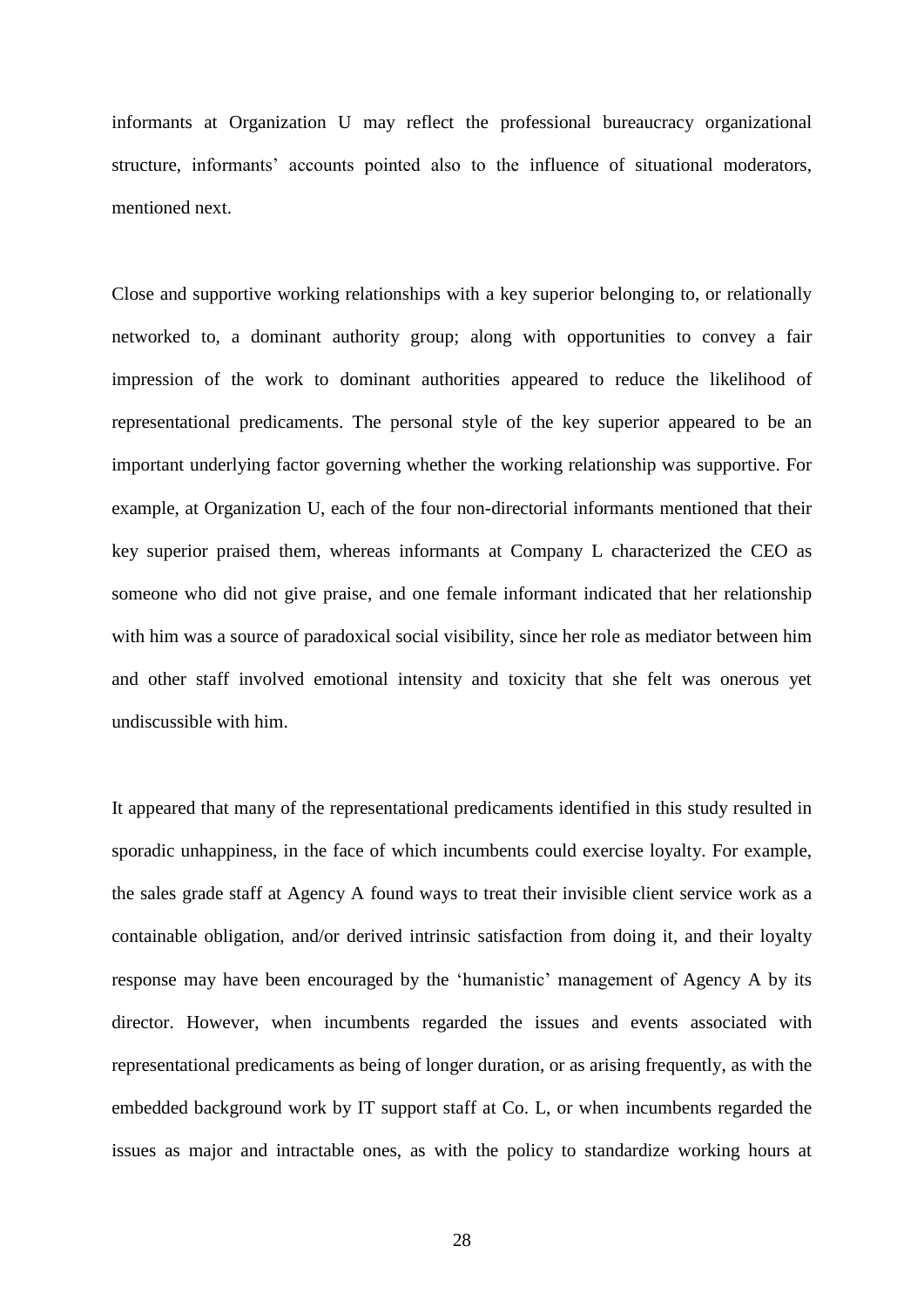Agency A, the unhappiness appeared to be more enduring, and incumbents were more inclined to respond with neglect, exit or voice. It appeared that only informants at Organization U had both formal and informal channels for exercising voice proactively, as a means to forestall representational predicaments.

Although the research did not seek to investigate the relationship between representational predicaments and organizational effectiveness, reports about the history of relatively high turnover across Company A and about service disruption at Company L suggested that representational predicaments have the potential for substantial adverse impact on company performance, depending on the issues involved and on the depth and breadth of the associated unhappiness.

## **CONCLUDING REMARKS AND POTENTIAL DIRECTIONS**

We concur with Dingley (1997), that while the human relations movement is widely regarded as 'old hat', there would be much to commend about it if it were to be updated by the ethical concerns that Durkeim elucidated but which Mayo failed to articulate and emphasize. Our findings are compatible with the following claim:

'High powered executives will only develop a conscience about their workforce if they are in regular contact with them, and at first hand become aware of their problems and needs on a personal level. Seen to do this, executives then lay the basis from which to act in a more moral way in a spontaneous, not calculated, manner toward their workforce, thus creating the platform for a reciprocal sense of obligation from their workers.' (Dingley 1997: 1128)

We have assumed that a combination of power asymmetries and social distance between dominant authorities and job incumbents provides the context for incumbents' representational predicaments. Further research might test these assumptions by examining whether representational predicaments can arise in more 'egalitarian' contexts, such as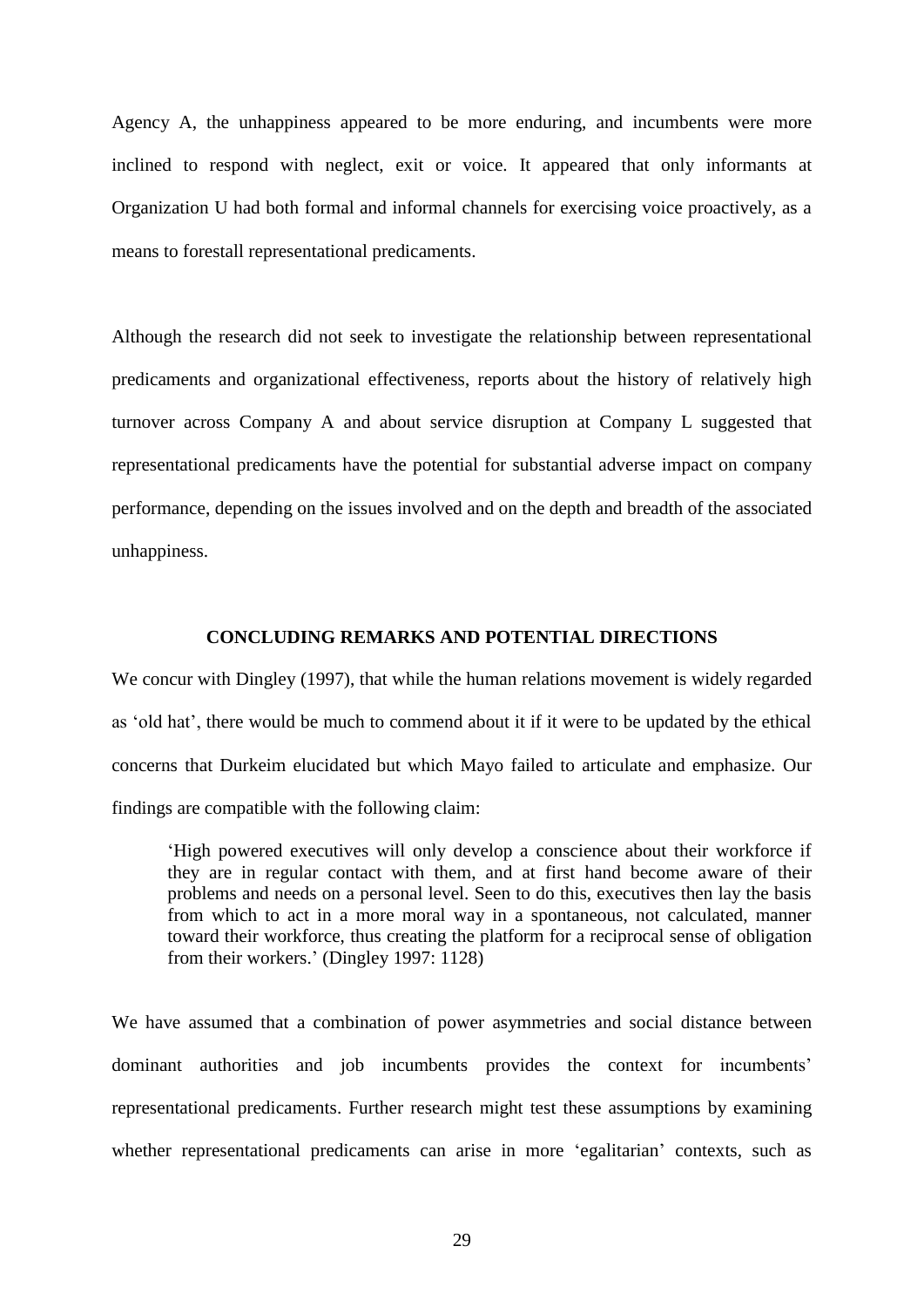between professional partners, and whether they can arise where there are shifting coalitions and no core bloc of dominant authorities.

The research interviews focused on identifying the nature of representational predicaments, whereas the impact of representational predicaments on informants' feelings and behaviour was not an item in the initial interview guide. Nonetheless, all informants spontaneously provided sufficient data for us to categorize their responses using the EVLN framework (Hirschman 1970; Withey and Cooper 1989). Future research could examine the impact of representational predicaments on overall job satisfaction, and on satisfaction with promotion prospects, opportunity to show initiative, and the work itself (Rose 2005). Alternatively, since representational predicaments might be regarded as an adverse hygiene factor (Herzberg et al. 1959), future research could examine the impact of representational predicaments on job dissatisfaction, using measurement scales such as environmental frustration (Keenan and Newton 1984) and psychological strain (Beehr et al. 2001).

Future research could also examine the impact of representational predicaments in terms of Collinson's (2003) typology of conformist, dramaturgical, resistant, or ambivalent stances. Conformist approaches (Jackson and Carter 1998; Savage 1998), might entail responding to representational predicaments by disciplining oneself to become valuable in the eyes of dominant authorities. Dramaturgical approaches (Bowles and Coates 1993) might entail manipulation of one's reputation and image to forestall representational predicaments. Resistant approaches might entail 'reflective indocility' (Chan 2000) in holding to a proximal view of the work and social identity that may clash with institutionalized systems of performance monitoring and status hierarchy. Literature on impression management (Rosenfeld et al. 1995; Schlenker and Weigold 1992) provides additional perspectives that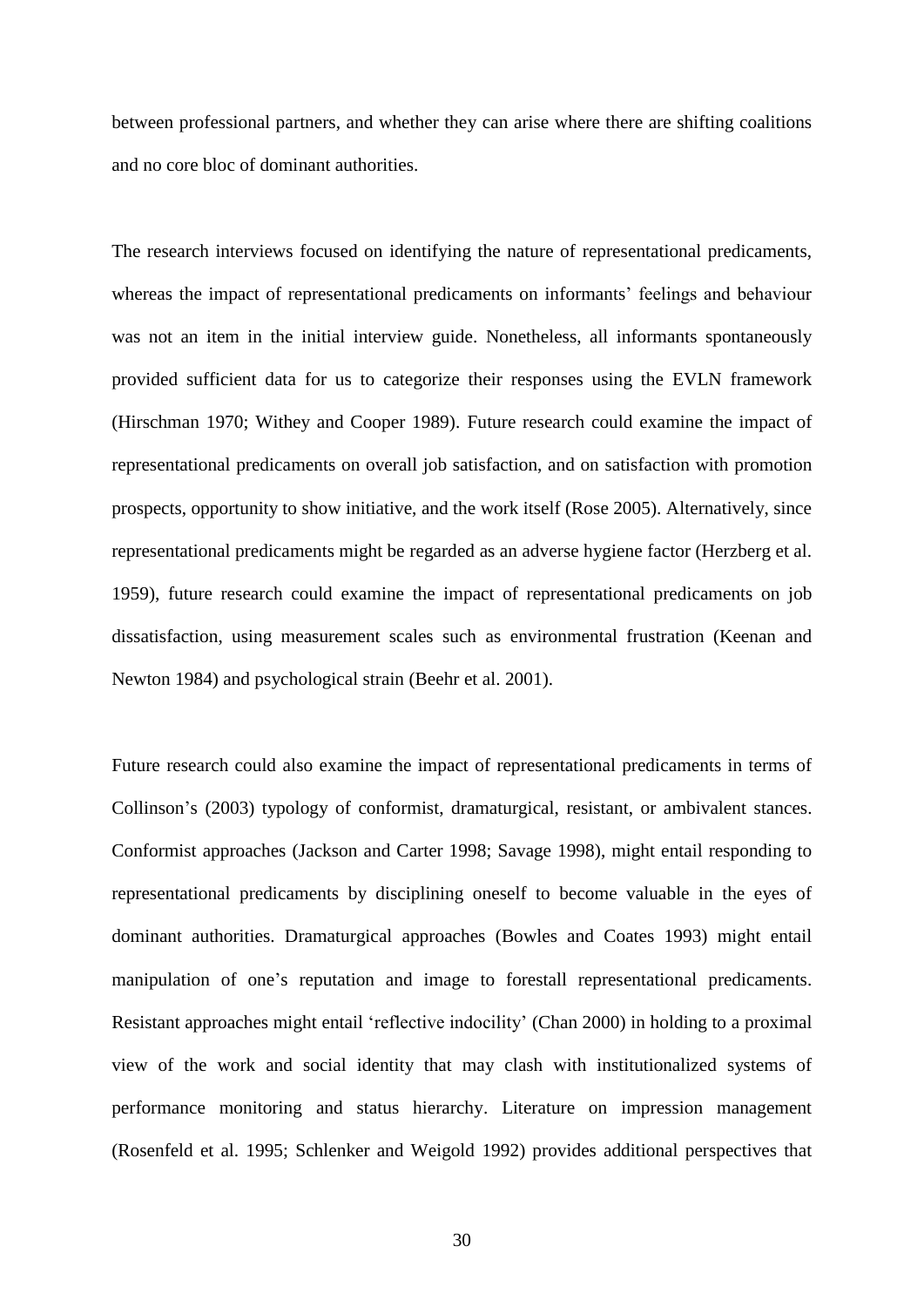might guide further research into individual strategies for responding to or preventing representational predicaments.

That there was no sign of collective voice against representational predicaments may reflect the cultural and institutional context of Hong Kong, where large power distance (Wong and Birnbaum-Moore 1994) militates against challenges to dominant authorities. The cultural assumption that upward influence involves relational networking with authorities (Redding 1990) points to an alternative path, which was evident at Organization U. Further research could investigate whether collectively organized responses to representational predicaments are more likely to arise in contexts that have cultural and institutional characteristics that are different from those of Hong Kong.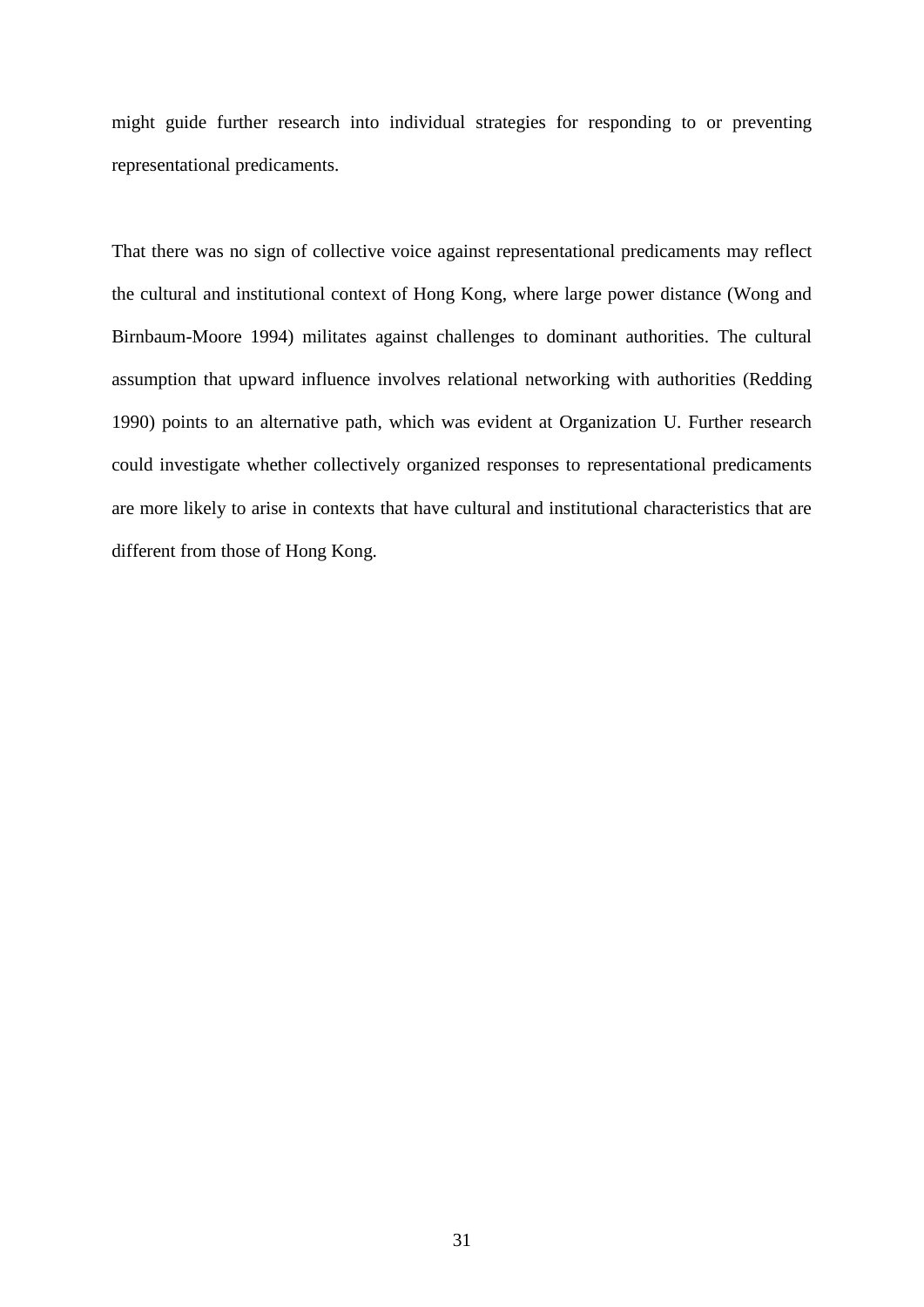# **Table 1. Title Hierarchy at Agency A**

| Basic official responsibilities                           | Job titles                 | $N^*$ |
|-----------------------------------------------------------|----------------------------|-------|
| Sales, recruitment, agency policy, management development | Agency director            |       |
| Sales, recruitment                                        | Senior branch manager      |       |
|                                                           | Branch manager             |       |
|                                                           | Senior sales manager       |       |
|                                                           | Sales manager              |       |
|                                                           | Assistant sales manager    |       |
| Sales                                                     | Senior business manager    |       |
|                                                           | Business manager           |       |
|                                                           | Assistant business manager |       |
|                                                           | Senior agent               |       |
|                                                           | Agent                      |       |
|                                                           |                            |       |

\* No. of people interviewed in the research study

.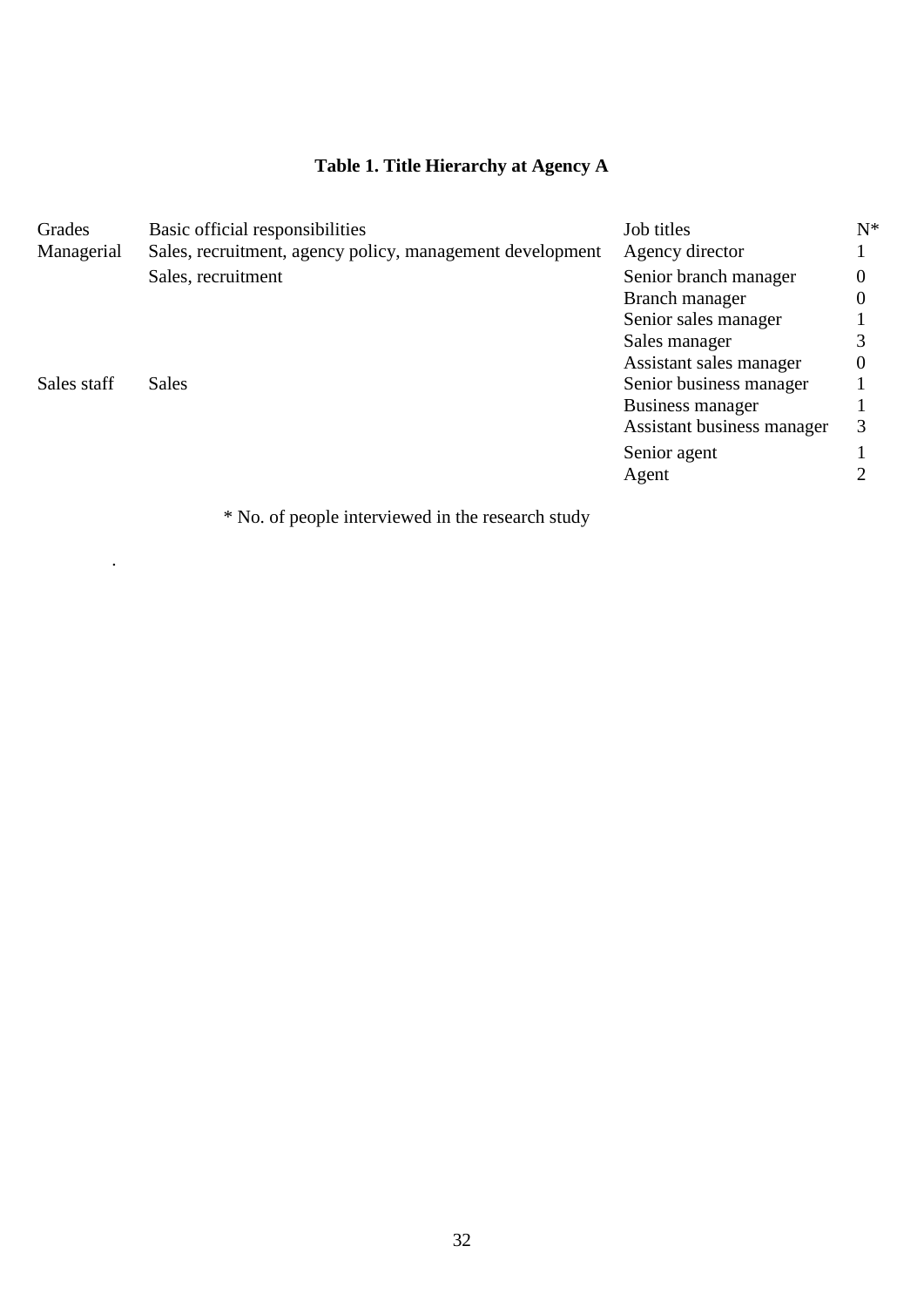| Types of representational predicament | No. of incidents reported at |       |        |     |
|---------------------------------------|------------------------------|-------|--------|-----|
|                                       | Agency A                     | Co. L | Org. U | All |
| Invasive spotlighting                 |                              |       |        |     |
| Idiosyncratic spotlighting            |                              |       |        |     |
| Embedded background work              |                              |       |        |     |
| Paradoxical social visibility         |                              |       |        |     |
| Standardization of work processes     |                              |       |        |     |
| Standardization of work outputs       | 14                           |       |        | 14  |
| All types                             | 21                           |       |        |     |

# **Table 2. Summary of Representational Predicaments Reported**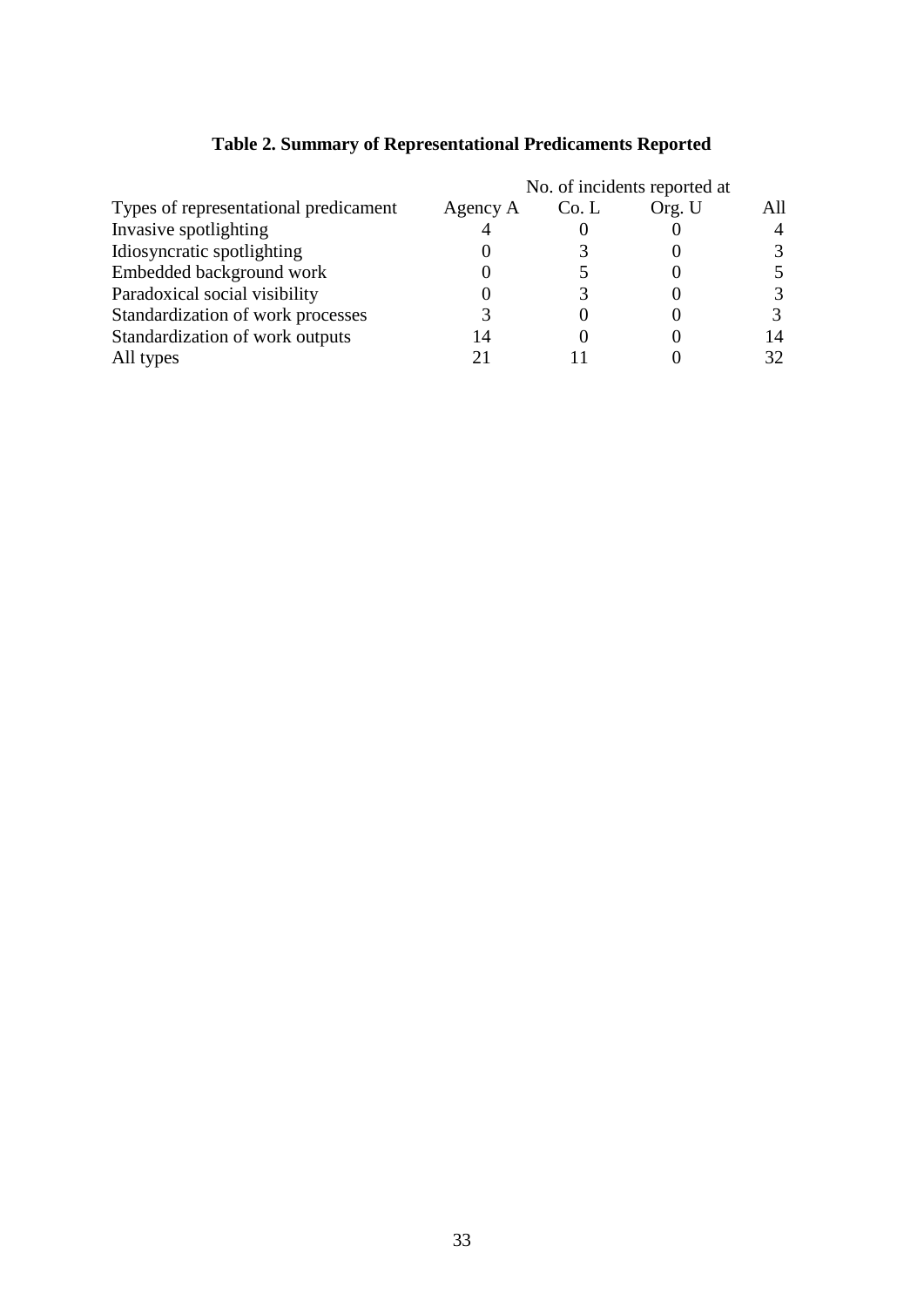# **Figure 1. Representational predicaments as configurations of invisibility/visibility, and incumbents' response options**

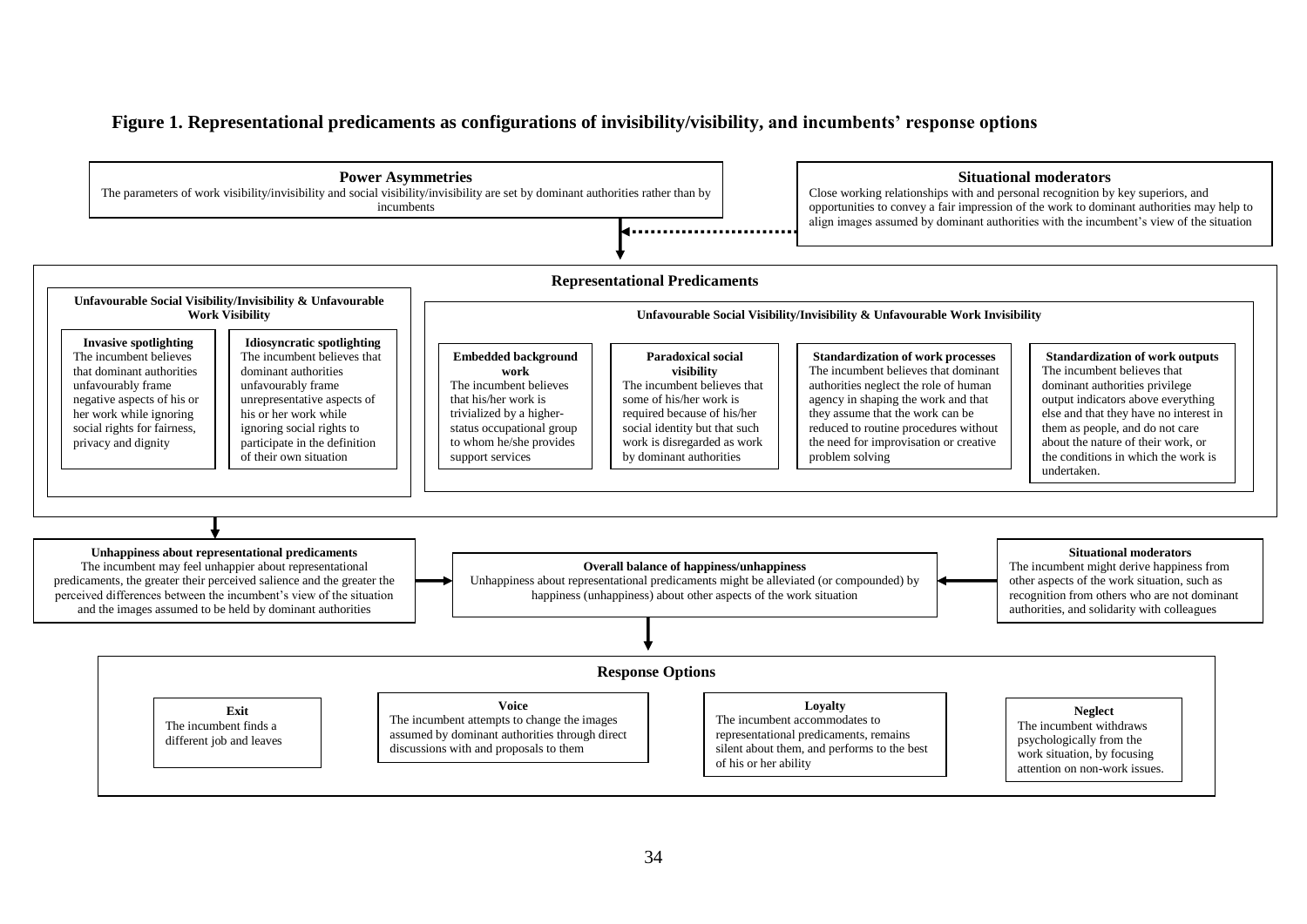#### **REFERENCES**

Alvesson, Mats

1982 'The limits and shortcomings of humanistic organization theory'. *Acta Sociologica* 25/2: 117-131.

Argyris, Chris

1978 'Is capitalism the culprit?' *Organizational Dynamics* 6/4: 20-37.

Bailyn, Lotte, and Joyce K. Fletcher

2004 'Work redesign: theory, practice, and possibility'. *MIT Sloan Working Paper* 4470- 04. MIT Sloan School of Management: MIT Workplace Center.

Baron, James N., and David M. Kreps

- 1999 *Strategic human resources: frameworks for general managers*. New York: John Wiley & Sons.
- Beehr, Terry A., Katherine M. Glaser, Kristophor G. Canali and Dee A. Wallwey
- 2001 'Back to basics: re-examination of demand-control theory of occupational stress'. *Work & Stress* 15/2: 115-130.
- Bell, David N. F. and Robert A. Hart
- 1999 'Unpaid work'. *Economica* 66/262: 271-290.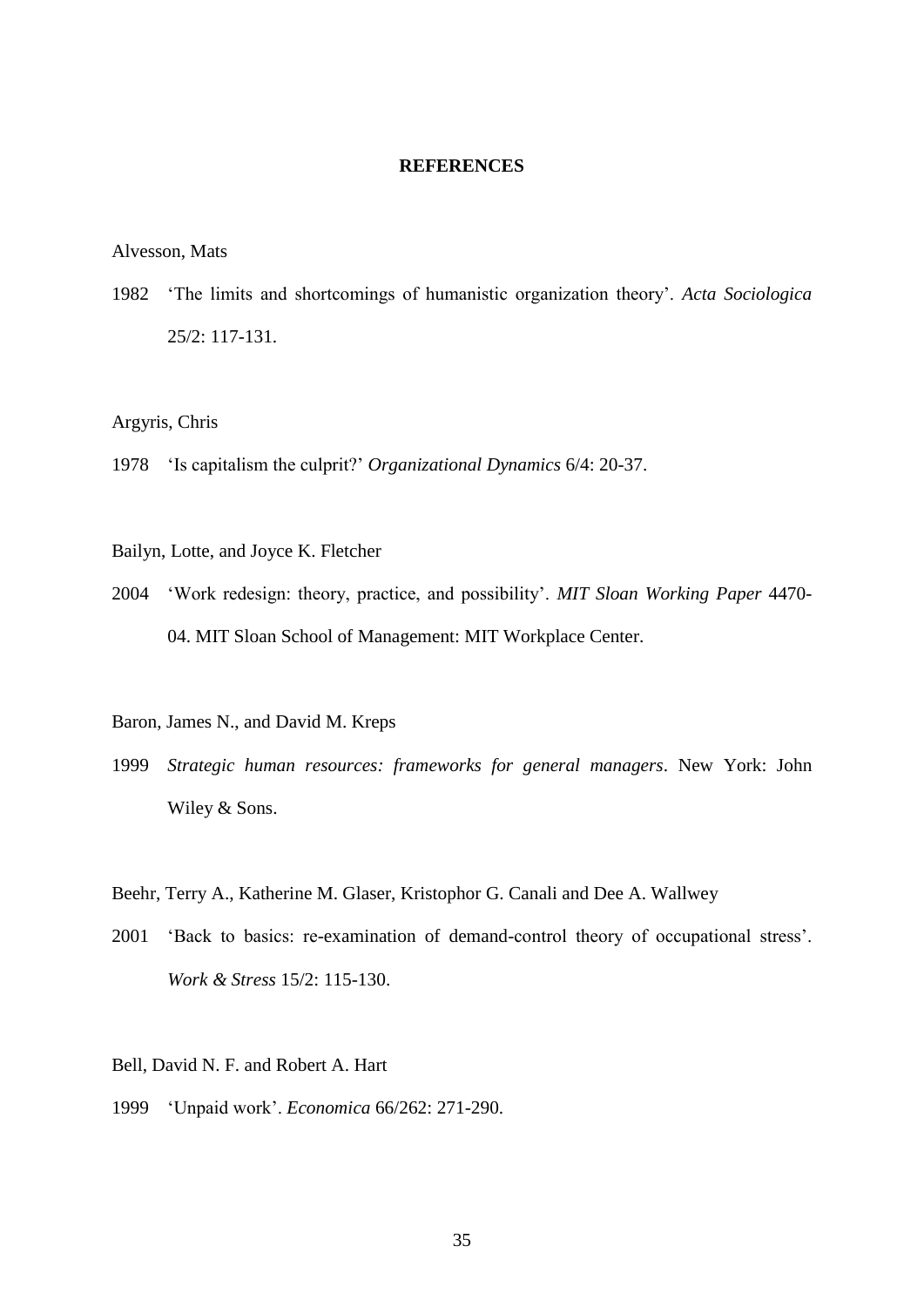Biernacki, Patrick, and Daniel Waldorf

1981 'Snowball sampling: problems and techniques of chain referral sampling'. *Sociological Methods and Research* 10/2: 141-63.

Blomberg, Jeanette, Denise McLaughlin, and Lucy Suchman

1993 'Work-oriented design at Xerox'. *Communications of the Association for Computing Machinery* 36/4: 91.

Blomberg, Jeanette, Lucy Suchman and Randall H. Trigg

1996 'Reflections on a work-oriented design project'. *Human-Computer Interaction* 11/3: 237-265.

Boje, David M.

1998 'Nike: Greek goddess of victory or cruelty? Women's stories of Asian factory life'. *Journal of Organizational Change Management* 11/6: 461-480.

Bolton, Sharon C.

2004 'A simple matter of control? NHS nurses and new management'. *Journal of Management Studies* 41/2: 317-333.

Bowles, Martin L., and G. Coates

1993 'Image and Substance: the management of performance as rhetoric or reality?' *Personnel Review* 22/2: 3-21.

Brannen, Julia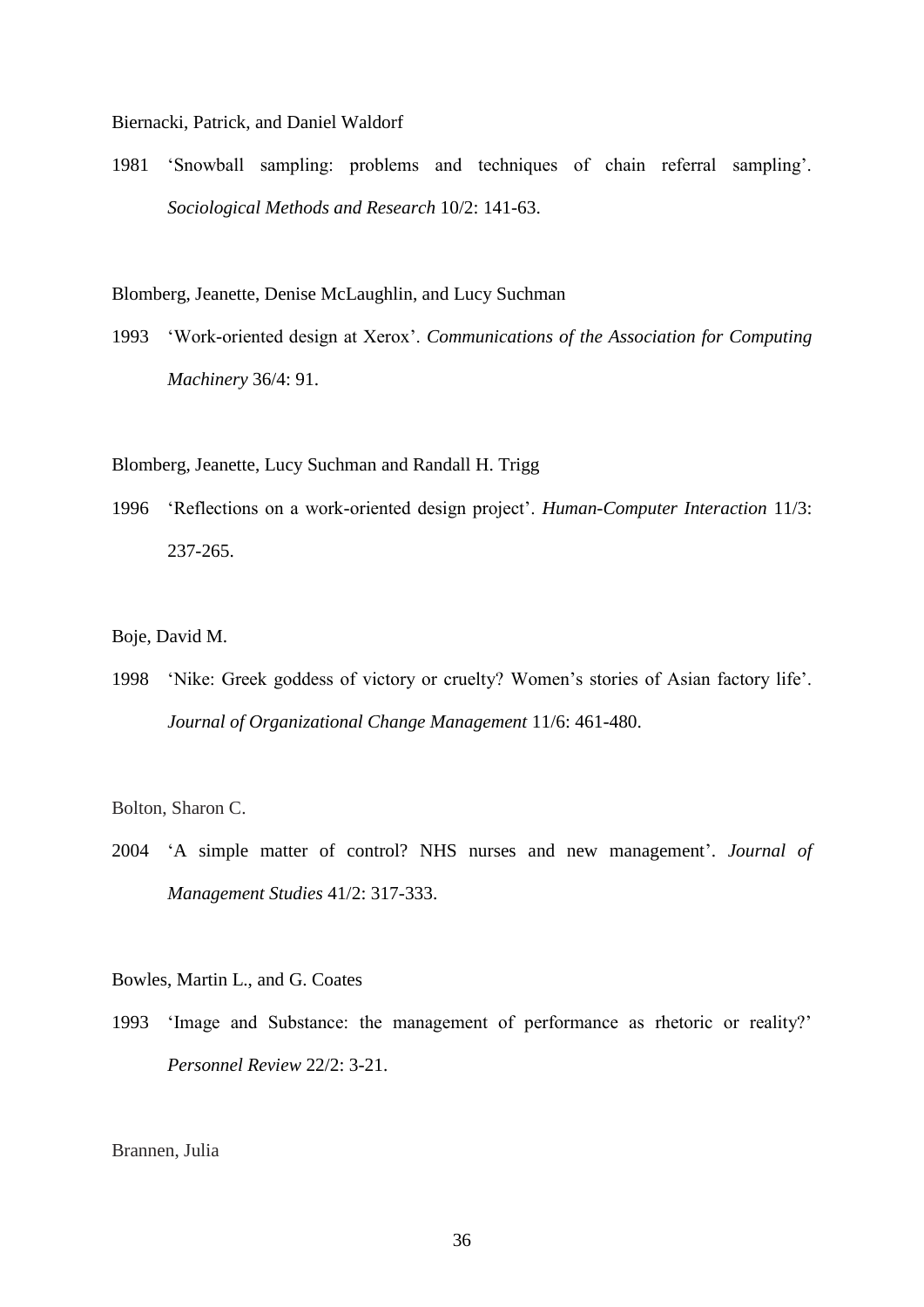1988 'The study of sensitive subjects'. *Sociological Review* 36/3: 552-63.

## Braverman, Harry

1974 *The degradation of work in the Twentieth Century.* New York: Monthly Review Press.

Chan, Andrew

2000 'Redirecting critique in postmodern organization studies: the perspective of Foucault'. *Organization Studies* 21/6 (2000): 1059 -1075.

Collinson, David L.

2003 'Identities and insecurities: selves at work'. *Organization* 10/3: 527-547.

Dingley, James C

1997 'Durkheim, Mayo, morality and management', *Journal of Business Ethics* 16/11: 1117-1129.

El-Sawad, Amal

2005 "Becoming a 'lifer'? Unlocking career through metaphor". *Journal of Occupational and Organizational Psychology* 78/1: 23-41.

Fletcher, Joyce K.

1995. "Radically transforming work for the 21st century: a feminist reconstruction of 'real' work". *Academy of Management Journal Best Paper Proceedings*: 448-452.

Fletcher, Joyce K.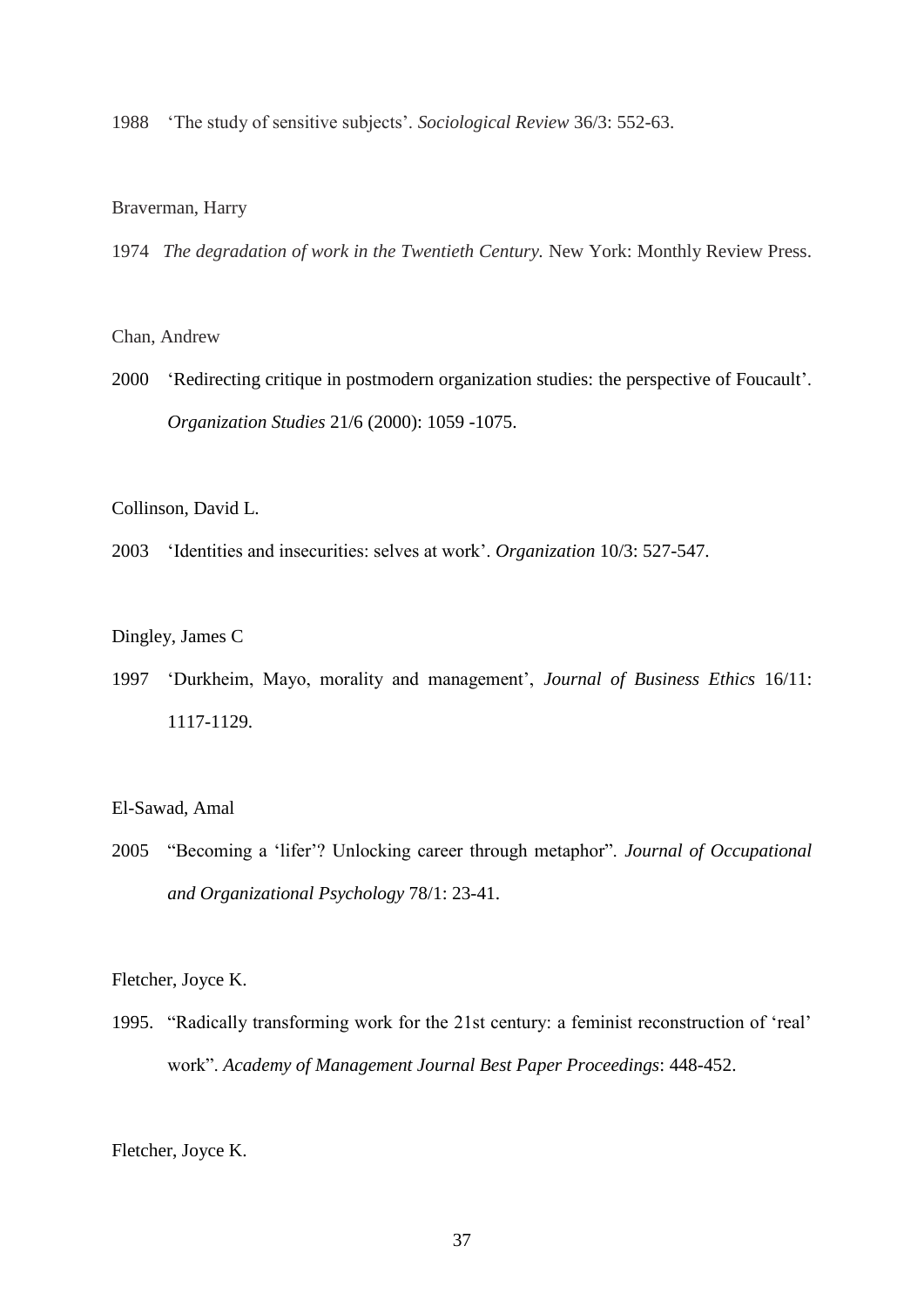1998. 'Relational practice: a feminist reconstruction of work'. *Journal of Management Inquiry* 7/2: 163-186.

Frost, Peter J.

2002 *Toxic emotions at work: how compassionate managers handle pain and conflict.*  Boston, Massachusetts: Harvard Business School Press.

## Gherardi, Sylvia

1994. 'The gender we think, the gender we do in everyday organizational life'. *Human Relations* 47/6: 591-609.

#### Gilligan, Carol

1982 *In a different voice*. Cambridge, MA: Harvard University Press.

## Glaser, Barney G.

- 1978 *Theoretical sensitivity*. CA, Mill Valley: The Sociology Press.
- Glaser, Barney G., and Anselm L. Strauss
- 1967 *The discovery of grounded theory: strategies for qualitative research*. New York: Aldine de Gruyter.

Herzberg, Frederick, Bernard Mausner and Barbara B. Snyderman

1959 *The motivation to work.* New York: Wiley.

Hirschman, Albert O.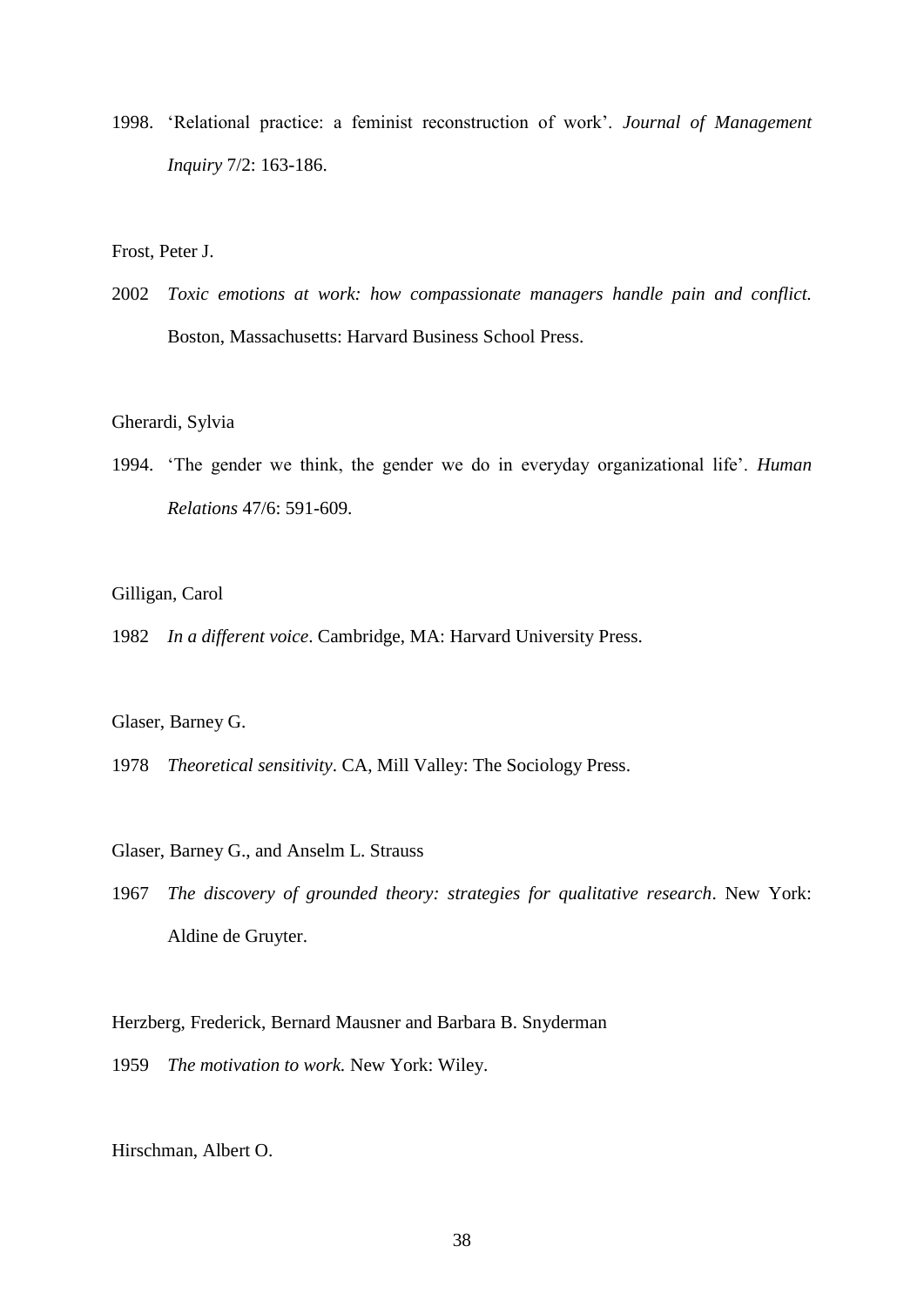1970 *Exit, voice, and loyalty: responses to decline in firms, organizations, and states*. Cambridge, MA: Harvard University Press.

Hornby, Pat, and Gillian Symon

1994 'Tracer studies' in *Qualitative methods in organizational research: a practical guide*. C. Cassell and G. Symon (eds), 167-186. London: Sage.

## Husserl, Edmund

1973 *Experience and judgment.* Evanston: Northwestern University Press.

Jackson, Norman, and Pippa Carter

1998 'Labour as dressage' in *Foucault, management and organization theory*. A. McKinlay and K. Starkey (eds), 49-64. London: Sage.

Keenan, Anthony, and Tim J. Newton

1984 'Frustration in organizations: relationships to role stress, climate, and psychological strain'. *Journal of Occupational Psychology* 57/1: 57-65.

Kidder, Thalia, and Kate Raworth

2004 "'Good jobs' and hidden costs: women workers documenting the price of hidden employment". *Gender and Development* 12/2: 12-21.

King, Nigel

1995 'The qualitative research interview' in *Qualitative methods in organizational research*. C. Cassell and G. Symon (eds), 41-55. London: Sage.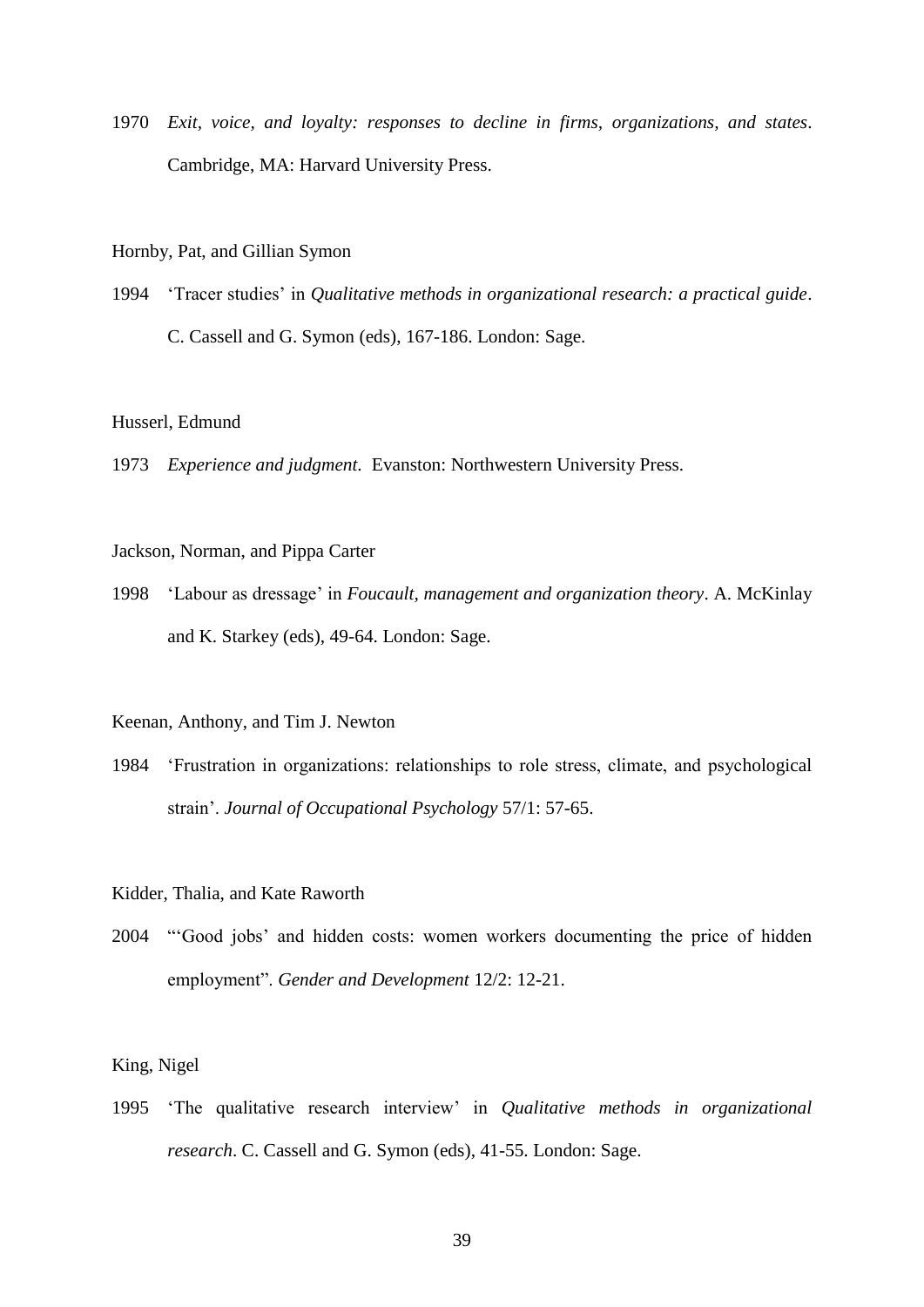Mayo, Elton

1933 The *human problems of an industrial civilization*. Cambridge, MA: Harvard University Press.

Miles, Matthew B., and A. Michael Huberman

1994 *Qualitative data analysis.* London: Sage.

#### Mintzberg, Henry

1983 *Structure in fives: designing effective organizations*. Englewood Cliffs, NJ: Prentice-Hall.

# Ogasawara, Yuko

1998 *Office ladies and salaried men: power, gender and work in Japanese companies*. Berkeley, CA: University of California Press.

# Orr, Julian E.

1990 'Sharing knowledge, celebrating identity: war stories and community memory in a service culture' in *Collective remembering: memory in society*. D. S. Middleton and D. Edwards (eds), 169-189. Beverley Hills, CA: Sage Publications, 169-189.

Orr, Julian E.

1996 *Talking about machines: an ethnography of a modern job*. Ithaca: ILR Press/Cornell University Press.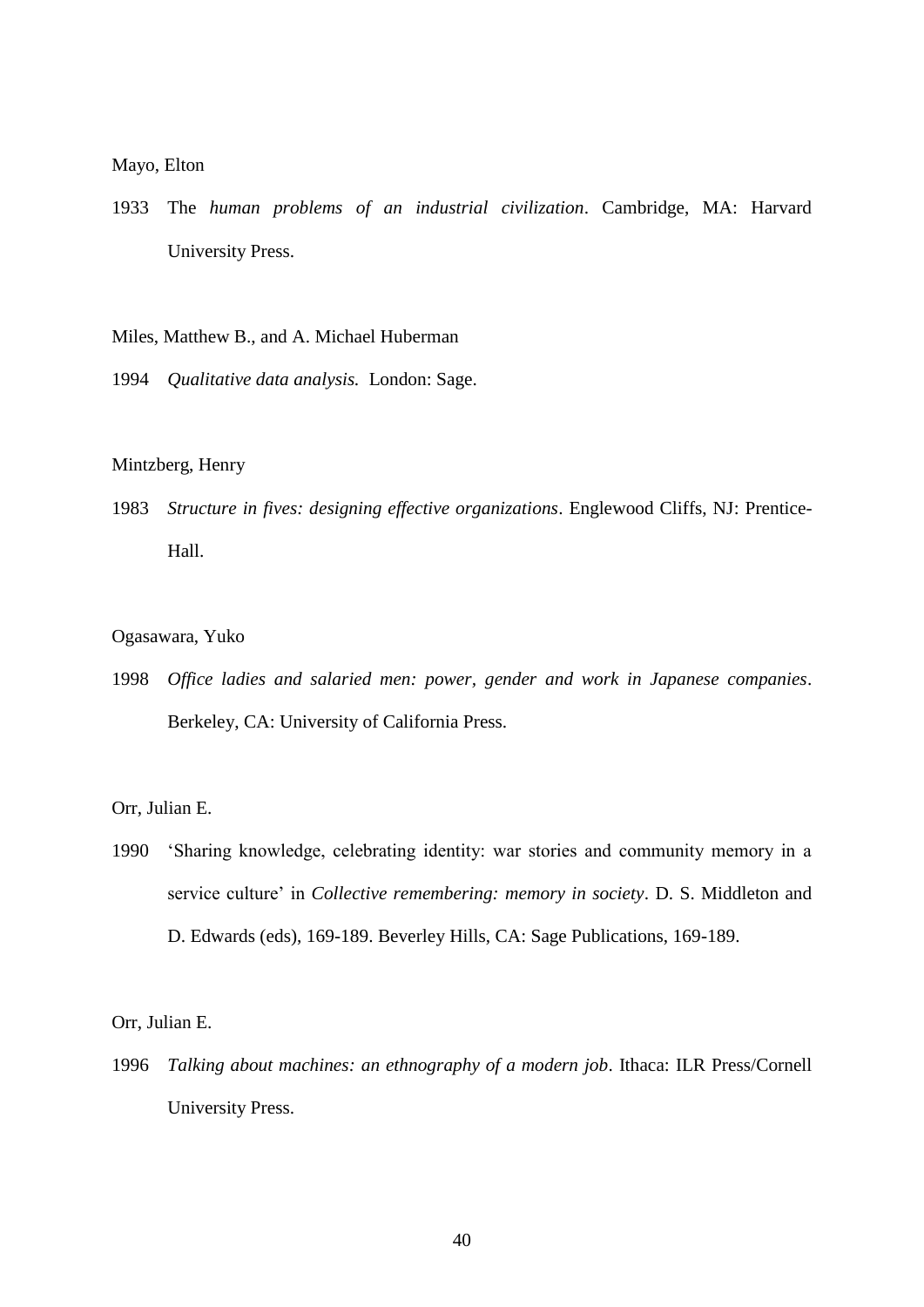#### Orr, Julian E.

1998 'Images of work'. *Science, Technology & Human Values* 23/4: 439-455.

O'Sullivan, Tim, James Rice, and Catherine Saunders

1995 *Research interviews.* UK: De Montfort.

### Redding, Gordon

1990 *The spirit of Chinese capitalism*. New York, NY: de Gruyter.

# Robinson, Jane

1992 'Introduction: beginning the study of nursing policy' in *Policy issues in nursing*. J. Robinson, A. Gray, & R. Elan (eds), 1-8, Milton Keynes: Open University Press.

#### Roethlisberger, F. J. and W. J. Dickson

1939 *Management and the worker: an account of a research program conducted by the Western Electric Company, Hawthorne Works, Chicago*. Cambridge, MA: Harvard University Press.

## Rollins, Judith

1985 *Between women*. Boston, MA: Beacon Press.

#### Rose, Michael

2005 'Job satisfaction in Britain: coping with complexity'. *British Journal of Industrial Relations* 43/3: 455-467.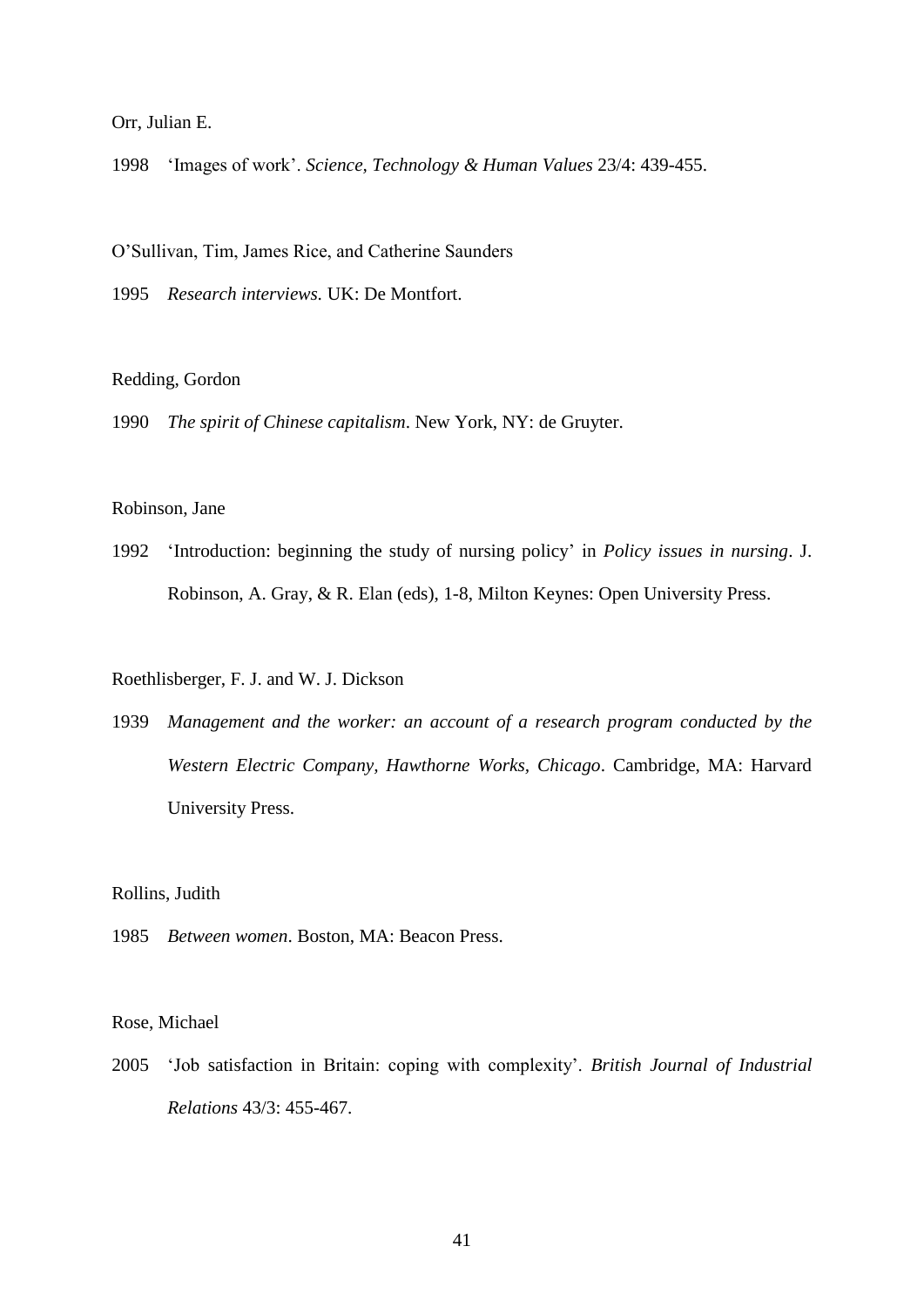Rosenfeld, Paul R., Robert A. Giacolone and Catherine. A. Riordan

1995 Impression management in organizations: theory, measurement, and practice. New York: Routledge.

Rudman, Laurie A, and Peter Glick

1999 'Feminized management and backlash towards agentic women: the hidden costs to women of a kinder, gentler image of middle-managers'. *Journal of Personality and Social Psychology* 77/5: 1004-1010.

Savage, Mike

1998 "Discipline, surveillance and the 'career': employment on the Great Western Railway" in *Foucault, management and organization theory*. A. McKinlay and K. Starkey (eds), 65-92. London: Sage.

## Schlenker, Barry R., and Michael F.Weigold

1992 'Interpersonal processes involving impression regulation and management'. *Annual Review of Psychology*, 43: 133-168.

Seeley-Brown, John

1991 'Research that reinvents the corporation'. *Harvard Business Review* 69/1: 102-111.

Shapin, Steven

1989 'The invisible technician'. *American Scientist* 77/6: 554-563.

Shenkar, Oded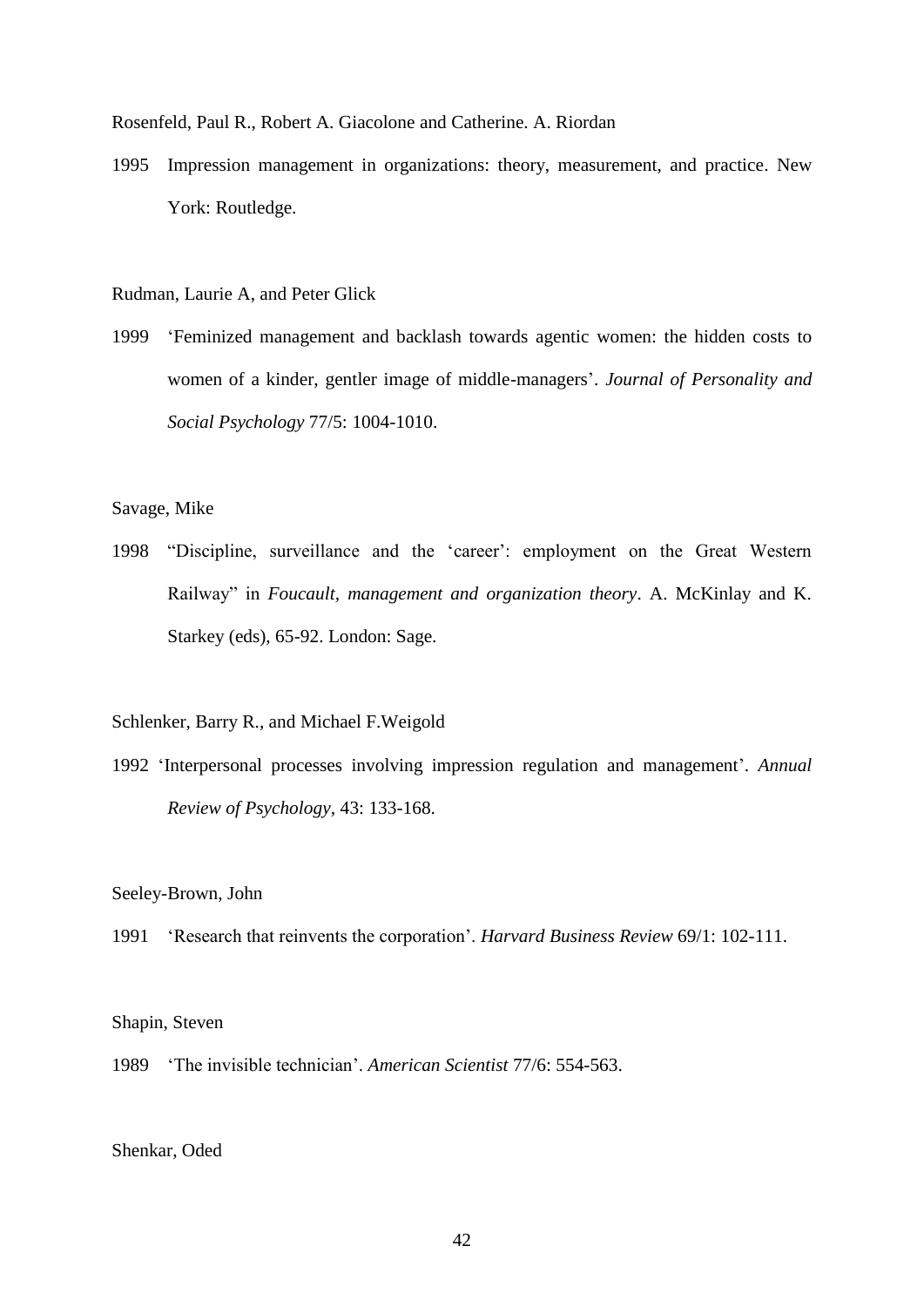1994 'The People's Republic of China: raising the bamboo screen through international management research'. *International Studies of Management and Organization* 24/1/2: 9-34.

Spector, Paul E., and Suzy Fox

2002 'Emotions in the workplace: the neglected side of organizational life'. *Human Resource Management Review* 12/2: 167-171.

Star, Susan Leigh, and Anselm Strauss

1999 'Layers of silence, arenas of voice: the ecology of visible and invisible work'. *Computer Supported Collaborative Work* 8/1-2: 9-30.

Steinberg, Ronnie J.

1999. 'Emotional labor in job evaluation: redesigning compensation practices'. *Annals of the American Academy of Political and Social Science*, 561/1: 143-157.

# Suchman, Lucy

1995 'Making work visible'. *Communications of the Association for Computing Machinery* 38/9: 56-64

Sunderland, Judith, and Nisha Varia

2006 'Swept under the rug: abuses against domestic workers around the world.' *Human Rights Watch* 18/7: 1-93. Available at [http://hrw.org/doc/?t=women\\_pub](http://hrw.org/doc/?t=women_pub)

# Townley, Barbara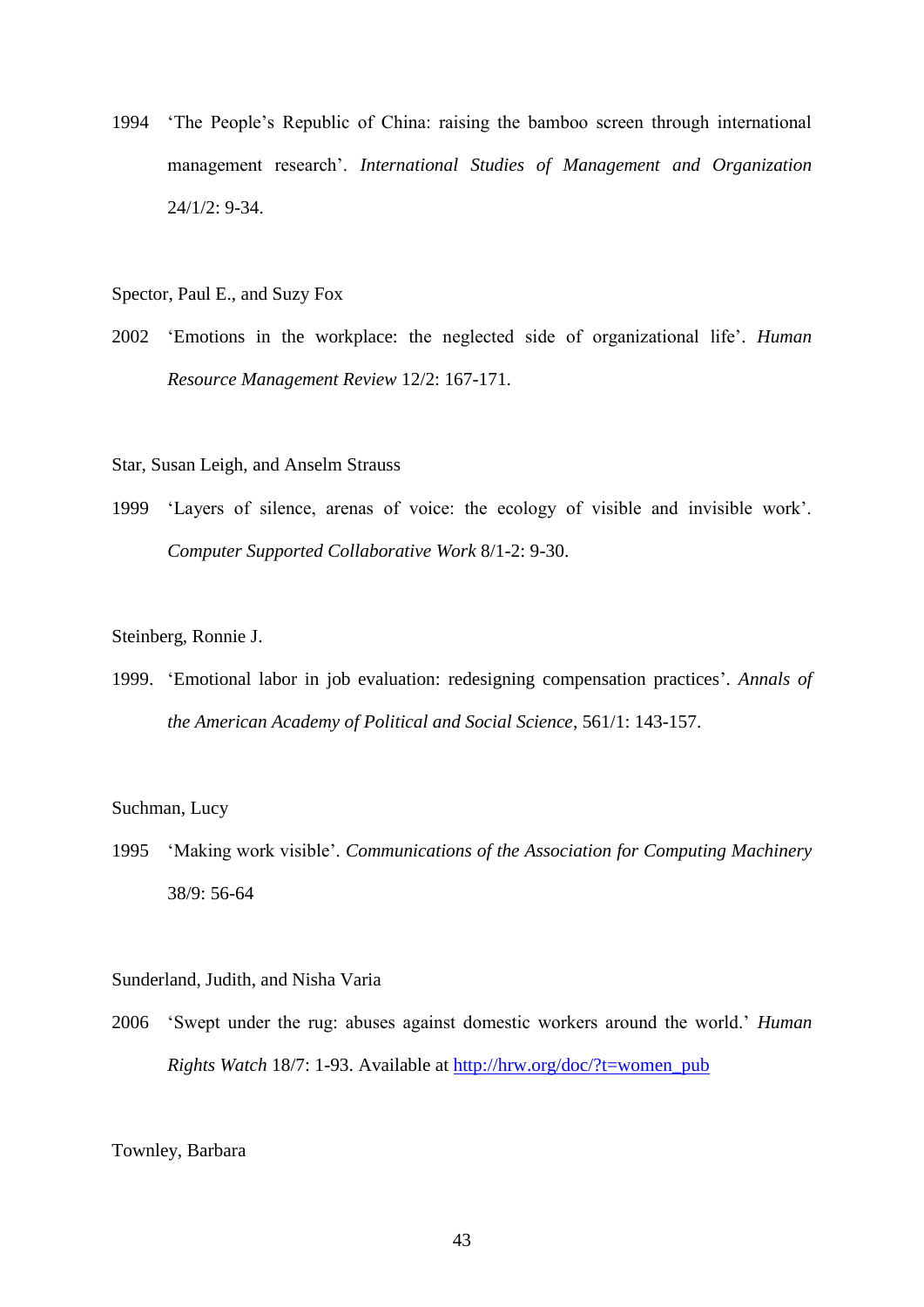1994 *Reframing human resource management: power, ethics and the subject at work*, London: Sage

## Townley, Barbara

2002 'The role of competing rationalities in institutional change'. *Academy of Management Journal* 45/1: 163-179.

## Wenger, Etienne, Richard McDermott, and William M. Synder

2002 Cultivating communities of practice: a guide to managing knowledge. Boston, Massachusetts: Harvard Business School Press.

#### Westwood, Robert

1997 "Harmony and patriarchy: the cultural basis for 'paternalistic headship' among the overseas Chinese". *Organization Studies* 18/3: 445-480.

Withey, Michael J., and William H. Cooper

- 1989 'Predicting exit, voice, loyalty and neglect'. *Administrative Science Quarterly* 34 (4): 521-539.
- Wong, Gilbert Y-Y., and Philip H. Birnbaum-More
- 1994 'Culture, context and structure: a test on Hong Kong banks'. *Organization Studies*  15/1: 99-123.
- Wong, Y. H., and Thomas K. P. Leung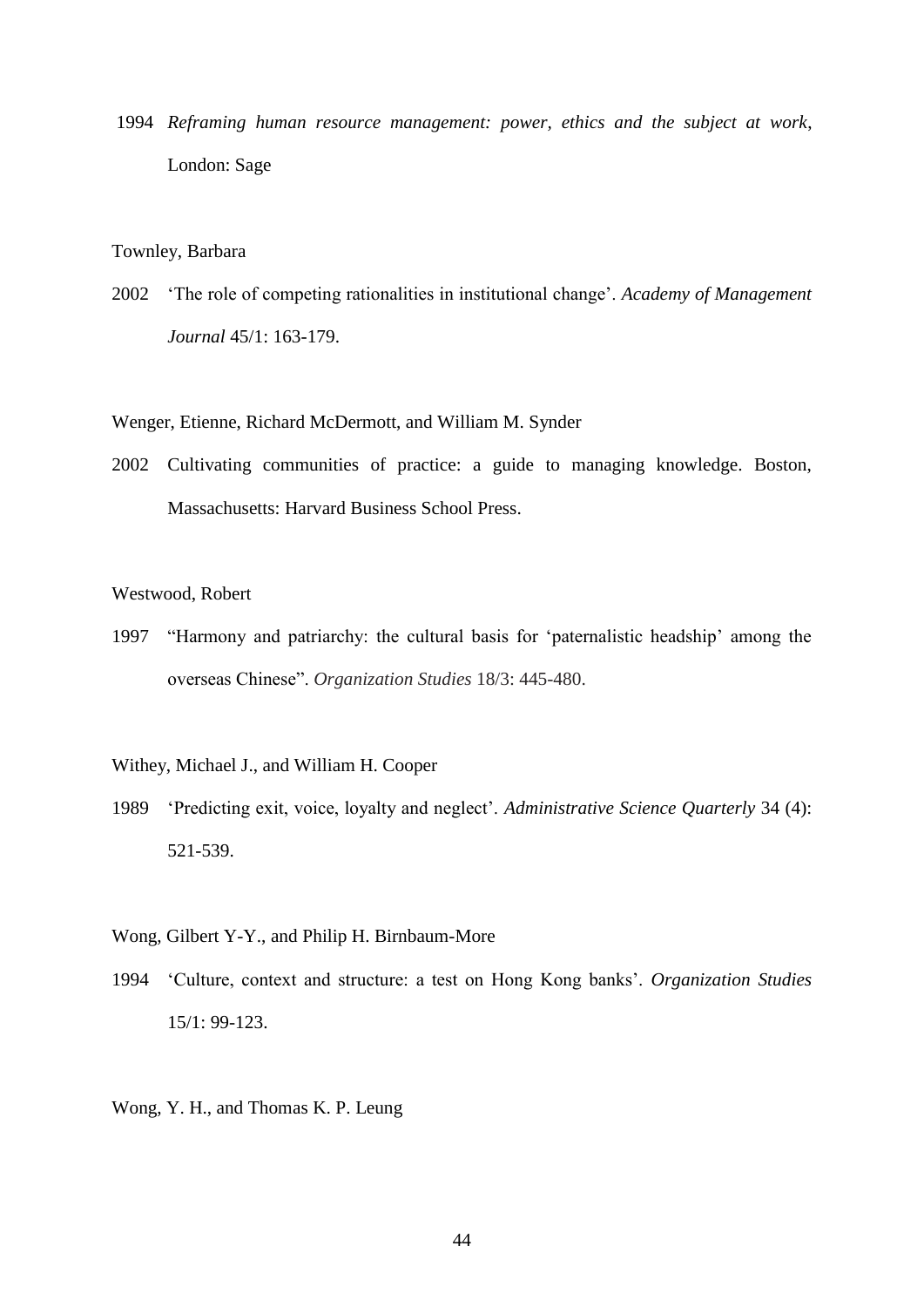2001 *Guanxi: relationship marketing in a Chinese cont*ext. New York: International Business Press

Yin, Robert K.

1989 *Case study research: design and method*s. Newbury Park: Sage.

Yrle, Augusta, Sandra J. Hartman and William P. Galle

2003 'Examining communication style and leader-member exchange: considerations and concerns for managers. *International Journal of Management* 20/1: 92-100.